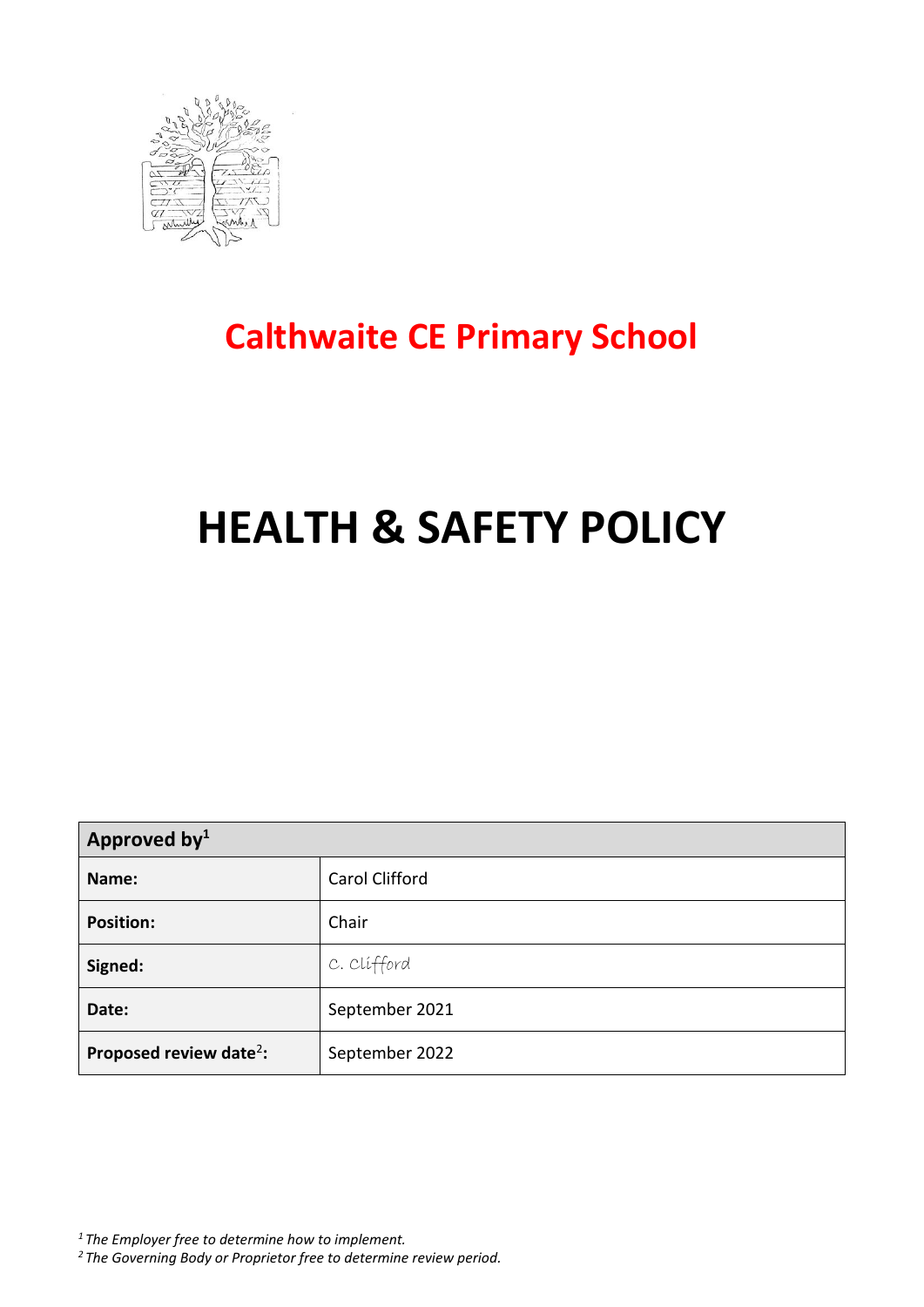## **REVIEW SHEET**

**The information in the table below details earlier versions of this document with a brief description of each review and how to distinguish amendments made since the previous version date (if any).**

| Version<br><b>Number</b> | <b>Version Description</b> | <b>Date of Revision</b> |
|--------------------------|----------------------------|-------------------------|
|                          | Updated format             | Dec 2019                |
|                          |                            |                         |
|                          |                            |                         |
|                          |                            |                         |
|                          |                            |                         |
|                          |                            |                         |
|                          |                            |                         |
|                          |                            |                         |
|                          |                            |                         |
|                          |                            |                         |
|                          |                            |                         |
|                          |                            |                         |
|                          |                            |                         |
|                          |                            |                         |
|                          |                            |                         |
|                          |                            |                         |
|                          |                            |                         |
|                          |                            |                         |
|                          |                            |                         |
|                          |                            |                         |
|                          |                            |                         |
|                          |                            |                         |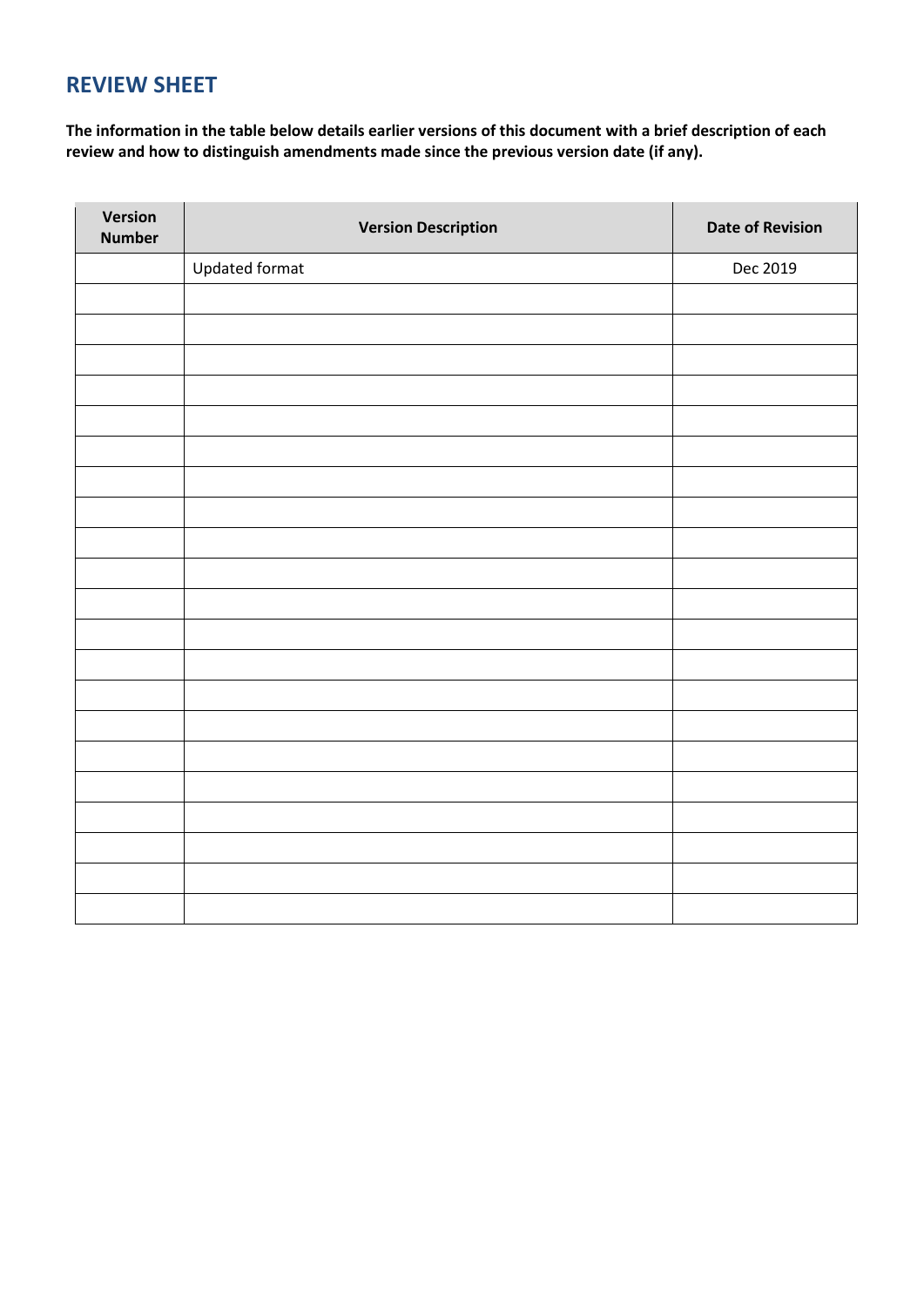## **Contents**

|    | 2.1  |                              |  |
|----|------|------------------------------|--|
|    | 2.2  |                              |  |
|    | 2.3  |                              |  |
|    | 2.4  |                              |  |
|    | 2.5  |                              |  |
|    | 2.6  |                              |  |
|    | 2.7  |                              |  |
|    | 2.8  |                              |  |
|    | 2.9  |                              |  |
|    | 2.10 |                              |  |
|    | 2.11 |                              |  |
|    | 2.12 |                              |  |
|    | 2.13 |                              |  |
| 3. |      |                              |  |
|    | 3.1  |                              |  |
|    | 3.2  |                              |  |
|    | 3.3  |                              |  |
|    | 3.4  |                              |  |
|    | 3.5  |                              |  |
|    | 3.6  |                              |  |
|    | 3.7  |                              |  |
|    | 3.8  |                              |  |
|    | 3.9  |                              |  |
|    | 3.10 |                              |  |
|    | 3.11 |                              |  |
|    | 3.12 |                              |  |
|    | 3.13 |                              |  |
|    | 3.14 |                              |  |
|    |      | <b>Bookmark not defined.</b> |  |
|    | 3.15 |                              |  |
|    | 3.16 |                              |  |
|    | 3.17 |                              |  |
|    | 3.18 |                              |  |
|    | 3.19 |                              |  |
|    | 3.20 |                              |  |
|    | 3.21 |                              |  |
|    | 3.22 |                              |  |
|    | 3.23 |                              |  |
|    | 3.24 |                              |  |
|    | 3.25 |                              |  |
|    | 3.26 |                              |  |
|    | 3.27 |                              |  |
|    |      |                              |  |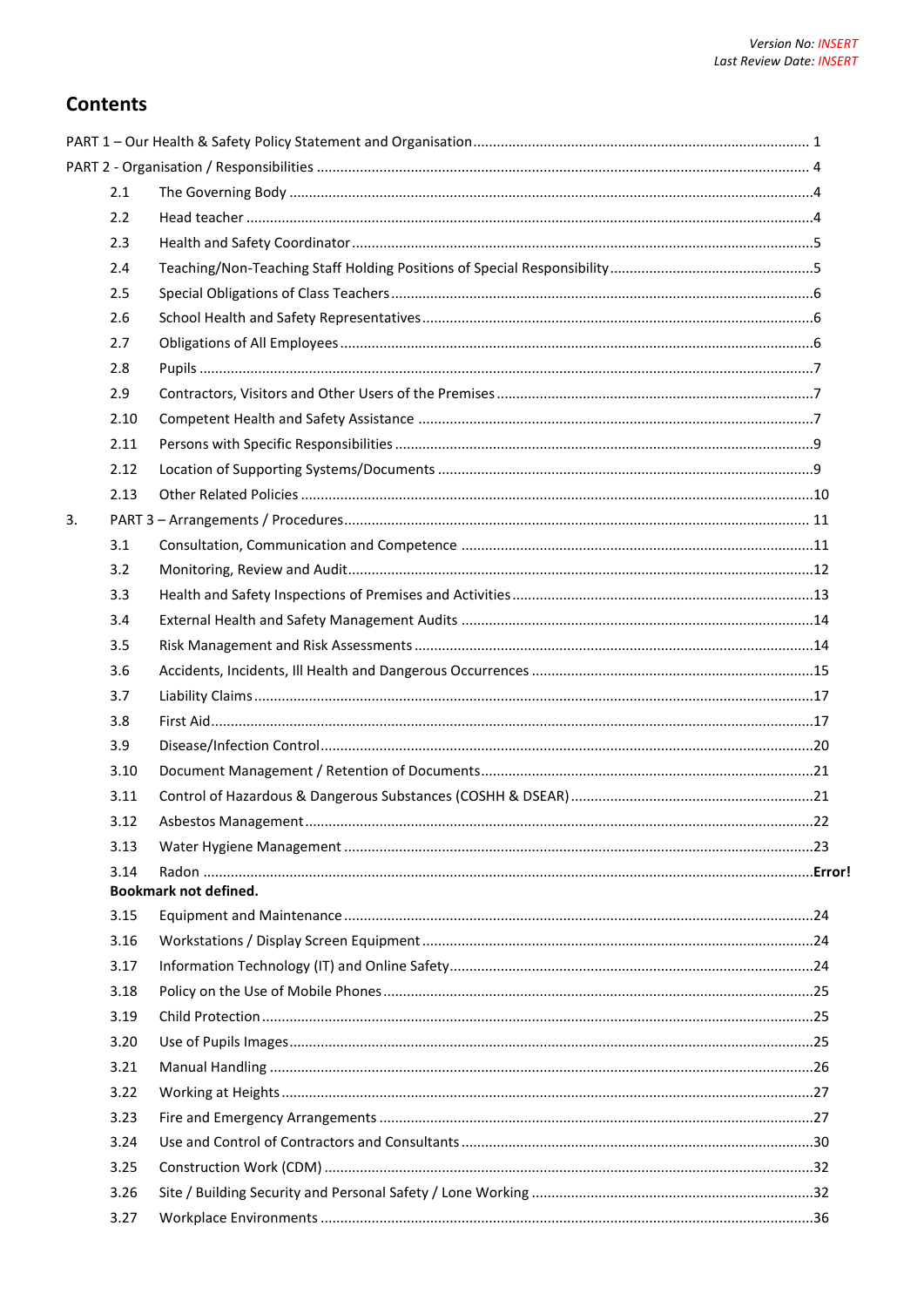| 3.28 |                              |  |
|------|------------------------------|--|
| 3.29 |                              |  |
| 3.30 |                              |  |
| 3.31 |                              |  |
| 3.32 |                              |  |
| 3.33 |                              |  |
| 3.34 |                              |  |
| 3.35 |                              |  |
| 3.36 | <b>Bookmark not defined.</b> |  |
| 3.37 |                              |  |
| 3.38 |                              |  |
| 3.39 |                              |  |
| 3.40 |                              |  |
| 3.41 |                              |  |
| 3.42 |                              |  |
| 3.43 |                              |  |
| 3.44 |                              |  |
| 3.45 | <b>Bookmark not defined.</b> |  |
| 3.46 |                              |  |
| 3.47 |                              |  |
| 3.48 |                              |  |
| 3.49 | Bookmark not defined.        |  |
| 3.50 | <b>Bookmark not defined.</b> |  |
| 3.51 |                              |  |
| 3.52 |                              |  |
|      |                              |  |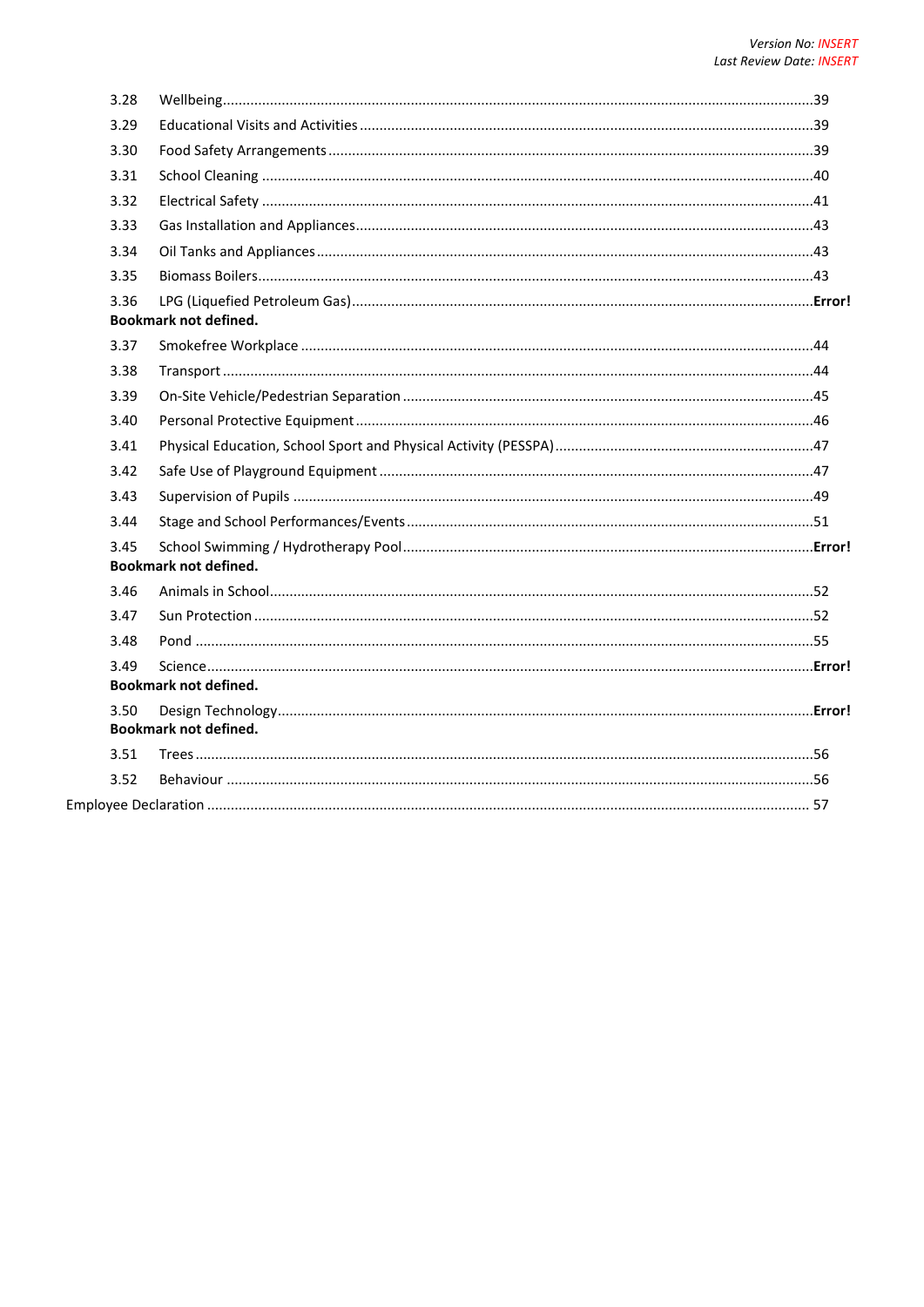## **School Name** *[REMOVE THIS & INSERT SCHOOL LOGO]*



**and Organisation**

## <span id="page-4-0"></span>**PART 1 – Our Health & Safety Policy Statement**

We recognise and accept our legal and moral duties to provide for the health, safety and wellbeing of our

employees, pupils and any other person who may be affected by our activities both at school and during off-site visits.

As the employer, the Governing Body retains overall responsibility for ensuring that suitable health and safety management systems are in place and for establishing suitable systems within school at a strategic level.

The Governing Body appoints Kym Allan Safeguarding, Health & Safety Consultants Ltd. (KAHSC) as the 'Competent person' to provide support, advice and guidance to the school on health, safety and welfare issues for both health and safety in school and for educational visits approval and notification. The school will access their expertise and guidance as required in the first instance.

Our health and safety performance contributes to the school's overall performance by helping to reduce injury, ill health, losses and liability, and we view our health and safety responsibilities as equally important to everything else we do. We are committed to continuous improvement in our health and safety performance and will ensure that sufficient resources are made available to achieve this.

We will ensure, so far as is reasonably practicable, that we provide safe premises and working environments, safe equipment and substances, safe activities and systems of work. We will provide suitable information, instruction, training and supervision to ensure we achieve and maintain excellent levels of health and safety. Legal compliance in all areas is deemed to be the minimum standard to be attained. We will establish suitable arrangements to deal with emergencies and school security.

Suitable and sufficient risk assessments will be used as a tool throughout our activities to ensure that our health and safety arrangements are adequate.

Everybody is expected to play their part and we recognise that, for health and safety management to be successful, all parties must be actively involved.

People are our key resource, not only our employees, but also the Governing Body, parents/carers, pupils, volunteers, contractors and any partner organisations we work with. To help ensure the active involvement of all parties, effective communication and consultation arrangements will be established through regular governor and staff meetings, communication with school unions, and through other arrangements including induction, health and safety noticeboards, and contractor control procedures. We will employ other methods to communicate our policy and arrangements as we deem appropriate.

The School is represented by a trained Health and Safety Coordinator nominated by the Head teacher and empowered to act on their behalf. The Head teacher will ensure that the Governing Body and KAHSC are kept informed of accidents and any other relevant health and safety issues, and that competent health and safety advice is sought where required. The Head teacher will appoint others to specific roles and will delegate tasks which help to support the school's health and safety arrangements. Our specific organisation is outlined in Part 2 of this Policy which includes details of persons undertaking specific health and safety roles.

The School will prepare a Health and Safety Action Plan for monitoring improvement, which will be used as a working document, kept under regular review, and will prepare further written documentation to support this policy which will describe the specific arrangements made for health and safety. These specific arrangements can be made available on request. Wherever possible we will benchmark our performance against available data and seek to achieve continual improvement in performance. Health and safety performance will be documented as part of the school's Annual Health & Safety Management Review.

The Governing Body will establish suitable forums and procedures for discussing and sharing relevant health and safety information with staff and others, and for implementing the health and safety procedures applicable to the school.

Staff throughout the school have responsibility not only for their own health and safety but also for that of any pupils or others under their control. All employees are expected to cooperate and to contribute towards meeting excellent health and safety performance in all school activities.

Whilst adopting excellent health and safety standards is viewed positively and contributes to the overall performance of the school, failure to adopt adequate procedures will be taken very seriously. Where required appropriate disciplinary procedures will be implemented.

In order to ensure we are achieving adequate health and safety standards, arrangements will be put into place to monitor and review our own performance. These will include regular audits conducted by KAHSC Ltd., periodic monitoring of our health and safety arrangements by the Governing Body and nominated staff, regular inspection of our equipment and premises, and the monitoring of accident and work-related ill health data. Levels of workrelated accidents and ill health are deemed to be an indicator of management control and not necessarily the fault of individuals.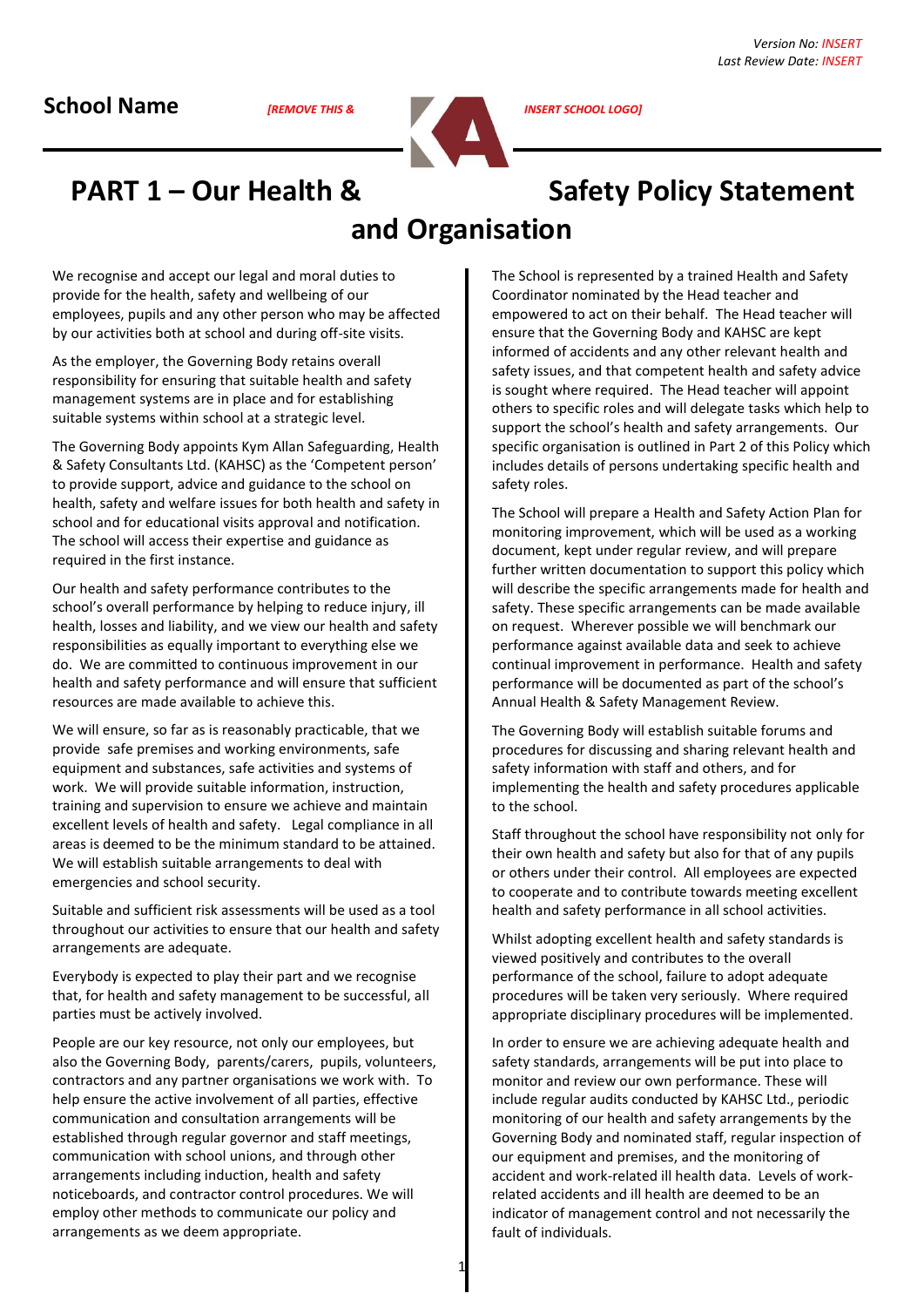The day-to-day responsibility for all school health, safety and welfare organisation and activity rests with the Head teacher.

be provided in an Annual Health and Safety Report, prepared by the Head teacher or nominated person, to the Governing Body with interim updates provided where deemed appropriate.

This statement of policy on health and safety at work is made in accordance with section 2(3) of the Health and Safety at

Wherever possible we will benchmark our performance against available data. Health and safety performance will

Work Etc. Act 1974 and represents a summary of the school's organisation and arrangements. This statement and the school's documented arrangements will be made freely available to all staff and other interested parties on request.

This policy statement and relevant arrangements will be reviewed at least biennially to ensure they remain effective and up to date.



## **Health and Safety Organisation**

| <b>Chair of Governors:</b> | Carol Clifford  |                       |
|----------------------------|-----------------|-----------------------|
| Signature:                 | C. Clífford     | <b>Date: Dec 2019</b> |
| <b>Head teacher:</b>       | Jonathan Harvey |                       |
| Signature:                 | J. Harvey       | <b>Date: Dec 2019</b> |
| Date for review:           | September 2021  |                       |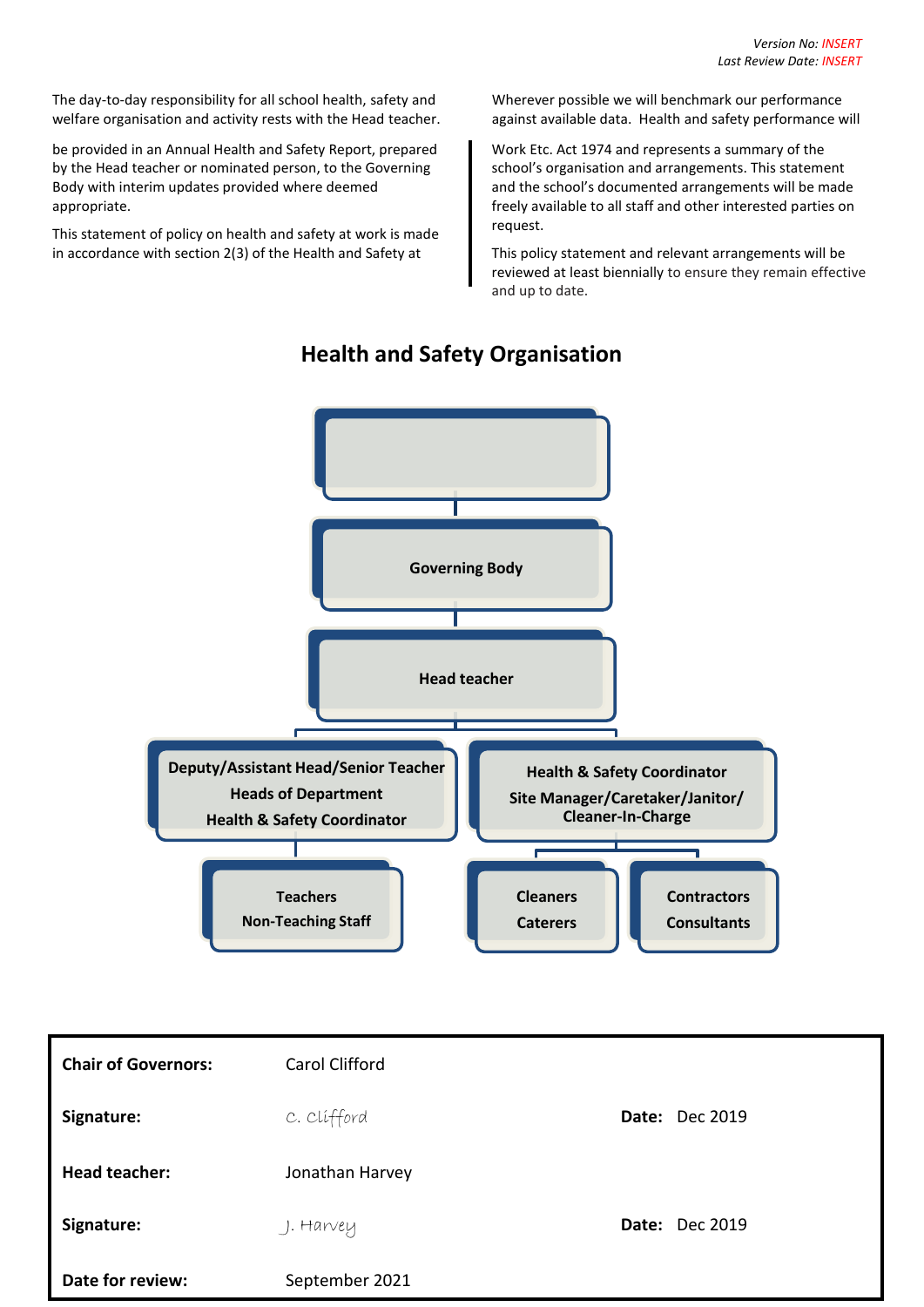*Version No: INSERT Last Review Date: INSERT*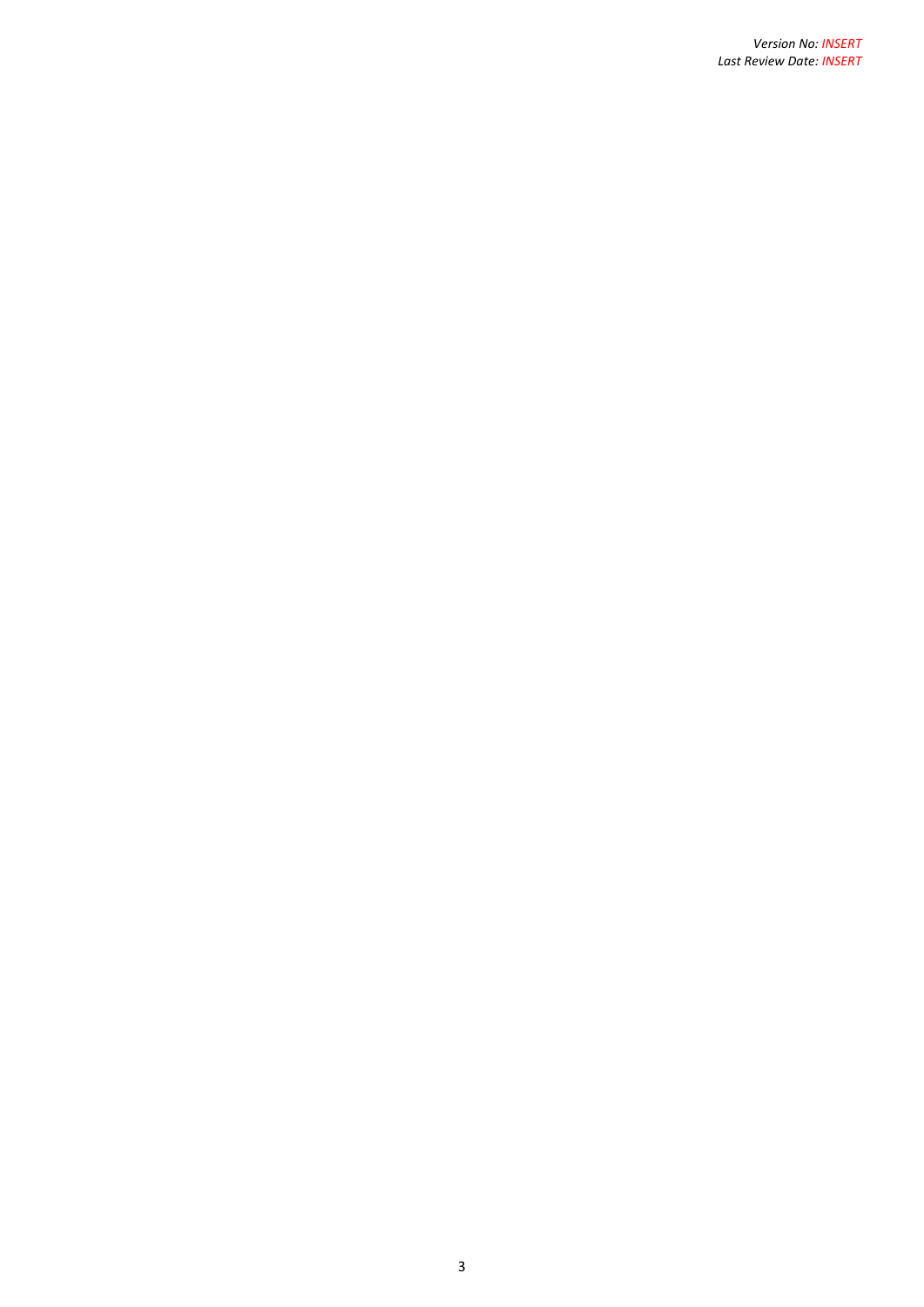## **PART 2 - Organisation / Responsibilities**

## <span id="page-7-1"></span><span id="page-7-0"></span>**2.1 The Governing Body**

The Governors must visibly demonstrate a commitment to achieving a high standard of health and safety performance within the School and the development of a positive attitude to health and safety among staff and pupils. They are responsible for ensuring a Health and Safety Management System is in place which ensures:

- 1. a clear written policy statement is in place that states the organisation and arrangements for implementing the school Policy;
- 2. that they promote and monitor the execution and effectiveness of this Policy, within the resources made available to them;
- 3. that a review of the school's Health and Safety Policy takes place at least biennially (or more often if the need arises) and a review of performance takes place annually with action taken on the findings if necessary;
- 4. that the Head teacher is aware of and implements this Policy and that they are aware of their duties and responsibilities under the Health and Safety at Work etc. Act 1974 and its subordinate legislation;
- 5. that specific duties and functions for health, safety and welfare are allocated to individuals who should receive specific, relevant information and training in order to ensure competence;
- 6. that all staff are given the opportunity to receive training on health and safety matters and have sufficient experience, knowledge and training to perform the tasks required of them;
- 7. that all premises, plant and equipment are safe and properly maintained;
- 8. the involvement of everyone in making the Policy work;
- 9. that they specify who is responsible, and the arrangements for identifying hazards, undertaking risk assessments and implementing appropriate control measures;
- 10. that where resources are required in order to implement specific control measures, priority is given to those hazards presenting the highest risk;
- 11. that everyone has sufficient information about the risks they run and the preventative measures they should take to minimise the risks;
- 12. that health and safety performance is measured by the use of inspections, checks and the recording of accidents;
- 13. that proper documented health and safety objectives are established at each relevant function and level within the establishment and that such objectives are quantified wherever practicable;
- 14. that they consult their appointed competent Health and Safety Adviser in resolving any health, safety or welfare problems;
- 15. that they consult with properly appointed Union and non-Union staff representatives on issues relating to their members' health, safety and welfare and communicate with such staff representatives the outcome of any safety audits, inspections and risk assessments which may affect the working conditions and/or practices of staff within the school;
- 16. that they receive and act appropriately upon reports from the Head teacher, Children's Services and any other internal or external agencies.

## <span id="page-7-2"></span>**2.2 Head teacher**

The day-to-day responsibility for all school health, safety and welfare organisation and activity rests with the Head teacher, who will:

- 1. assist the Governing Body with the production of an internal Policy document stating the organisational and other arrangements for implementing this Policy;
- 2. ensure that all members of staff have sufficient information, instruction and training to enable them to effectively carry out their duties and responsibilities as required by this Policy and legislation;
- 3. ensure that newly appointed staff, temporary staff and young workers receive sufficient information, instruction and training to enable them to effectively carry out their duties and responsibilities as required by this Policy, and the provisions of legislation;
- 4. be the focal point for reference on health, safety and welfare matters and give advice or indicate sources of advice. Any health and safety problems for which they are unable to provide a solution should be referred in the first instance to the Governing Body and/or KAHSC;
- 5. co-ordinate the implementation of the Governor's health, safety and welfare procedures in the school;
- 6. make clear any duties in respect of health and safety that are delegated to members of staff;
- 7. stop any practices or the use of any plant, tools, equipment, machinery, etc. considered to be unsafe, until satisfied as to their safety;
- 8. put in place procedures to monitor the health and safety performance of the school;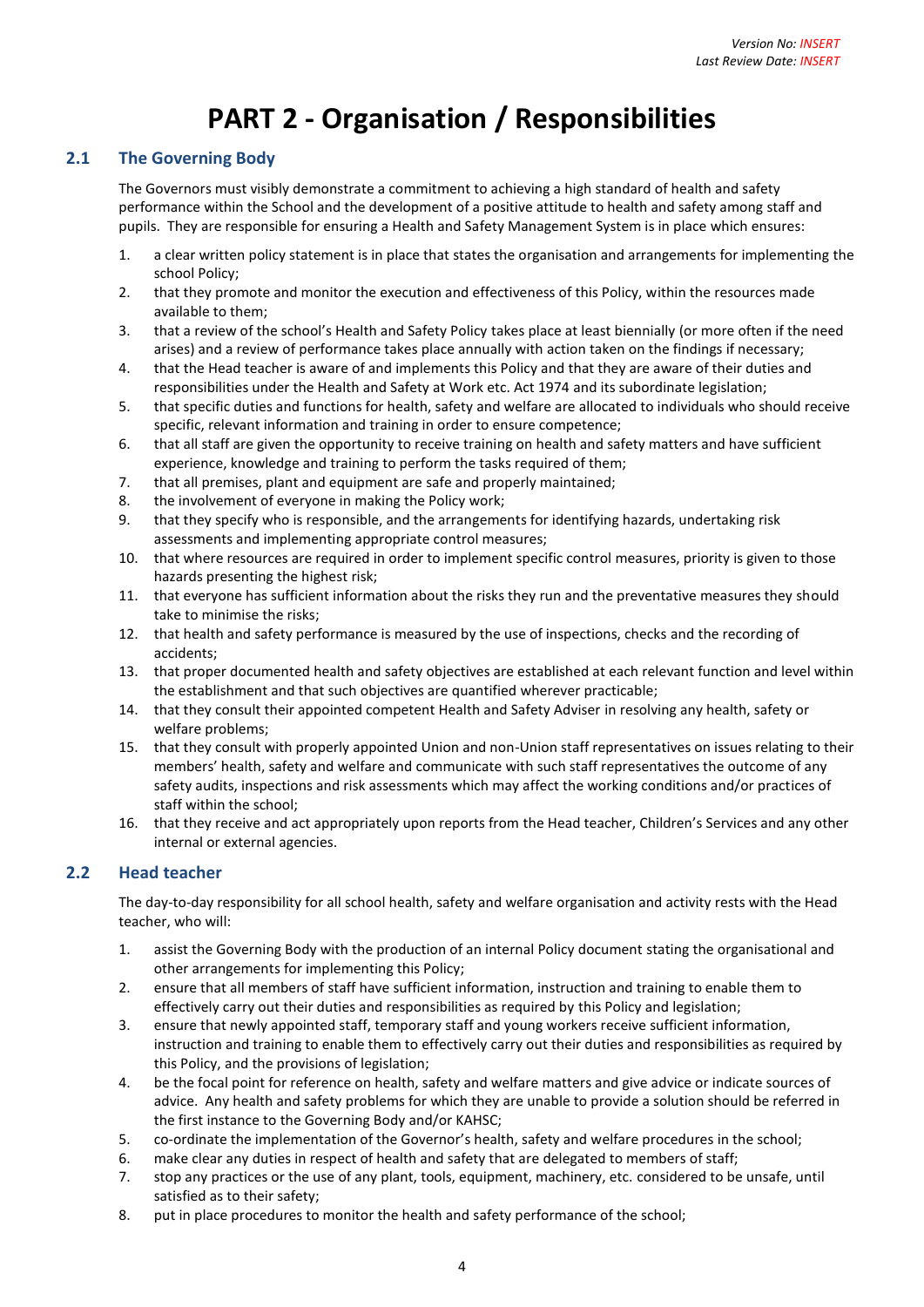- 9. arrange for risk assessments of the premises and working practices to be undertaken, recorded and reviewed on a regular basis, and ensure they are kept informed of accidents and hazardous situations;
- 10. put into place and actively monitor risk assessments and resulting procedures relating to the identification and management of work-related ill-health with specific emphasis on the identification and reduction of workrelated stress;
- 11. to receive and respond positively to health and safety problems reported to them by their staff and to generate co-operation from all employees under their direction;
- 12. ensure that all accidents are reported, investigated and any remedial actions required are taken or requested;
- 13. ensure that procedures and appropriate contacts with external services are established and are in place for all individuals to follow in the case of situations presenting serious and imminent danger;
- 14. review from time to time the emergency procedures, the provision of first aid and risk assessments;
- 15. review regularly, the dissemination of health and safety information in the school paying particular attention to newly appointed and temporary staff, volunteer helpers, students and other users of the premises;
- 16. ensure that all equipment used in the school is adequately maintained and inspected in accordance with the law and procedures contained in KAHSC Safety Series;
- 17. report to the Governing Body at least annually on the health and safety performance of the school;
- 18. co-operate with and provide the necessary facilities for properly appointed Trade Union Safety Representatives;
- 19. consult as appropriate, with staff on issues relating to their health, safety and welfare, and communicate the outcome of any safety audits, inspections and risk assessments which may affect the working conditions and/or practices of those staff;
- 20. ensure that contractors on the site are made aware of this Policy and the school's internal Policy and that health and safety matters are formally discussed at any pre-contract site meetings;
- 21. ensure, as far as is reasonably practicable, that the health, safety and welfare of pupils/students, visitors and members of the public are safeguarded.

## <span id="page-8-0"></span>**2.3 Health and Safety Coordinator**

The School Health and Safety Co-ordinator has been trained in health and safety in order to ensure competence and has the following duties:

- 1. to co-ordinate and manage the risk assessment process for the school and to ensure that where control measures are required, requests for funding are fed into the Management System;
- 2. to identify and manage via the risk assessment process, a whole school approach to work related ill-health, with a particular focus on stress related absence;
- 3. to ensure general workplace monitoring inspections are carried out;
- 4. to make provision for the inspection and maintenance of work equipment throughout the school and ensure adequate records are kept;
- 5. to advise the Head teacher on situations or activities which are potentially hazardous to the health, safety and welfare of staff, pupils and visitors;
- 6. to maintain continuing observations throughout the school and make relevant comment to the Head teacher, the Head of a Department or a member of staff, as appropriate, if any unsatisfactory situation is observed;
- 7. to ensure that staff are adequately instructed in health, safety and welfare matters in connection with their specific work place and the school generally;
- 8. to ensure that adequate records are kept of specific health, safety and induction training;
- 9. to ensure that health and safety advice and information received by the school are disseminated in such a way that all appropriate staff have access to such information;
- 10. undertaking any other functions devolved to them by the Head teacher or Governing Body.

Co-ordinators are given the required non-contact time in order that they may carry out their duties accordingly.

## <span id="page-8-1"></span>**2.4 Teaching/Non-Teaching Staff Holding Positions of Special Responsibility**

These staff may include Deputy/Assistant Head teacher(s), Heads of Department/Curriculum Co-ordinators, Clerical Managers/Supervisors and Site Managers/Janitors who will:

- 1. have a general responsibility for the application of the school's Health and Safety Policy to their own department or area of work and are directly responsible to the Head teacher for the application of the health, safety and welfare procedures and arrangements;
- 2. establish and maintain safe working procedures including arrangements for ensuring, so far as is reasonably practicable, the absence of risks to health and safety in connection with the use, handling, storage and transport of articles and substances;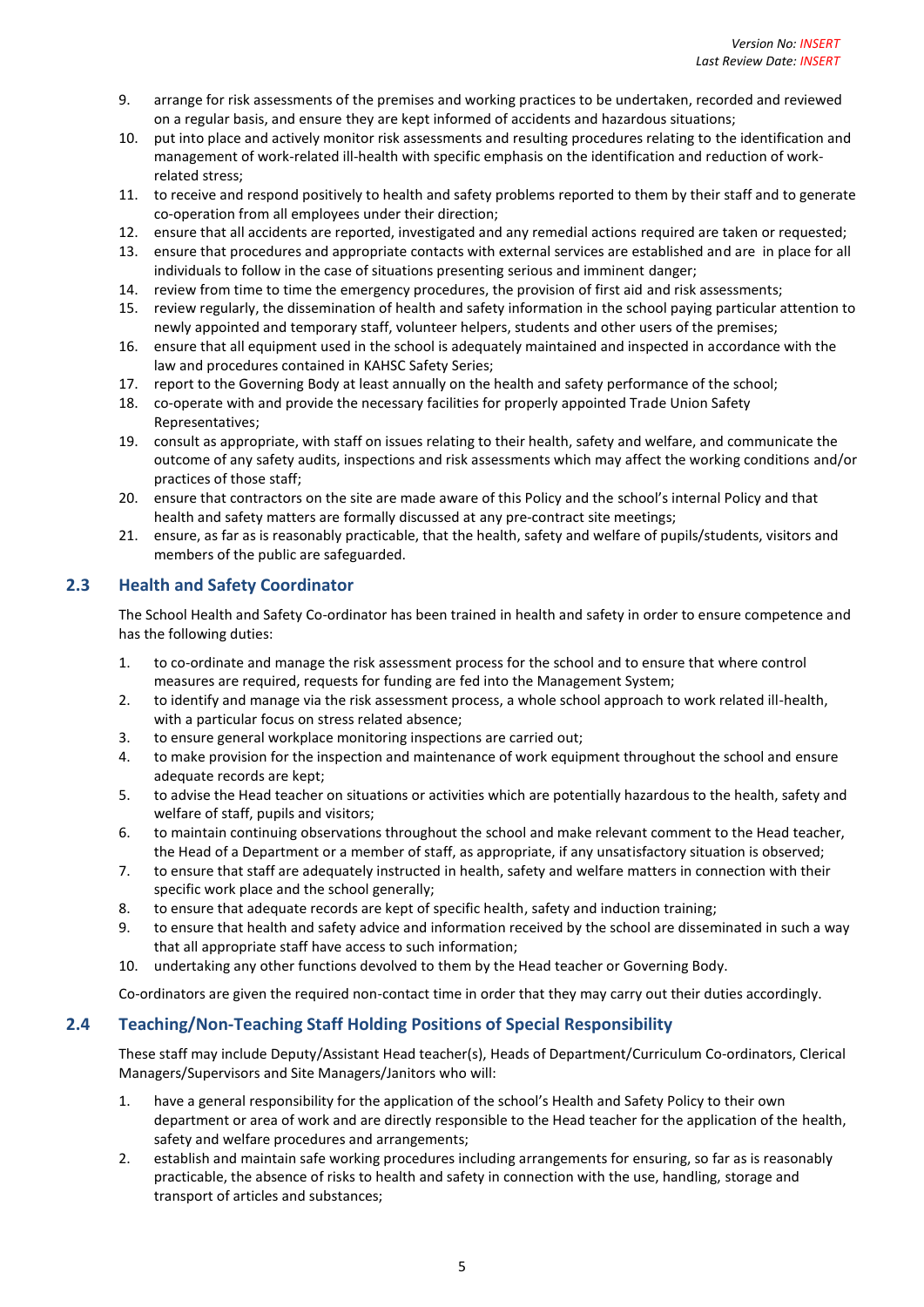- 3. resolve health, safety and welfare problems members of staff may refer to them, or refer to the Head teacher or Health and Safety Coordinator any problems for which they cannot achieve a satisfactory solution within the resources available to them;
- 4. carry out regular health and safety risk assessments of the activities for which they are responsible, ensuring that staff involved in such activities are made fully aware of the relevant control measures, and submit reports to the Head teacher or the Health and Safety Co-ordinator;
- 5. in accordance with the school policy carry out risk assessments and monitor outcomes in relation to individual cases of work related ill-health as and when these are brought to the manager's attention or are identified in individual members of staff;
- 6. carry out regular inspections of their areas of responsibility to ensure that equipment, furniture and activities are safe and record these inspections where required;
- 7. ensure that all staff under their control are familiar with national and local guidance and the KAHSC Safety Series, if issued, for their area of work;
- 8. ensure, so far as is reasonably practicable, the provision of sufficient information, instruction, training and supervision to enable other employees and pupils to avoid hazards and contribute positively to their own health and safety;
- 9. where appropriate, ensure relevant advice and guidance on health and safety matters is sought either from National Bodies of particular subjects, KAHSC, or others;
- 10. investigate any accidents that occur within their sphere of responsibility, ensuring that the appropriate recording and reporting procedures are followed;
- 11. prepare an annual report for the Head teacher on the health and safety performance of their department or area of responsibility.

## <span id="page-9-0"></span>**2.5 Special Obligations of Class Teachers**

The health and safety of pupils in classrooms, laboratories, workshops and physical education areas is the responsibility of class teachers. Class teachers are expected to:

- 1. exercise effective supervision of the pupils and to know the emergency procedures in respect of fire, first aid and other emergencies, and to carry them out;
- 2. follow the particular health and safety measures to be adopted in their own teaching areas as laid down in the relevant National Guidelines or the KAHSC Safety Series and website guidance, if issued, and to ensure that they are applied;
- 3. give clear oral and written instructions and warnings to pupils as often as necessary;
- 4. follow safe working procedures personally;
- 5. require the use of protective clothing and guards where necessary;
- 6. make recommendations to their Head teacher or Health and Safety Coordinator on health and safety equipment and on additions or necessary improvements to plant, tools, equipment or machinery;
- 7. integrate all relevant aspects of safety into the teaching process and, if necessary, give special lessons on health and safety;
- 8. avoid introducing personal items of equipment (electrical or mechanical) into the school without prior authorisation;
- 9. report all accidents, defects and dangerous occurrences to their Head teacher or line manager;
- 10. report any situations which are causing or are likely to cause work related ill-health and work with Senior Managers to bring about a successful resolution to issues raised.

#### <span id="page-9-1"></span>**2.6 School Health and Safety Representatives**

The Governing Body and Head teacher recognise the role of Health and Safety Representatives appointed by a recognised trade union or staff. Health and Safety Representatives will be allowed reasonable opportunities to investigate accidents and potential hazards, pursue employee complaints and carry out school inspections within directed time. They are also entitled to certain information, for example, about accidents, and to paid time off to train for and carry out their health and safety functions. They are not part of the management structure (unless officially invited to be so) and are not carrying out the duties on behalf of the Head teacher or Governing Body.

## <span id="page-9-2"></span>**2.7 Obligations of All Employees**

Notwithstanding any specific duties that may have been delegated to them, all employees must:

- 1. make themselves familiar with the contents of this Policy;
- 2. keep up-to-date with all current safety requirements and/or safety advice that affect their particular area of work, and seek competent advice if required;
- 3. comply with any control measures put in place as a result of Risk Assessments carried out;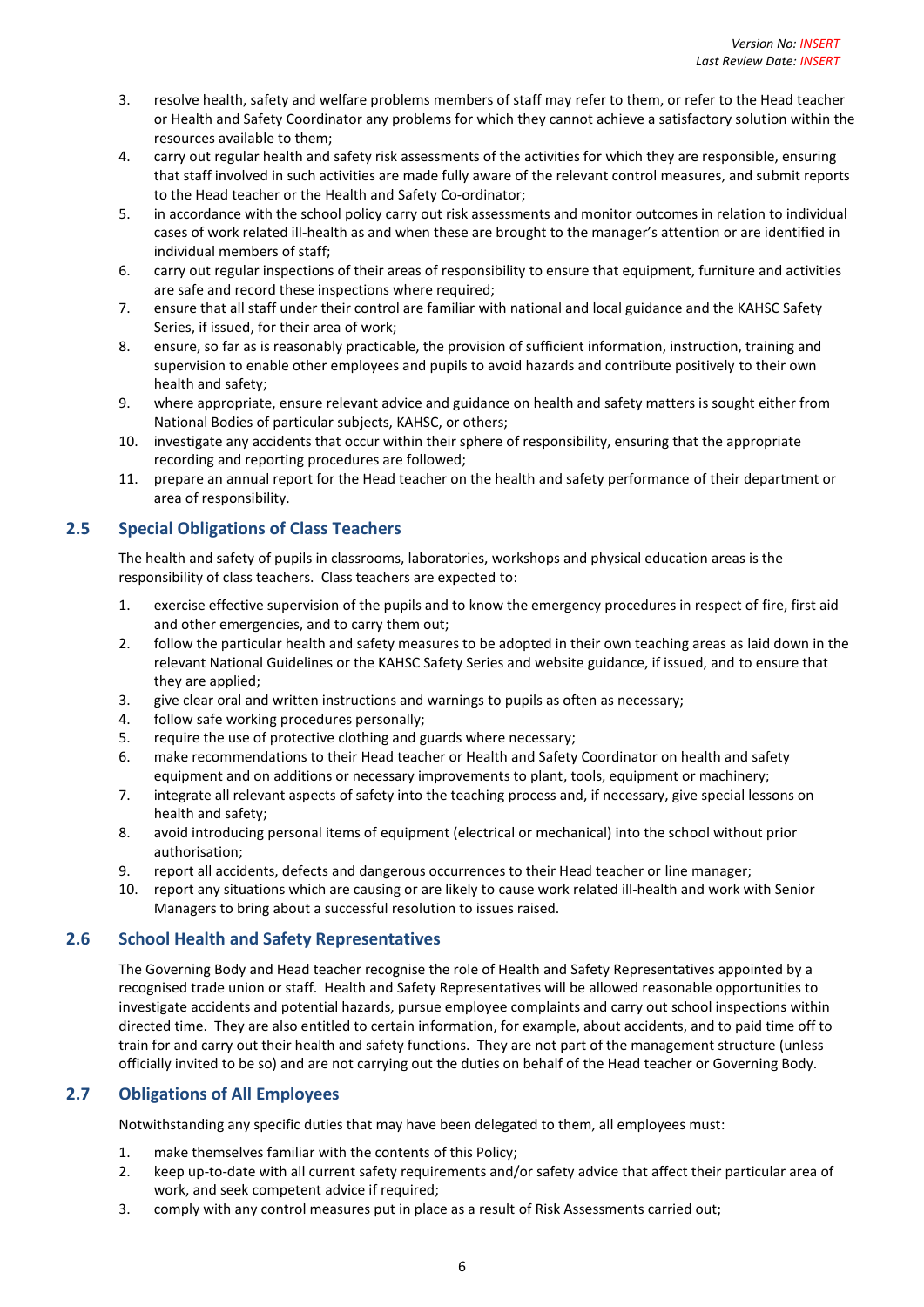- 4. act in the course of their employment with due care for the health, safety and welfare of themselves and others;
- 5. observe all instructions on health and safety issued by School or any other person delegated to be responsible for a relevant aspect of health and safety;
- 6. take heed of any instruction and/or training received on the use of equipment, machinery, dangerous substance or safety device;
- 7. use and maintain correctly, in accordance with any instruction and/or training received, all personal protective equipment issued;
- 8. report every accident, injury and, where appropriate, near miss using the agreed procedures and the appropriate documentation;
- 9. co-operate with other persons to enable them to carry out their health and safety responsibilities and/or statutory duties;
- 10. inform their Line Manager of any shortcomings they consider to be in the school's health and safety arrangements;
- 11. exercise good standards of housekeeping and cleanliness;
- 12. know and apply the procedures in respect of fire, first aid and other emergencies;
- 13. co-operate with the appointed Trade Union Health and Safety Representative and the Enforcement Officers of the Health and Safety Executive.

Failure to exercise reasonable care for the safety of oneself, fellow employees or members of the public; to cooperate with the Governors on health and safety matters; or the misuse of safety equipment provided may justify disciplinary action being taken against the employee concerned.

## <span id="page-10-0"></span>**2.8 Pupils**

Pupils, in accordance with their age and aptitude, are expected to:

- 1. exercise personal responsibility for the health and safety of themselves and others;
- 2. observe standards of dress consistent with safety and/or hygiene;
- 3. observe all the health and safety rules of the school and in particular the instructions of staff given in an emergency;
- 4. use and not wilfully misuse, neglect or interfere with things provided for his/her health and safety.

#### <span id="page-10-1"></span>**2.9 Contractors, Visitors and Other Users of the Premises**

Contractors, visitors and other users of the premises are required to observe the health, safety and welfare rules of the school. In particular, parents and other volunteers helping out in school, including those associated in self-help schemes are made aware of the health and safety policy applicable to them by the teacher to whom they are assigned.

Where the school buildings are let/hired out to other users, those users should be informed of, and familiarise themselves with, emergency evacuation and accident reporting procedures. These form part of the school Lettings Arrangements/Conditions of Hire.

## <span id="page-10-2"></span>**2.10 Competent Health and Safety Assistance**

Without detracting from the primary responsibility of the governors and staff for ensuring safe conditions of work, and in compliance with the Management of Health and Safety at Work Regulations 1999, the School will secure, competent assistance in applying the provisions of health and safety law where it is necessary to assist management in that task. **Kym Allan Safeguarding, Health and Safety Consultants Ltd. (KAHSC)** have been appointed to provide such competent assistance [\(www.kymallanhsc.co.uk\)](http://www.kymallanhsc.co.uk/):

| 3-4 Citadel Row<br>Carlisle<br>Cumbria, CA3 8SQ | Kym Allan Safeguarding, Health & Safety Consultants Ltd. |              |                                 |
|-------------------------------------------------|----------------------------------------------------------|--------------|---------------------------------|
|                                                 | Tel No. (Office hours & 24 hour emergencies):            | 01228 210152 |                                 |
| Fax:                                            |                                                          | 01228 210153 |                                 |
| Mobile:                                         |                                                          | 07909 484449 |                                 |
| <b>Name</b>                                     | <b>Title</b>                                             |              | <b>Email</b>                    |
| Kym Allan                                       | Director                                                 |              | kym@kymallanhsc.co.uk           |
| Helen Blamire                                   | Safeguarding, Health & Safety Consultant                 |              | helen.blamire@kymallanhsc.co.uk |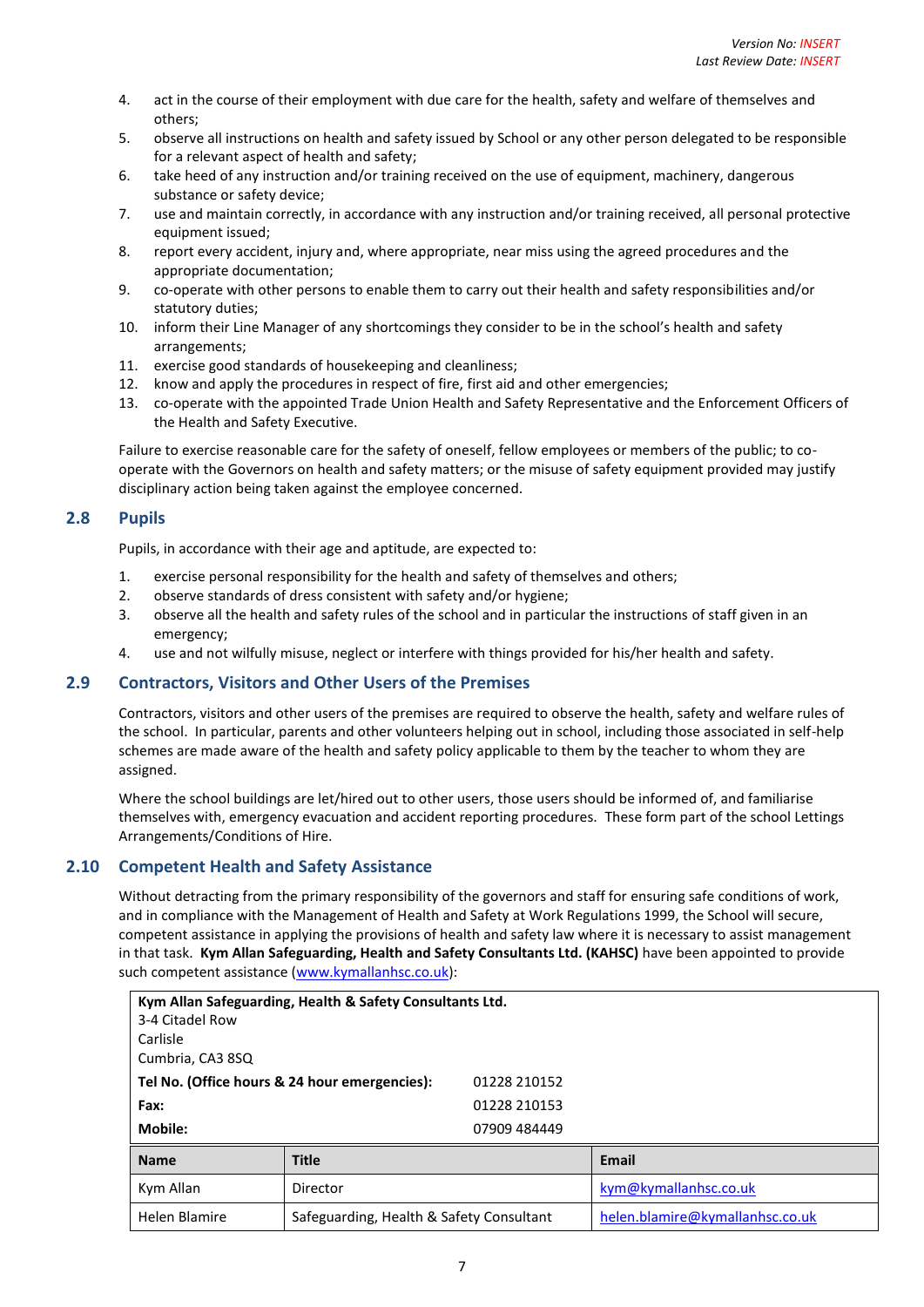| <b>Name</b>            | <b>Title</b>                                | Email                             |
|------------------------|---------------------------------------------|-----------------------------------|
| Penny Gosling          | Safeguarding, Health & Safety Consultant    | penny.gosling@kymallanhsc.co.uk   |
| Barbara Ross           | Health & Safety (Property) Consultant       | barbara.ross@kymallanhsc.co.uk    |
| Julie Smithson         | Safeguarding, Health & Safety Administrator | julie.smithson@kymallanhsc.co.uk  |
| Laura Sim              | <b>Business Support Administrator</b>       | laura.sim@kymallanhsc.co.uk       |
| <b>Gordon Hastings</b> | Health & Safety Consultant                  | gordon.hastings@kymallanhsc.co.uk |

## *Further Assistance and guidance can be sought from:*

*[Delete those that do not apply to your setting]*

| <b>Cumbria Safeguarding Children Partnership (CSCP):</b> | <b>Public Health England (PHE)</b>                          |
|----------------------------------------------------------|-------------------------------------------------------------|
| Tel: 01228 226898                                        | <b>Cumbria and Lancashire Health Protection Team (HPT):</b> |
| Email: CSCP@cumbria.gov.uk                               | Lancashire County Council                                   |
| Website:                                                 | Pitt Street Reception County Hall                           |
| https://www.cumbriasafeguardingchildren.co.uk/           | Preston                                                     |
| Concerns about a child: Cumbria Safeguarding Hub         | PR18XB                                                      |
| Tel: 0333 240 1727                                       | Tel: 0344 225 0562 option 2                                 |
| Email: safeguardinghub.fax@cumbria.gov.uk                | Fax: 01772 251789                                           |
| DO (formerly LADO)                                       | Out of office: 0151 434 4819                                |
| Tel: 03003 033892                                        |                                                             |
| Email: lado@cumbria.gov.uk                               |                                                             |
| <b>Early Help Team</b>                                   |                                                             |
| Tel: 03003 033896                                        |                                                             |
| Email: early.help@cumbria.gov.uk                         |                                                             |
| Lancashire Safeguarding Children Partnership:            | <b>Public Health England (PHE)</b>                          |
| Tel: 01772 530283 / 01772 530329                         | <b>Cumbria and Lancashire Health Protection Team (HPT):</b> |
| Email:  scb@cyp.lancscc.gov.uk                           | Lancashire County Council                                   |
| Website:                                                 | Pitt Street Reception County Hall                           |
| https://www.cumbriasafeguardingchildren.co.uk/           | Preston                                                     |
| Concerns about a child:                                  | PR18XB                                                      |
| Tel: 0300 123 6720 or out of hours 0300 123 6722 (8pm    | Tel: 0344 225 0562 option 2                                 |
| - 8am)                                                   | Fax: 01772 251789                                           |
| DO (formerly LADO)                                       | Out of office: 0151 434 4819                                |
| Tel: 01772 536694                                        |                                                             |
| <b>Northumberland Safeguarding Children Partnership:</b> | <b>Public Health England (PHE)</b>                          |
| Tel: 01670 536400                                        | <b>North East Health Protection Team (HPT):</b>             |
| Email:: Childrenstriage@northumberland.gov.uk            | Floor 2 Citygate                                            |
| Website:                                                 | Gallowate                                                   |
| http://www.northumberland.gov.uk/Children/Safeguar       | Newcastle upon Tyne                                         |
| ding.aspx                                                | NE14WH                                                      |
| Concerns about a child:                                  | Tel: 0300 303 8596 option 1                                 |
| Tel: 01670 356400 (Onecall)                              | Out of hours for health professionals only: 0191 269        |
| DO (formerly LADO)                                       | 7714                                                        |
| Tel: 01670 623979                                        |                                                             |
| Email: LADO@northumberland.gov.uk                        |                                                             |
| <b>Derbyshire Safeguarding Children Partnership:</b>     | <b>Public Health England (PHE)</b>                          |
|                                                          | <b>East Midlands Health Protection Team (HPT):</b>          |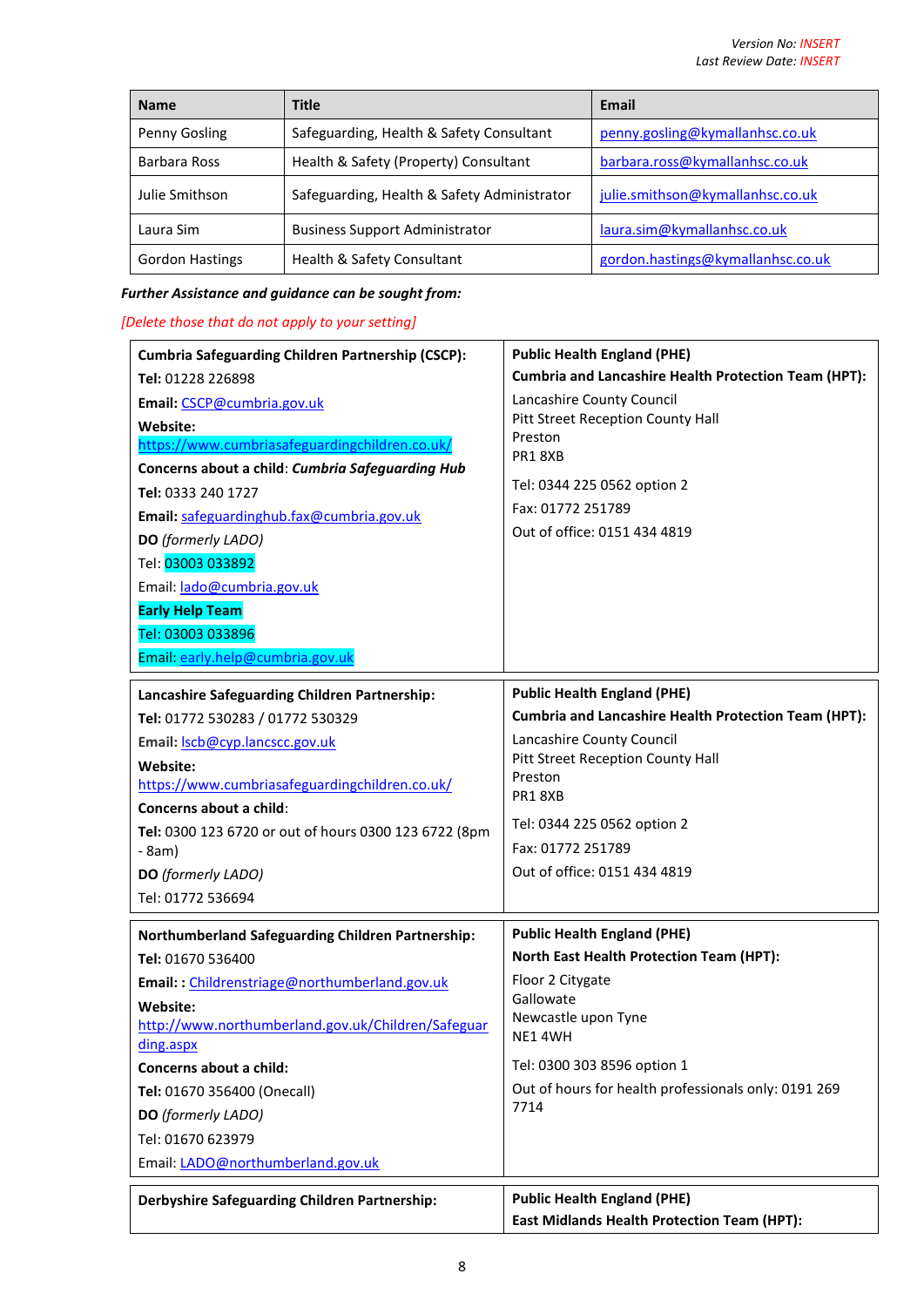| Tel: 01629 535716                                                                                                                                                                                                       | Public Health England                                                                  |
|-------------------------------------------------------------------------------------------------------------------------------------------------------------------------------------------------------------------------|----------------------------------------------------------------------------------------|
| Email: derbyshire.scb@derbyshire.gcsx.gov.uk                                                                                                                                                                            | Seaton House City Link                                                                 |
| Website: https://www.derbyshirescb.org.uk/                                                                                                                                                                              | Nottingham                                                                             |
| Concerns about a child:                                                                                                                                                                                                 | NG <sub>2</sub> 4LA                                                                    |
| Tel: 01629 533190                                                                                                                                                                                                       | Tel: 0344 2254 524 option 1                                                            |
| <b>DO</b> (formerly LADO)                                                                                                                                                                                               | Out of hours for health professionals only: 0344 2254                                  |
| <b>Tel:</b> 01629 535353, Mon - Fri (8am - 6pm)                                                                                                                                                                         | 524 option 1                                                                           |
| <b>Health &amp; Safety (Executive HSE)</b><br>Redgrave Court<br>Merton Road<br><b>Bootle</b><br>Merseyside, L20 7HS<br>Incident Contact Centre Tel: 0345 300 9923<br>Infoline: 0345 345 0055<br>Website: www.hse.gov.uk | <b>Environment Agency</b><br>Incident Hotline: 0800 807060<br>Floodline: 0345 988 1188 |

## <span id="page-12-0"></span>**2.11 Persons with Specific Responsibilities**

The Governing Body and Head teacher have delegated certain tasks and roles to the following:

- The Health and Safety Co-ordinator  $-J.$  Harvey
- The Health and Safety Governor(s) R. Fisher
- Workplace First Aiders Dawn Medling
- Paediatric First Aiders Sandra Bentley, J. Harvey, M. Lawden, C. Ecroyd, L. Rogerson
- Other First Aiders (if any) K. McManus, Marilyn Brown
- Person responsible for ensuring first aid boxes remain stocked Dawn Medling
- Defects are to be reported to  $-$  J. Harvey
- Organisation for equipment repairs, maintenance and routine servicing Dawn Medling
- Training and Development Coordinator (H&S) J. Harvey
- Asbestos Coordinator, responsible for visual inspection and the recording of termly condition monitoring  $-J$ . Harvey/ D. Leech
- Coordinator of Risk and COSHH Assessments is  $-$  J. Harvey
- The person responsible for ensuring that all persons working in school undergo suitable recruitment and vetting checks – C. Clifford/ J. Harvey
- Designated Safeguarding Lead (DSL) is  $-$  J. Harvey and deputy DSL(s)  $-$  S. Boustead
- Educational Visits Co-ordinator J. Harvey
- The Responsible Person for Fire Safety D.Medling/ J. Harvey
- The Fire Safety Manager (person in charge in an emergency) D. Medling/ J. Harvey
- Fire Wardens D. Medling
- Person responsible for testing/checking the fire alarm/emergency lighting/fire extinguishers etc. and maintaining the Fire Log Book – D. Medling/ J. Harvey
- Holder of accident/incident records, pupil accident book and official site accident book Scholarpack-all staff
- The person(s) responsible for undertaking accident investigations  $-$  J. Harvey
- Ladder register is maintained by  $-$  K. McManus
- PE and fixed playground equipment in-house visual inspections All staff

#### <span id="page-12-1"></span>**2.12 Location of Supporting Systems/Documents**

In order to effectively implement our health and safety arrangements, we refer to a variety of supporting internal and external documents and procedures. This section outlines where you can access key documents and information in school.

#### *Location of Key Documentation*

- Displayed H&S Policy Statement and Arrangements Office
- Defect reporting system/book Office
- General School Risk Assessments Heads
- Pupils' Accident Book Scholarpack-cloud based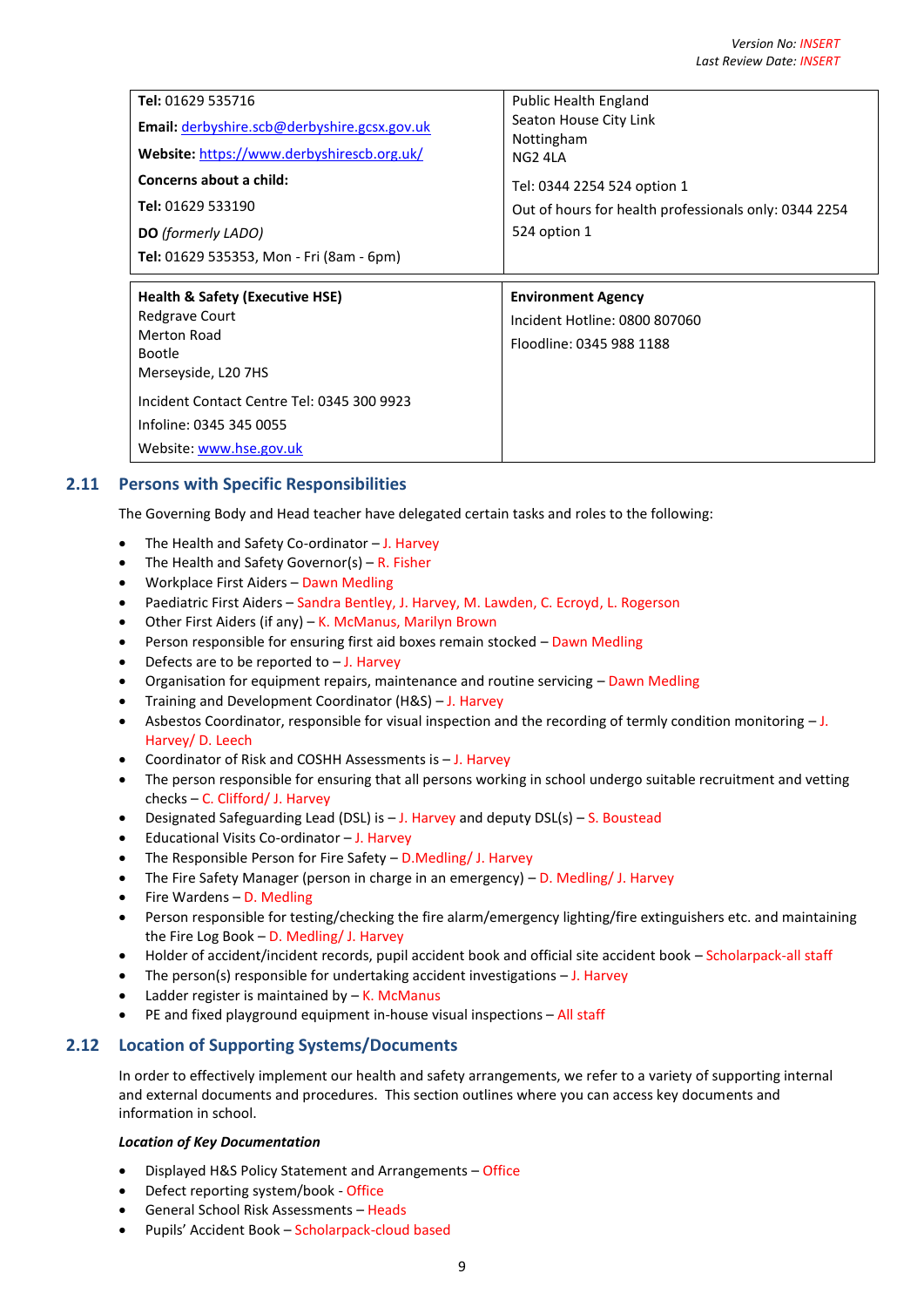- Official Accident Book is held in Scholarpack
- A list of pupils with specific medical conditions/needs is held in Scholarpack/ Foling cab in heads
- Archived health and safety documents/records are held in Office
- Emergency / Fire Evacuation Plans Office *(copies also held off site)*
- Maintenance and servicing records (Building Register) Office
- Health and Safety Management Plan Heads
- Asbestos Management Plan (including Asbestos Register) Office
- Water Hygiene Risk Assessment Office

#### <span id="page-13-0"></span>**2.13 Other Related Policies**

This policy should be read in conjunction with other related school policies and procedures including:

- Child Protection Policy and procedures
- Procedures for Protecting Children when Contractors are Working in Educational Settings
- Code of Conduct for adults visiting or working on a school site (leaflet)
- Recruitment Selection and Pre-Employment Vetting Policy & procedures including the Single Central Record
- Online Safety Policy and procedures
- Whole School Behaviour Policy and procedures
- Code of Conduct for Staff & Other Adults
- Positive Handling, Support and Physical Intervention Procedures
- Relationships and Sex Education Policy
- Single Equality Scheme/Objectives
- Guidance on the Use of Photographic Images
- School Drug Policy
- Supporting Pupils with Medical Conditions Policy and procedures
- Intimate Care Procedures
- Educational Visits Procedures
- Attendance Arrangements
- Data Protection Policy
- Special Educational Needs Information Report/Policy
- Missing Child Procedures
- First Day Calling Procedures
- Emergency Plan(s) including Lockdown procedures
- Risk Assessments
- Premises Management including security measures, formal inspections and Buildings Register
- Accessibility Plan
- Voluntary Home School Agreement
- Lettings Arrangements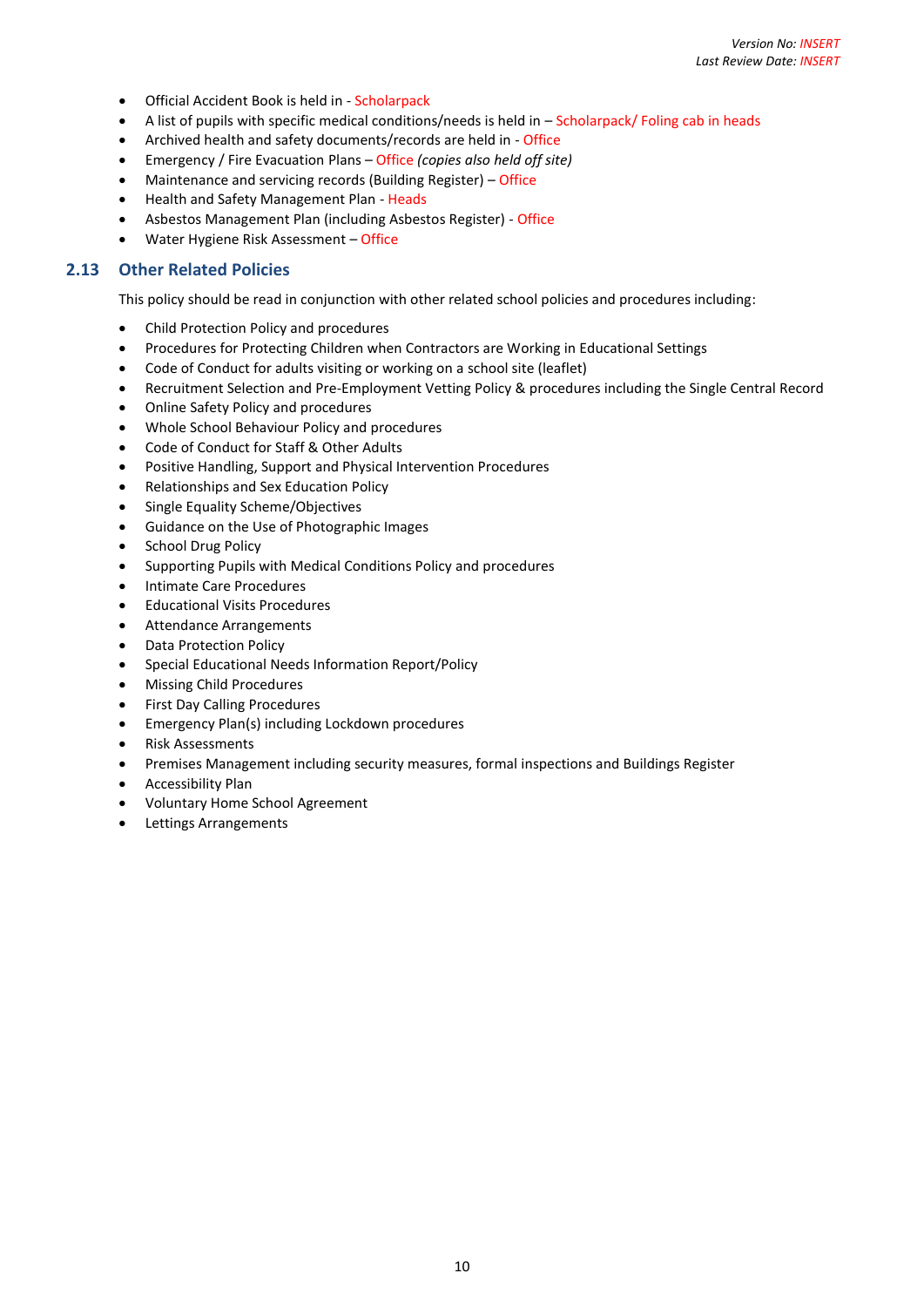## **3. PART 3 – Arrangements / Procedures**

## <span id="page-14-1"></span><span id="page-14-0"></span>**3.1 Consultation, Communication and Competence**

#### *Consultation*

The School recognises the contribution which employees and pupils are able to make towards health and safety in their workplace and will co-operate and consult with employees and pupils as necessary. If a decision involving work equipment, processes or organisation could affect the health and safety of our staff, we will allow time to give them, or their representatives, the chance to express their views, and take account of these views before reaching a decision. Consultation with staff will be carried out on all matters relating to health and safety at work either collectively or direct with individuals.

The Governing Body will recognise, co-operate and consult with properly appointed Health and Safety Representatives to enable them to fulfil their statutory functions and ensure that effective arrangements are in place for consultation and communication with staff within school. Provision will be made for specific staff safety committees where requested and they will be provided with the facilities and assistance they may reasonably require to carry out their functions. At the present time, the school does not have an appointed Trade Union or Staff Appointed Health and Safety Representative

The school has a dedicated Health and Safety Committee consisting of Senior Management, representatives from each department, Site Manager, Health and Safety Coordinator, Union Safety Representative etc. This aims to improve communication links throughout the school and give ownership of health and safety to staff at different levels. Members of the Committee report back directly to their own teams/departments and bring to the Committee issues raised by their teams/departments in a bid to improve health and safety throughout the school.

The relevant Governor sub-committee meets regularly to discuss health, safety and welfare and safeguarding issues affecting staff, pupils or visitors. Action points from meetings are brought forward for review by school management.

#### *Communication*

The School will provide all employees (including trainees and those on fixed term contracts) with comprehensible and relevant information on the risks to their health and safety identified by risk assessments and the preventive and protective measures required to prevent accident, injury or loss.

Agency workers and seconded workers are treated as employees under health and safety legislation and we will ensure that these employees have appropriate induction and are informed likewise of hazards and risks associated with the working environment.

Information supplied will be pitched appropriately, given the level of training, knowledge and experience of the employee. It will also be provided in a form which takes account of any language difficulties or disabilities. For employees with little or no understanding of English, or who cannot read English, we may need to make special arrangements. These could include providing translation, using interpreters, or replacing written notices with clearly understood symbols or diagrams.

While any child (below minimum school leaving age) or Young Person (under 18) is at work i.e. on work experience from another school, a trainee or employed, the requirements to provide information are the same as for other employees. There is however an extra requirement on the employer to provide the parents/carers of children at work with information on the key findings of the risk assessment and the control measures taken, before the child starts work. Children on work experience will also receive formal Health and Safety Induction.

Kym Allan Safeguarding, Health and Safety Consultants Ltd. (KAHSC) provides competent health and safety advice to the School and is responsible for keeping the school up to date on all health and safety matters of relevance. The Health & Safety Coordinator is responsible for ensuring that all new information supplied by KAHSC is effectively communicated to the relevant target audience.

Information and/or advice on matters relating to the health, safety and welfare of employees will generally be circulated via staff meetings unless it is of immediate importance to any individual employee or group of employees. Health and safety will be a standing item on the agenda of staff meetings and Governor meetings.

Additions and alterations to the Policy, which is a working document, will be circulated to staff promptly.

#### *Safety Signs & Notices*

Where a risk assessment indicates that, having adopted all appropriate precautions, risks cannot be adequately controlled except by the provision of appropriate safety signs, then such signs will be provided. Appropriate signs will be displayed and will be easy to follow; a Health and Safety information notice board will be provided/maintained and a Health and Safety Law poster displayed.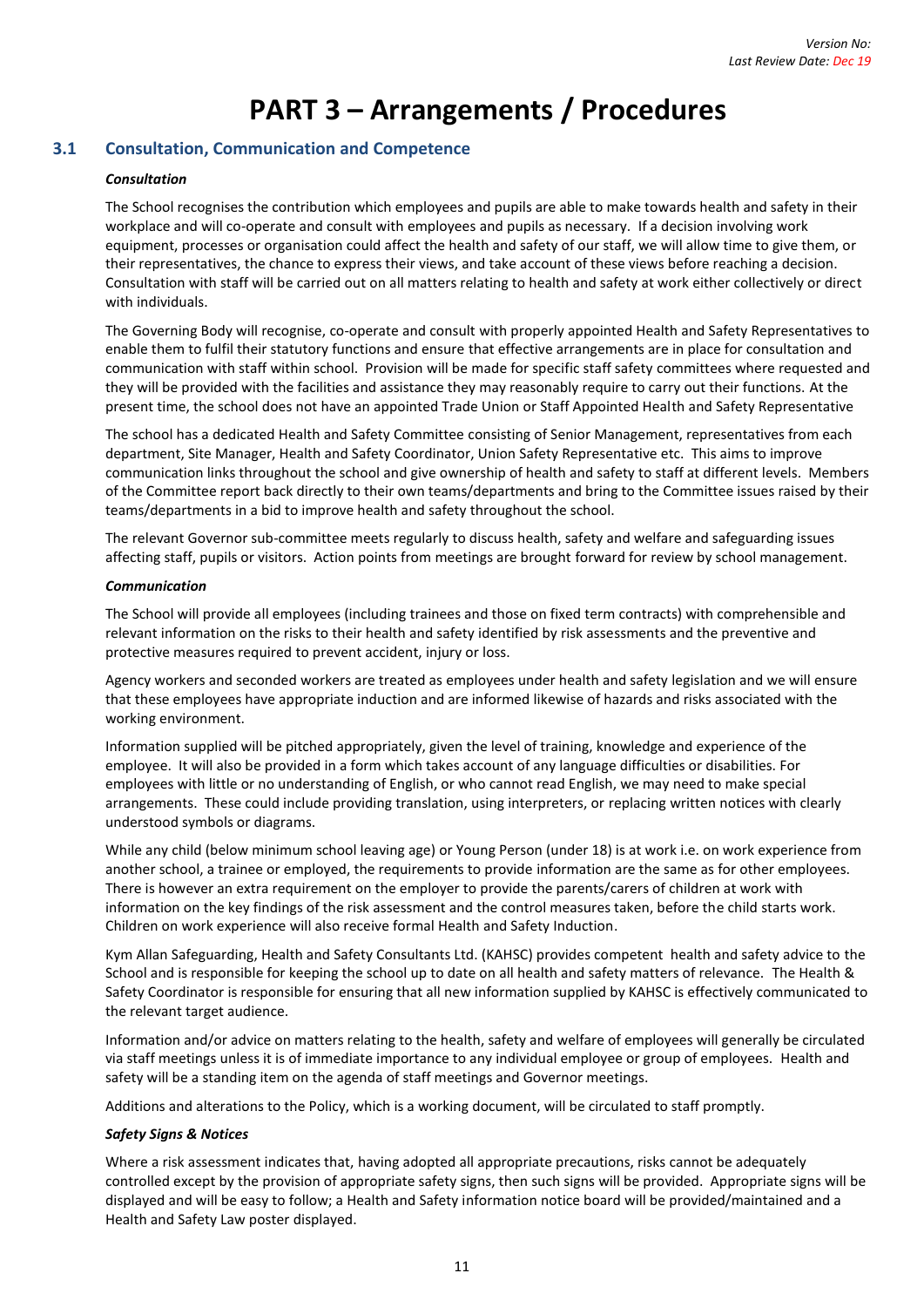#### *Co-Ordination*

Where the School shares premises with another organisation or employer, whether permanently or temporarily, arrangements and procedures shall be adopted to ensure that all concerned are able to comply with their statutory health and safety duties. The School will ensure that arrangements are made to co-ordinate the activities of its own employees and those of outside agencies working on school premises, such as contractors, cleaning/catering staff, maintenance personnel and private hirers.

#### *Health and Safety Training*

All personnel shall be competent to perform tasks that may impact on health and safety in the school. Competence shall be defined in terms of appropriate education, training and/or experience. Training procedures shall take into account differing levels of responsibility, ability and literacy; and risk.

All employees will be provided with:

- induction training in the requirements of this policy;
- update training in response to any significant change;
- training in specific skills needed for certain activities, (e.g. use of hazardous substances, work at height, use of certain machinery etc.)
- refresher training where required.

A formal health and safety training record will be set up and maintained that highlights all health and safety training that has been carried out. The training plan will highlight any statutory refresher training that may be required. This will be a working document and will show at a glance what health and safety training staff have actually undertaken, and when refresher training is required (where applicable). **OR** The School utilises the Training Module on the KAHSC website. Records of staff training are uploaded onto the KAHSC website along with copies of training certificates. We are notified via KAHSC 3 months in advance of required refresher training for individual staff members to enable us to book courses.

Each individual's line manager will be responsible for assessing the effectiveness of training received. Each member of staff is also responsible for drawing their line manager's attention to their own personal needs for training and for not undertaking duties unless they are confident that they have the necessary competence.

#### *Induction Training*

All new members of staff (including volunteers, students and pupils on work experience) are encouraged to familiarise themselves with the health and safety procedures in school. It is the responsibility of the Health & Safety Coordinator or line manager to ensure that the relevant procedures and documentation has been seen and understood. Further training and development is identified and incorporated within in the School Management/Development Plan.

The school has a Health and Safety Induction Checklist which will be completed with each new starter/trainee commencing the first week of their employment. Separate checklists are also available for pupils from other schools on Work Experience at our school along with school employed cleaning and catering staff.

#### *References and Useful Links*

*Safety Representatives and Safety Committee Regulations 1977 Health and Safety (Consultation with Employees) Regulations 1996 Safety Signs and Signals Regulations 1996 Management of Health and Safety at Work Regulations 1999 KAHSC General Safety Series G1[2 https://www.kymallanhsc.co.uk/Document/DownloadDocument/7862](https://www.kymallanhsc.co.uk/Document/DownloadDocument/7862) KAHSC General Safety Series G2[9 https://www.kymallanhsc.co.uk/Document/DownloadDocument/7864](https://www.kymallanhsc.co.uk/Document/DownloadDocument/7864) KAHSC General Safety Series G4[3 https://www.kymallanhsc.co.uk/Document/DownloadDocument/8067](https://www.kymallanhsc.co.uk/Document/DownloadDocument/8067)*

#### <span id="page-15-0"></span>**3.2 Monitoring, Review and Audit**

Governors will fulfil their obligation to monitor the effectiveness of the implementation of the Health Safety Policy by undertaking documented Governor Health and Safety Monitoring throughout each school year (packs available on the KAHSC website).

The Governing Body with the support of the Head teacher will, at intervals that it determines appropriate, monitor and review the school's health and safety management system to ensure its continuing suitability. Relevant staff and other parties will be involved as appropriate. Reviews of specific risk areas may also be undertaken. Reviews shall be documented where appropriate. The review process aims to identify where changes to policy, objectives and other elements of the health and safety management system are required.

Typical information used in such a review may include the following items:

accident statistics/trends;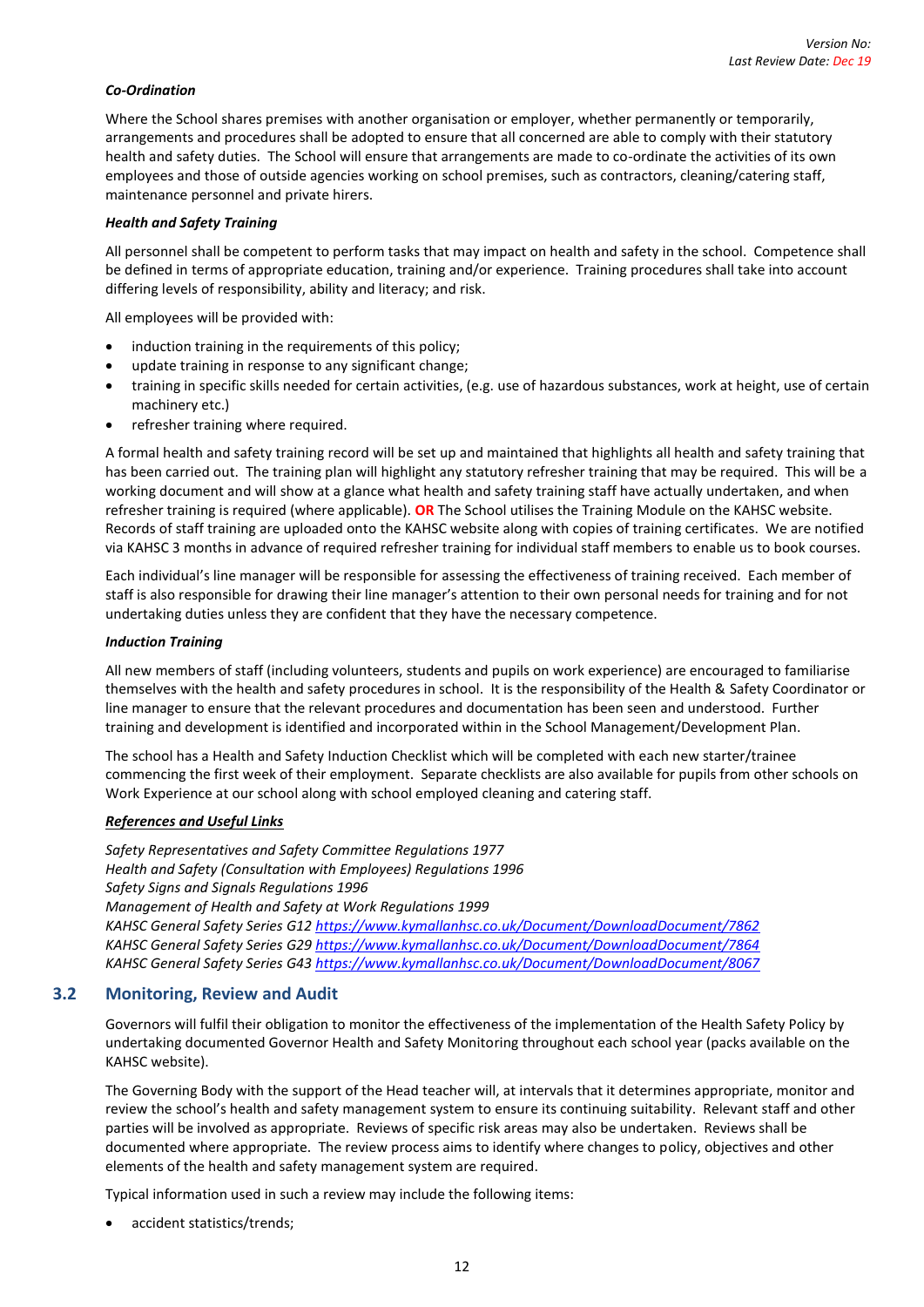- results of internal and external health and safety management audits, updated legislative requirements and corrective actions implemented since the previous review;
- the findings from premises inspections or other monitoring exercises;
- reports of emergencies (actual or exercises);
- reports from individuals on the effectiveness of the system locally;
- reports of hazard identification, risk assessment and risk control processes.

Typical actions following such a review may include the following items:

- minuted discussions and detail of the review;
- revisions to the Health and Safety Policy and objectives;
- specific corrective or improvement actions with assigned responsibilities and target dates for completion and review;
- areas of emphasis to be reflected in the planning of future internal occupational health and safety management system.

Those undertaking such reviews will report as required following its completion.

#### *Health and Safety Objectives / Management Plan*

The Governing Body will establish and maintain documented health and safety objectives that will be SMART *(specific, measurable, achievable, realistic & time bound)* and be consistent with the Health and Safety Policy including commitment to continual improvement. There will be a suitable 'programme' in place i.e. set objectives will be documented within an Action/Management Plan. Objectives will be quantified wherever practicable with timescales and costs. Senior management (or other suitable persons) will be allocated responsibilities regarding health and safety objectives which will be communicated to relevant personnel. The Management Plan/Objectives will be set and/or reviewed following the Management Review (as above) or at other times when necessary.

#### *References and Useful Links*

*OHSAS 18001 Occupational Health and Safety Management Systems*

*HSG 65 Successful Health and Safety Management*

*Compliance Monitoring in Council Building[s https://www.kymallanhsc.co.uk/Document/DownloadDocument/7994](https://www.kymallanhsc.co.uk/Document/DownloadDocument/7994) KAHSC Model H&S Management Pla[n https://www.kymallanhsc.co.uk/Document/DownloadDocument/8722](https://www.kymallanhsc.co.uk/Document/DownloadDocument/8722) KAHSC Termly Governor Monitoring Packs [\(Autumn Term,](https://www.kymallanhsc.co.uk/Document/DownloadDocument/7307) [Spring Term](https://www.kymallanhsc.co.uk/Document/DownloadDocument/7308) & [Summer Term\)](https://www.kymallanhsc.co.uk/Document/DownloadDocument/8570)*

#### <span id="page-16-0"></span>**3.3 Health and Safety Inspections of Premises and Activities**

The Governors (or Health and Safety Sub-committee) in liaison with the Head teacher and/or Health and Safety Coordinator will undertake a health and safety inspection of the school premises on at least an annual basis. The findings of these inspections will be recorded. Any corrective actions required following these inspections will be reported and discussed with the Head teacher. Where possible, action will be taken immediately, or if planned actions are required these will be added to our Health and Safety Management Plan. Any Health and Safety Union Representative for the school will be invited to attend these inspections.

#### *Safety Inspection Regimes*

More frequent safety inspections will be carried out by nominated staff to ensure:

- Cleanliness of all workplaces, good housekeeping, the removal of waste, suitable storage of materials, books and files, etc.;
- Welfare and sanitary provisions (male/female, children's and disabled toilet facilities) are in good order;
- Good condition of premises and equipment, including highlighting defects;
- Recording of specific inspections is taking place, e.g. asbestos monitoring, pre-use visual checks of electrical and work equipment, visual inspection of play/gym equipment, vehicle checks;
- Supervision of relevant activities is taking place on the school site;
- Suitability of on-site vehicle movements (traffic management plans).

The frequency of inspections will depend on the activity being undertaken and hazards present. Hazardous workplaces such as kitchens, D&T, Science etc. may need to be inspected at a greater frequency than low risk environments such as offices and records will generally be kept of inspections of higher risk environs.

#### *Defect Identification and Reporting*

We recognise that defective equipment or dangerous conditions can lead to personal injury or harm. No defective electrical appliance or lead, and no defective mechanical device or tool that might give rise to danger may be used.

All defects to equipment or furniture and minor defects to doors, floors, walls etc. are to be reported to a nominated person. Steps should be taken to isolate the equipment or work area in question, and to warn others of the hazard by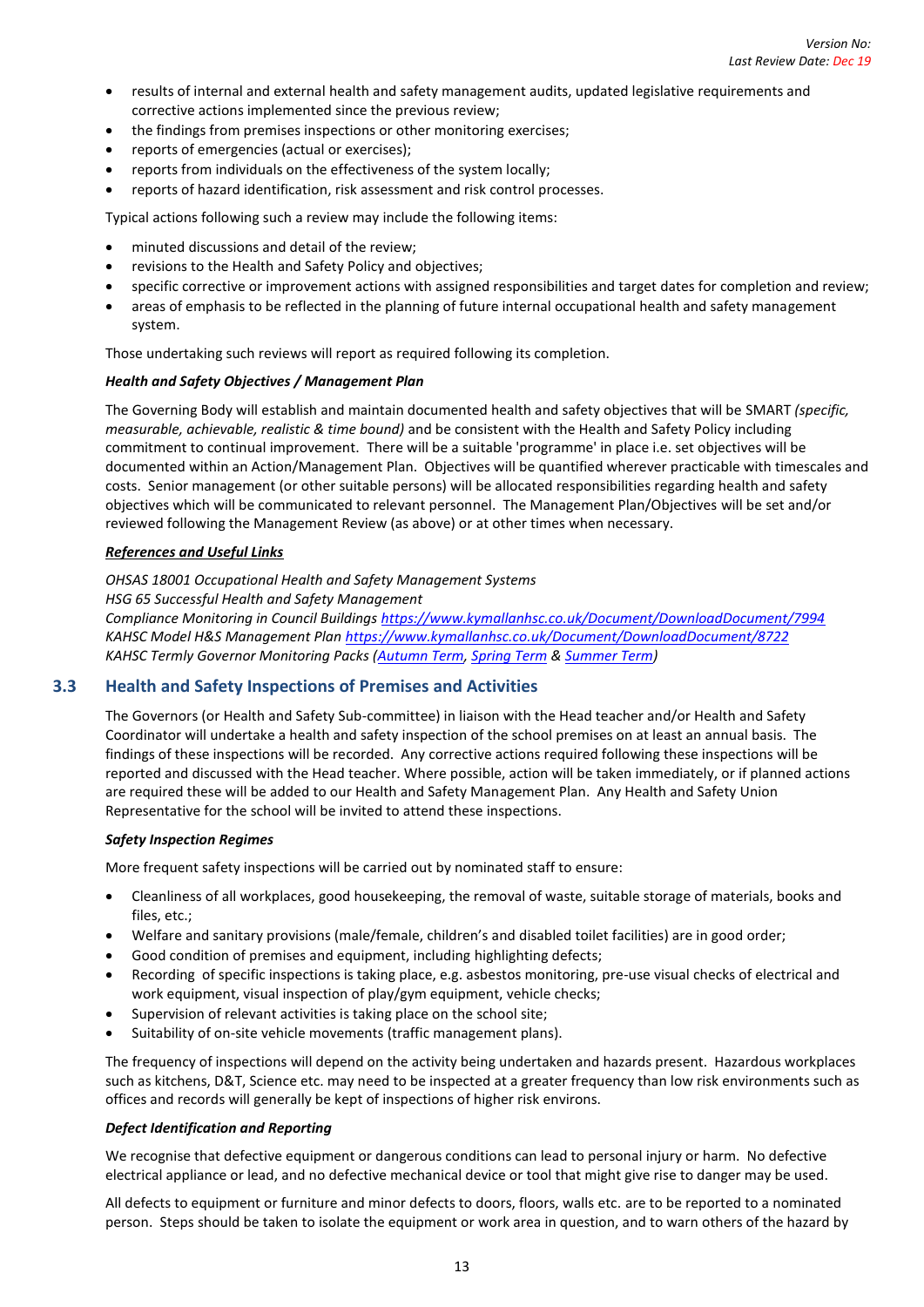posting warning notices. That person will ensure that the necessary action is taken to rectify each defect without delay. Where funds are not immediately available, the defective the equipment or work area in question will be taken out of service and this will be added to the Annual Health and Safety Management for action when funds become available. This will also become an agenda item at the next relevant Governors Sub Committee Meeting.

All staff are required to report accidents, incidents, near misses, defects and hazards. If, following their report, they are not satisfied with the actions taken to address their concerns, they may raise the issue through their usual line management route. If the problem remains unresolved, then the issue may be referred to the Head teacher or Governing Body.

#### *References and Useful Links*

*KAHSC Governor H&S Inspection Checklist<https://www.kymallanhsc.co.uk/Document/DownloadDocument/7920> KAHSC Defect Report Sheet<https://www.kymallanhsc.co.uk/Document/DownloadDocument/7164>*

#### <span id="page-17-0"></span>**3.4 External Health and Safety Management Audits**

External audits are independent, unbiased reviews of the school's management system and can be a very useful exercise. KAHSC will, on request, carry out a health and safety management audit. These audits will be carried out by a qualified safety professional. Following this process, we will be supplied with a detailed report containing requirements and recommendations to improve our existing arrangements. Any recommended actions arising from these audits will be addressed by the Head teacher and Governing Body with the support of KAHSC where required.

#### *References and Useful Links*

*OHSAS 18001 Occupational Health and Safety Management Systems HSG 65 Successful Health and Safety Management*

#### <span id="page-17-1"></span>**3.5 Risk Management and Risk Assessments**

The purpose of undertaking a risk assessment is to identify significant risks, to document what hazards exist and the measures necessary to control them. Risk assessment allows us to meet the principle requirement of the Management of Health and Safety at Work Regulations and to establish safe ways to work and to protect staff, pupils and workers and any others who may be affected by school activities.

Generic School Risk Assessments for many day to day site, admin and curricular activities along with off-site visits are available to download from the KAHSC website [www.kymallanhsc.co.uk.](http://www.kymallanhsc.co.uk/)

Where model/generic risk assessments are used, we ensure that these are tailored to reflect the actual activities in relation to the school.

Although the Head teacher remains responsible for ensuring development, all staff within school could be involved in the risk assessment process. When relevant, risk assessments will be developed and/or reviewed with the input of affected staff. Development will usually be led by an individual who has received specific training in the theory of risk assessment and a teacher/head of department/other who has the hands-on experience of tasks being assessed. Where significant risks are identified, appropriate measures and/or safe working practices are introduced to reduce/eliminate such hazards.

Risk assessments will be working documents, their effectiveness monitored and reviewed following any significant changes or when they are no longer valid e.g. following accidents or near misses, the introduction of new equipment or systems of working, legislative changes etc. Risk assessments do NOT need to be re-written each year but DO need to be monitored and checked to ensure they remain valid and revised if there have been any changes. Staff should ensure they are aware of any risk assessments relevant to their roles and completed risk assessments will be available at all times for staff to view and will be held as working documents.

Specific risk assessments relating to individuals, e.g. staff member or young person/pupil are held on the individual's personal file and will be undertaken by the relevant line manager.

#### *New and Expectant Mothers - Risk Assessment*

It is the responsibility of staff to inform their line manager of any medical condition or pregnancy which may impact upon their work. When a member of staff notifies their line manager of their pregnancy, relevant risk assessments will be considered and an additional individual assessment carried out to ensure that throughout pregnancy, while at work and on return to work, risks to their health and safety are adequately controlled.

#### *Young Persons at Work - Risk Assessment*

We are happy to provide a limited number of work experience placements for young people. The exact nature of the duties undertaken by the student will depend on a number of factors, including the age and experience of the work experience student and the requirements of the course being undertaken by work experience student.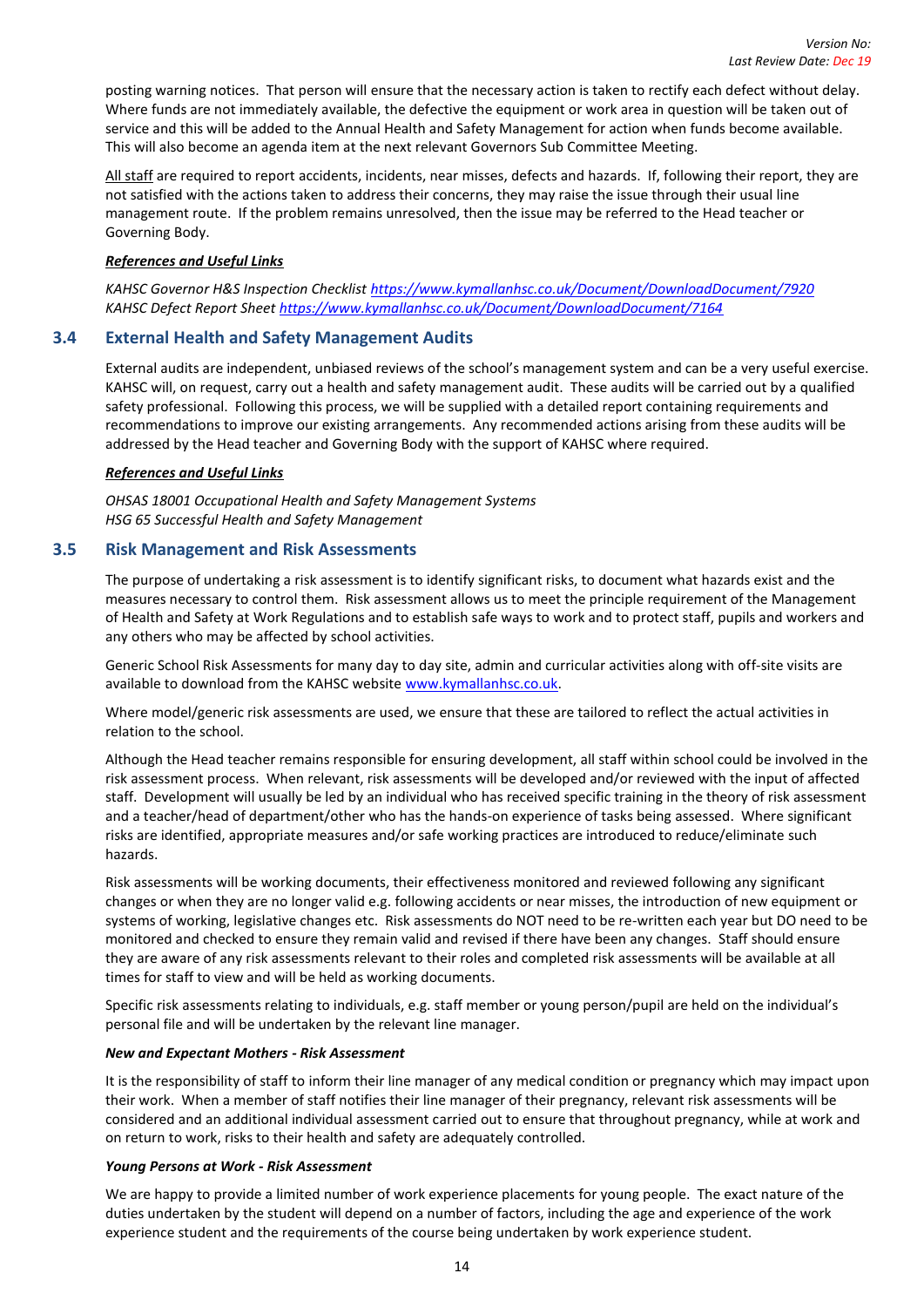A designated member of staff will supervise all work experience students. They will oversee the visit and provide general guidance and advice on school routines, expected standards of behaviour, and duties etc.

The work experience student will become a member of the School staff for the period of their visit. This fact will have considerable bearing on their expected behaviour. A formal Health and Safety Induction will be carried out on day one of the placement.

The risks associated with work experience pupils or trainees may differ slightly to the risks that have been identified for other workers due to their inexperience, possible immaturity and the unfamiliarity with the environment or work processes. Existing risk assessments must take into account any young persons working at the school (both pupils on work experience from other schools under the compulsory school leaving age and young employees under the age of 18) who may be put at increased risk due to their age and inexperience. There is however an extra requirement on the employer to provide the parents/carers of children at work with information on the key findings of the risk assessment and the control measures taken, before the child starts work.

Initially the work experience will usually involve periods of observation. As the student becomes more familiar with the layout of the School and its operation the expectations of and responsibilities given to the student will change. Duties and responsibilities may include assisting with the supervision of morning duties, assisting staff before or during activity sessions and with cleaning up.

In order to satisfy fire regulations, if work placement students wish to leave the site during break time or lunch breaks, it will be necessary to inform a member of the staff before they leave.

If the School is required to produce a report or record of the experience, this will need to be discussed with a supervising staff member at the start of the visit.

#### *References and Useful Links*

#### *CLEAPSS – [www.cleapss.org.uk](http://www.cleapss.org.uk/)*

*Association for PE – [www.afpe.org.uk](http://www.afpe.org.uk/) HSE Risk Assessment site - <http://www.hse.gov.uk/risk/risk-assessment.htm> HSE Work Experience Guidanc[e www.hse.gov.uk/youngpeople/workexperience/organiser.htm](http://www.hse.gov.uk/youngpeople/workexperience/organiser.htm) KAHSC General Safety Series G0[9 https://www.kymallanhsc.co.uk/Document/DownloadDocument/7790](https://www.kymallanhsc.co.uk/Document/DownloadDocument/7790) KAHSC General Safety Series G4[3 https://www.kymallanhsc.co.uk/Document/DownloadDocument/8067](https://www.kymallanhsc.co.uk/Document/DownloadDocument/8067) KAHSC Work Experience Induction Checklis[t https://www.kymallanhsc.co.uk/Document/DownloadDocument/8241](https://www.kymallanhsc.co.uk/Document/DownloadDocument/8241) School's current Risk Assessments*

#### <span id="page-18-0"></span>**3.6 Accidents, Incidents, Ill Health and Dangerous Occurrences**

#### *Recording and Reporting*

*Accidents Involving Pupils:* All incidents involving pupils will be recorded in the Pupil Accident Book/log sheets.

Where the following criteria is fulfilled, an entry will ALSO be made on the KAHSC on-line Accident Recording System:

- all serious injuries involving pupils;
- pupils removed from the scene and taken to hospital for treatment;
- serious head injuries i.e. where pupil is taken to hospital or medical advice is sought or advised;
- where fault can be assigned i.e. lack of supervision, faulty equipment etc.;
- any incidents of violence or aggression resulting in serious injury or where police involvements has been necessary;

The Reporting of Injuries, Diseases and Dangerous Occurrences Regulations (RIDDOR) place duties on employers to report serious incidents to the HSE. KAHSC will notify the HSE on our behalf of any incidents that are RIDDOR reportable. Data must therefore be entered on the KAHSC on-line Accident system within 7 days of the accident.

Parents will be informed about all injuries/accidents to children and of any first aid given. 'Bump Head letters' are sent home with pupils following any accident involving head injuries.

*EYFS ONLY – Reporting to Ofsted and Local Child Protection Agencies:* Refer to relevant section below for details.

*Accidents Involving Employees:* The Official Social Security Accident Book (BI 510) will be completed for all incidents/accidents involving employees. The entry in the accident book can be made either by the injured person or by a nominated person. After each entry is made, the page will be torn out, a copy given to the injured person and the original filed in a secure and confidential location in line with the Data Protection Act.

For all accidents/incidents involving employees, an entry will ALSO be made on the KAHSC on-line Accident Recording System by the Line Manager or nominated person.

Under RIDDOR, any accidents to staff which result in the following are reportable to the HSE. KAHSC will notify the HSE on our behalf: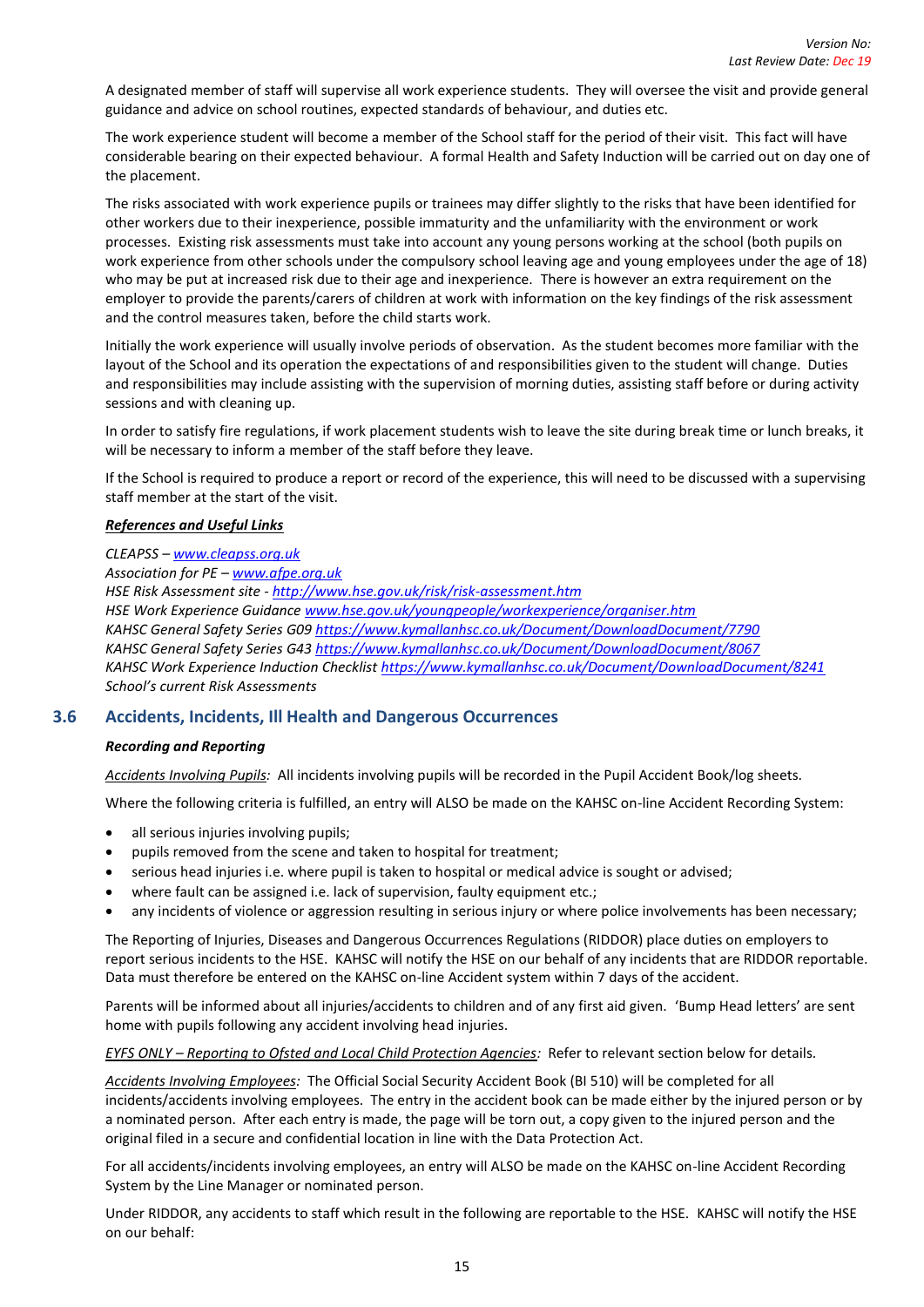- **Fatality**
- Specified Injuries
- Over seven-day absence
- Reportable occupational diseases

Although Over 3 Day Injuries/Absence are no longer reportable to the HSE, we must still keep a record of all over three day injuries - completion of the KAHSC on-line Accident Reporting system and the keeping of local records within on-site accident books will be sufficient.

*Accidents Involving Contractors and the Self-Employed:* The Official Social Security Accident Book must be completed just as it would be for school employees.

Accidents/incidents involving contractors working on school premises are normally reportable by their employers. It is important, however, that school staff are made aware of any accident, incident or ill-health in the event that the resulting injury/ill-health or incident was as a result of something which the school is responsible for e.g. electric shock as a result of faulty mains wiring; exposure to asbestos where the school staff failed to inform the contractors of its presence etc. Information provided to contractors regardless of whether they work in the school on a permanent or temporary basis will include the need to report accidents or incidents to the school representative.

If a self-employed contractor is working in school premises and they suffer a specified injury or an over-seven-day injury, the information should be entered on the KAHSC on-line Accident system for onward reporting to the HSE.

*Accidents Involving Members of the Public (Other Than Pupils) Including Volunteers:* The Official Social Security Accident Book must be completed and an entry will be made on the KAHSC on-line Accident Recording System.

Injuries to members of the public or volunteers where they are taken from the scene of an accident to hospital for treatment and the accident arose in connection with 'work activities' are reportable to the HSE under RIDDOR. In these instances, a telephone report must be made immediately to KAHSC (or as soon as possible if outside of normal office hours)*.* KAHSC will notify the HSE on our behalf of any incidents that are RIDDOR reportable.

*Violent Incidents:* Employees are reminded that all incidents of aggression, threat or actual violence that takes place either at work or as a direct result of their work, must be reported to their Line Manager. The Governors take these matters very seriously and any evidence of problems will result in a review to seek better methods of elimination and control.

Violent incidents between pupils will be dealt with in accordance with the Whole School Behaviour Policy and do not need to be reported to KAHSC unless serious in nature i.e. severity of injury, police involvement etc. although we can record them using the KAHSC on-line Accident reporting system for statistical purposes and to analyse patterns or trends.

Violent incidents towards staff by other staff, pupils or members of the public will be dealt with in accordance with the Whole School Behaviour Policy. Physical or verbal violence to staff will be reported to KAHSC in the following situations:

- absence from work as a result of emotional, psychological or physical injury;
- any incident involving physical assault;
- involvement of the police or other agencies;
- incidents resulting in a review of the school's procedures;
- any other violent incident that an employee feels is unacceptable should be reported.

*Near Misses:* Staff and students are encouraged to report near misses as such incidents could, in the future, result in a major injury if appropriate control measures are not introduced to prevent a more serious incident occurring. The Near Miss Report Form (available on the KAHSC website) should be used for this purpose. There is no requirement to report these incidents to KAHSC as the analysis of near misses at a local level will help us to ensure that potential accidents are prevented in the future.

*Dangerous Occurrences:* An incident with the potential to cause injury to a person and/or damage to equipment, property and premises which must be reported to the HSE. This includes situations such as the accidental release of substances which may damage the health of any person (e.g. Asbestos) and electrical short circuits or overload causing fire or explosion. Details can be found in Appendix B in KAHSC General Safety Series G03. For any dangerous occurrences an entry will be made on the KAHSC on-line Accident Recording System within 7 days of the incident. KAHSC will notify the HSE on our behalf of these incidents.

*Occupational Ill-Health and Notifiable Diseases:* Where an employee considers the ill-health to be work related, or if this is confirmed by an Occupational Health Specialist or other professional medical practitioner, this must be reported without delay to KAHSC using the on-line Accident Recording System.

Where the work related ill health results in a Notifiable Occupational Disease (refer to Appendix B in KAHSC General Safety Series G03), these incidents will be reportable to the HSE by KAHSC.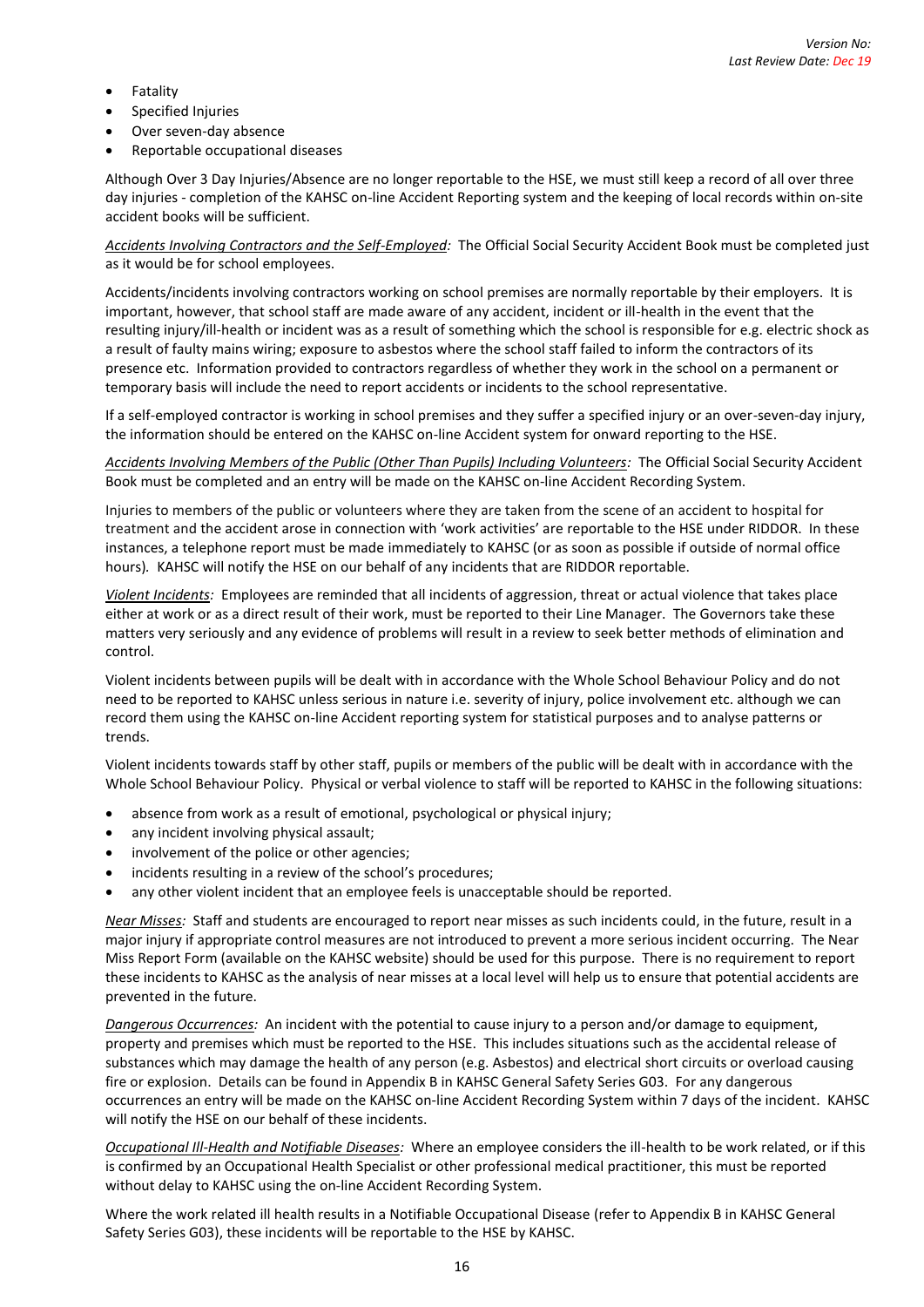#### *Reporting To Ofsted and Local Child Protection Agencies*

As our Early Years Provision is registered with Ofsted separately from the school so is on the Early Years Register, we will notify Ofsted of any serious accidents, injuries or deaths which occur in relation to the childcare we provide. Notification will be made as soon as we reasonably can, and in all cases, within 14 days of the incident. The quickest and easiest way to notify Ofsted is to telephone them on 0300 123 1231. In line with the Statutory Framework for EYFS we will notify or our local Child Protection Agency of any serious accidents, injuries or deaths which occur in relation to the childcare we provide.

#### *Accident Investigation*

- Investigations of all accidents will be undertaken so that control measures can be introduced to prevent recurrence. The majority of accidents will be low level requiring minimal investigation with the outcomes only needing to be noted on the KAHSC on-line Accident Recording System and in the Pupil Accident Book.
- More detailed investigations may be needed for more serious incidents and these will be conducted by a member of senior management. Any staff member involved in investigating accidents must understand what this entails – guidance on Accidents and Accident Investigations and appropriate forms can be found in General Safety Series G03.
- Where appropriate, risk assessments will be formally reviewed following accidents/near misses.

#### *Accident Data Analysis*

Accident/incident statistics are reported to the governing body on at least an annual basis to enable any patterns to be identified and to determine, where necessary, measures to prevent recurrence. A template Accident/Incident Analysis form can be found on the KAHSC website for schools to populate with local data which can be presented to governing bodies as a termly or annual report. Data can then be used to benchmark performance over time, within each school setting.

| Retention of Documents |  |  |  |
|------------------------|--|--|--|
|------------------------|--|--|--|

| <b>Staff, Volunteers, Visitors,</b><br><b>Members of the Public,</b> | Records relating to accident/injury at work - Date of incident + 12 years.<br>In the case of serious accidents, a further retention period will need to be applied.                                                                                                                           |
|----------------------------------------------------------------------|-----------------------------------------------------------------------------------------------------------------------------------------------------------------------------------------------------------------------------------------------------------------------------------------------|
| <b>Contractors, Self-Employed</b>                                    | The official accident book pages $-$ Date of Incident $+$ 6 years.                                                                                                                                                                                                                            |
| <b>Pupils</b>                                                        | Accident records (in any format) - Date of birth of the child + 25 years.                                                                                                                                                                                                                     |
| All                                                                  | All records will be clearly marked and stored in such a way to prevent accidental use<br>or loss. After the minimum record retention period has passed, we will destroy /<br>delete the records concerned in line with the <b>IRMS</b> - Records Management Toolkit<br>for Schools (May 2019) |

#### *References & Useful Links*

#### *<http://www.hse.gov.uk/riddor/>*

*DfE Statutory Framework for EYFS<https://www.kymallanhsc.co.uk/Document/DownloadDocument/9089> The Childcare Register (General Childcare Register) Regulations 2008 IRMS Records Management Toolkit for Schools May 2019* 

*<https://www.kymallanhsc.co.uk/Document/DownloadDocument/9451>*

*KAHSC General Safety Series G0[1 https://www.kymallanhsc.co.uk/Document/DownloadDocument/7621](https://www.kymallanhsc.co.uk/Document/DownloadDocument/7621) KAHSC General Safety Series G0[3 https://www.kymallanhsc.co.uk/Document/DownloadDocument/7861](https://www.kymallanhsc.co.uk/Document/DownloadDocument/7861) KAHSC Near Miss Report Form<https://www.kymallanhsc.co.uk/Document/DownloadDocument/8564> KAHSC On-line Accident Recording/Reporting System*

#### <span id="page-20-0"></span>**3.7 Liability Claims**

Where the school receives a letter of claim or a claim notification form (CNF) in the event of a personal injury, we will:

- immediately forward the letter of claim or CNF to our Insurers, in order that they can acknowledge receipt of the letter of claim or CNF within one business day;
- promptly provide information requested by the Insurers, who are required to investigate employee injury claims within 30 business days;
- promptly provide information requested by the Insurers, who are required to investigate all other public liability claims (i.e. non-employees) within 40 business days.

#### <span id="page-20-1"></span>**3.8 First Aid**

#### *First Aid Requirements*

Our first aid requirements are based on risk assessment, and include: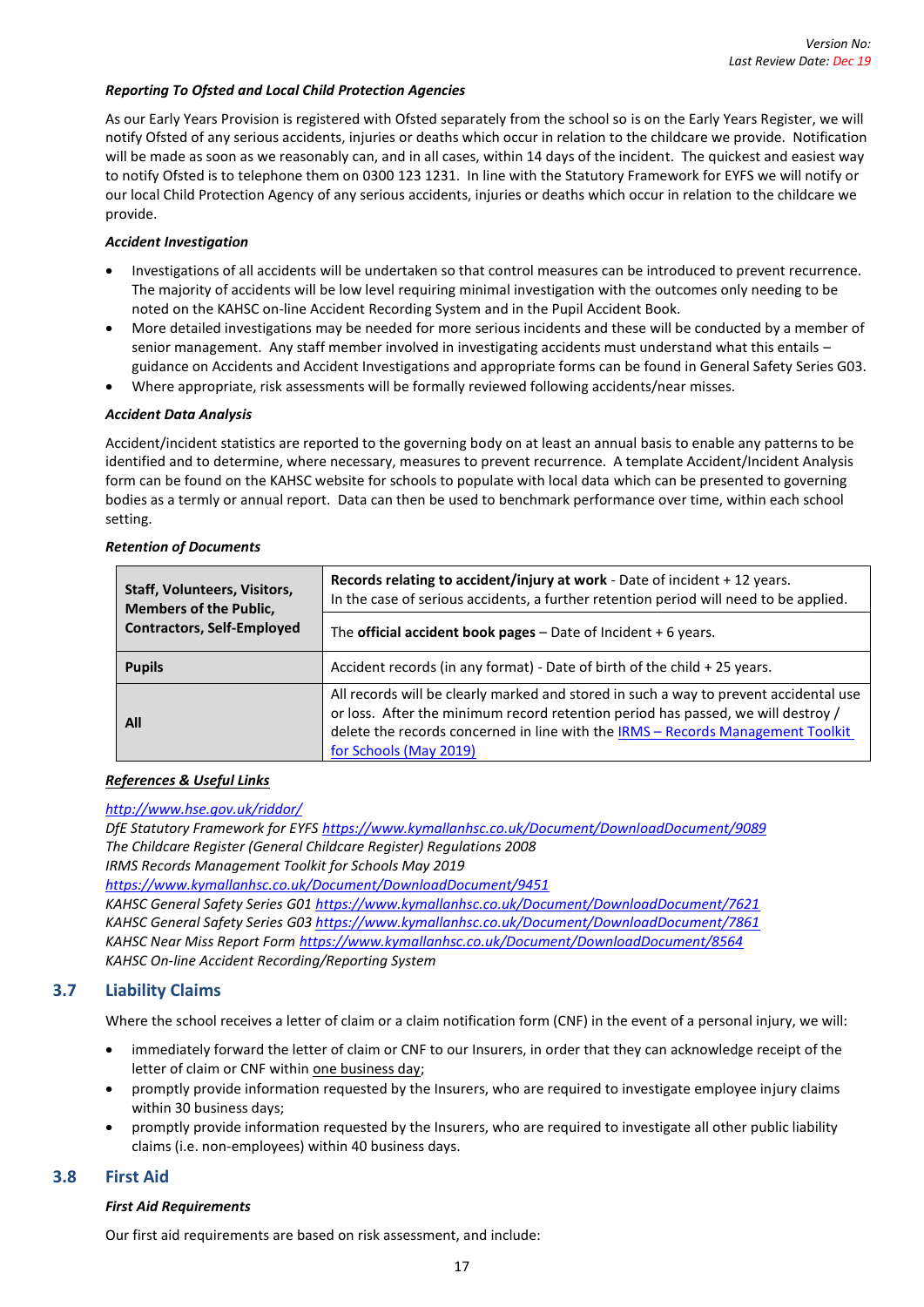- designated workplace first aiders (names displayed on posters in school);
- adequate numbers of suitably qualified staff providing first aid provision for pupils (including paediatric first aiders where required):
- identified locations of first aid boxes with complete and "in date" contents;
- accommodation in order to cater for the medical and therapy needs of pupils, including accommodation for the medical examination and treatment of pupils; and the short term care of sick and injured pupils, which includes a washing facility and is near to a toilet facility.
- playground bum-bags/kits where required;
- first aid considerations for off-site visits including travelling first aid kits.

If there are any concerns about a pupil's health or wellbeing, appropriate action will be taken dependent on the circumstances, e.g. contacting the emergency services or parents/carers to collect the pupil. If parents/carers cannot be contacted, a staff member will take the pupil to the nearest Accident and Emergency department.

Training for ALL First Aid personnel is arranged by a designated person who is responsible for ensuring that recertification training is arranged where necessary before existing certificates expire and ensuring that new persons are trained should first aiders leave.

First Aiders and Emergency First Aiders in the Workplace complete a three hour annual basic skills update in line with HSE Recommendations.

#### *First Aid Supplies*

These are located in appropriate locations throughout school and where required, are available for off-site visits and midday supervisors and contain items recommended in KAHSC General Safety Series G02. If at any time these articles are missing or stocks are running low, inform the designated person who is responsible for stocking first aid containers and ensuring all stock past its expiry date is discarded and replaced.

#### *First Aid Records*

School will keep a record of any first-aid treatment given by first-aiders and appointed persons. This will include:

- the date, time and place of the incident:
- the name (and class) of the injured or ill person;
- details of the injury/illness and what first-aid was given;
- what happened to the person immediately afterwards (for example went home, resumed normal duties, went back to class, went to hospital);
- name and signature of the first-aider or person dealing with the incident.

#### *Supporting Pupils at School with Medical Conditions*

All medication will be administered to pupils in accordance with the DfE document 'Supporting Pupils at School with Medical Conditions' and the school's own Policy and procedures for Supporting Pupils at School with Medical Conditions held separately.

Individual Health care plans are in place for those pupils with complex or chronic/ongoing medical conditions. These plans are reviewed at least annually (or more frequently as necessary) and written precautions / procedures made available to staff.

Staff undergo general awareness training in relation to the school's policy and procedures for Supporting Pupils at School with Medical Conditions and specific training related to health conditions of pupils and administration of medicines (by a health professional as appropriate).

Details of pupils with food allergies are adequately communicated to school meal providers (whether this be in-house catering teams, contracted catering teams or external providers), food technology teachers and wrap around care providers e.g. breakfast and after school clubs.

Aspirin should **not** be administered. Any prescribed medication e.g. tablets/medicine which a child may be required to have, must be administered by authorised staff only on the written instruction of the parent/guardian. Pupils who suffer from severe migraine or severe period pains may be given paracetamol based medication following written/verbal consent from the parent/guardian.

#### *Head Injuries*

Injuries to the head need to be treated with particular care. Any evidence of following symptoms may indicate serious injury and an ambulance be called.

- unconsciousness, or lack of full consciousness (i.e. difficulty keeping eyes open);
- confusion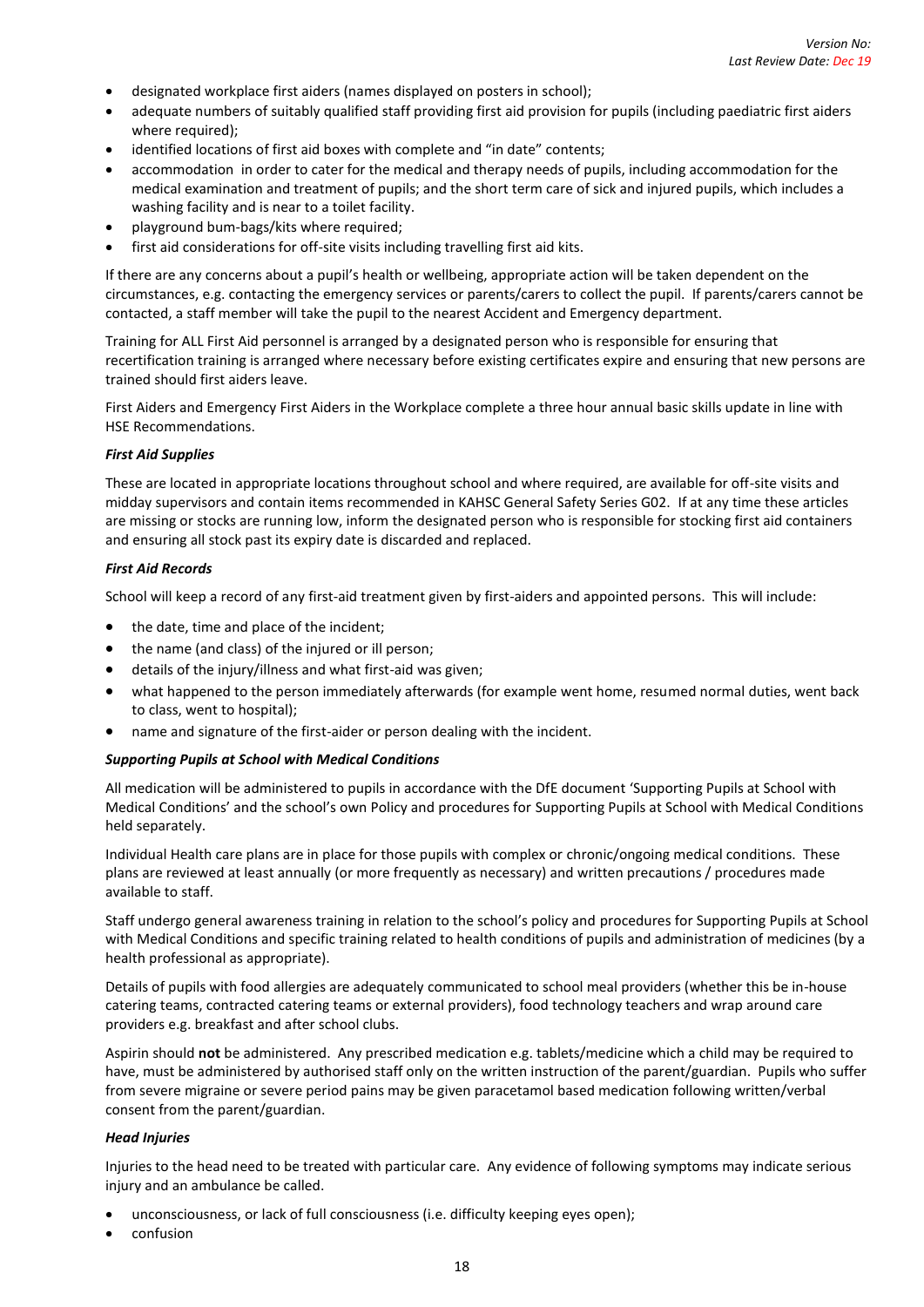- strange or unusual behaviour  $-$  such as sudden aggression
- any problems with memory;
- persistent Headache;
- disorientation, double vision, slurred speech or other malfunction of the senses;
- nausea and vomiting;
- unequal pupil size;
- pale yellow fluid or watery blood coming from ears or nose;
- bleeding from scalp that cannot quickly be stopped;
- loss of balance:
- loss of feeling in any part of body;
- general weakness;
- seizure or fit.

Where young people receive a head injury their parents/carers should be informed. In the case of pupils, this should be done immediately by telephone if symptoms described above occur. For more minor bumps etc. the parent should be informed when they collect the child or by sending a standard 'Bump Head' letter home with the child as appropriate.

NHS direct recommends that the person who is injured should sit quietly for the first 2 hours after the injury and be monitored for the next 48 hrs.

#### *Dental Emergencies*

Dental emergencies are likely to fall into two categories:

- The child who arrives at the setting with dental pain or sepsis, or who develops either in the time they are there;
- Injuries to the teeth and mouth.

Where a child arrives with dental pain or sepsis, managers should firstly endeavour to contact the parent/carer to establish whether they have taken, or will be taking, appropriate action. Any NHS Emergency Dentist Service will always try to help a child in an emergency, but it should be noted that such treatment is not normally possible unless parental consent has been obtained.

In cases of dental accident, such as teeth being fractured or knocked out, managers should again endeavour to contact the parent/carer to ascertain whether there is a family dentist the child can attend as an emergency patient. If there are other significant facial injuries as well as tooth damage, the child should go to hospital. If it is not possible to contact parents, or if managers need advice on how best to proceed, they should call the NHS 111 service or take the injured person to the nearest A&E department.

In cases where teeth are fractured, every effort should be made to find missing teeth or parts of teeth. On no account should anyone attempt to put back in a child's mouth a tooth or part of a tooth. These should be stored immediately in fresh milk or water and taken quickly to a dentist for professional advice.

#### *Transporting Injured Pupils*

*Emergencies:* If it is deemed to be an "emergency" or an otherwise serious injury, paramedics or an ambulance will be summoned to the school/location of the accident/incident. If there is any doubt about the seriousness of an injury, the Head teachers or person in charge will not hesitate to call an ambulance. The use of a school employees' or other persons' private vehicle to take the pupil to hospital should not be used in these circumstances.

The emergency contacts procedure for the injured pupil will also be activated with the parent(s)/carer(s) being advised to either come to the school or go direct to a specified hospital. Where the parent(s)/carer(s) is/are able to accompany the pupil in the ambulance, school employees will not usually need to be further involved. If however the parent(s)/carer(s) will be meeting the pupil at hospital, a school employee will need to accompany the pupil in the ambulance and arrangements made for the employee to be able to return to school once the pupil is in the care of the parent(s)/carer(s). Pupils should not be left unaccompanied at the hospital and therefore the school employee may have a protracted wait for the arrival of the parent(s) / carer(s).

Care will be taken to identify those pupils whose religion may conflict with emergency medical treatment.

*Site Access for Emergency Services:* Access to the school site for ambulances etc. should be available without delay. Where access is restricted for security reasons, the procedures for summoning an ambulance will include a designated person to open the gates etc.

In some circumstances it may be decided by the ambulance service that the **"air ambulance"** is required to transport a casualty to hospital and, where feasible, that landing within the school grounds is desirable. It will be the responsibility of the helicopter pilot to determine the safety aspects of any given landing site (atmospheric conditions, adjacent buildings, overhead cables, trees, people on the ground etc.) and the ambulance crew on the ground would direct other aspects of the situation.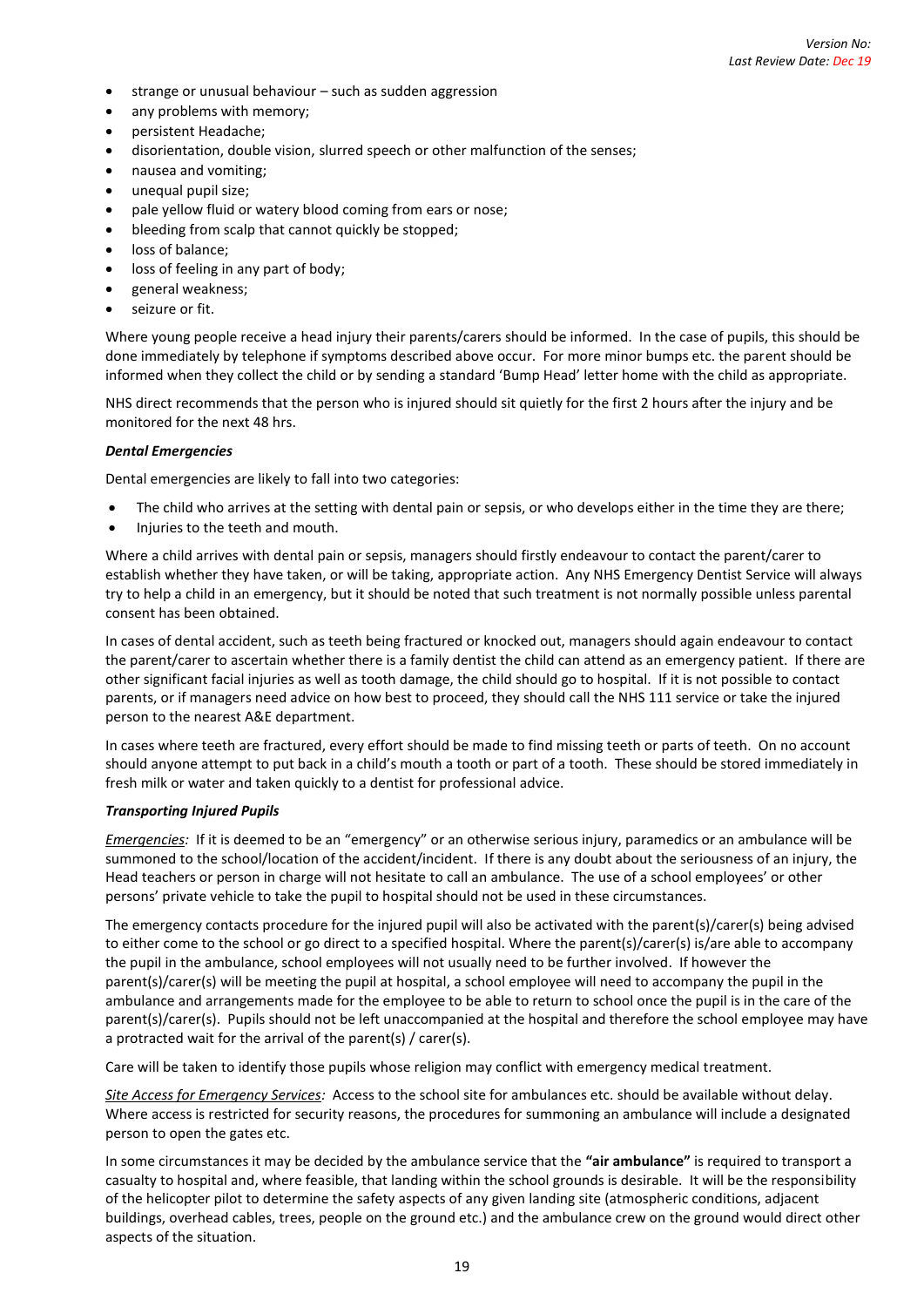*Non-Emergencies:* In less serious situations where paramedics or an ambulance is not required but it is considered that a visit to hospital or other medical facility is still needed, we will contact the pupils' parent(s)/carer(s) to inform them of the situation and request that they arrange to collect their child from school and transport them accordingly. This is the recommended method.

*Use of Staff Vehicles:* However, if the parent(s)/carer(s) do not have access to private transport and a taxi is not appropriate or available, the Head teacher has the discretion to arrange for a school employee to take the injured pupil (and their parent/carer) to the nearest hospital or other medical facility in the employees' vehicle but a number of factors will be considered before agreeing to this method:

- the personal safety of the employee;
- the condition of the injured pupil and whether it is likely to deteriorate during the journey;
- weather/road conditions at the time;
- whether adequate staffing cover for the employee is available within the school or at the incident location;
- whether the employees' car is insured for business use;
- condition/road-worthiness of the employees' vehicle.

No school employee should transport a pupil to hospital without another appropriate adult in the vehicle to care for the child. A mileage allowance will be payable from the school budget.

*Use of a Taxi:* If a taxi is used, a member of staff must accompany a pupil. The cost may be claimed from the school account (petty cash). Use of a taxi would require only one member of staff. The taxi could be used in circumstances to take a pupil home where the parent/carer does not have transport or for dental emergencies.

*Handing over the Responsibility for an Injured Pupil to the Parent:* Initially it is the Head teacher or Manager's responsibility to endeavour to contact the parent/carer of an injured pupil to make arrangements for the necessary treatment.

If the parent/carer cannot be reached, it is the responsibility of the Head teacher or Manager to make appropriate arrangements and to contact the parent/carer at the earliest possible time. Until that has been done, the Head teacher or Manager is responsible for the pupil. It should not be left to the hospital, doctor or police to notify the parents, although they may wish to do so.

The responsibility for deciding whether medical treatment, such as an operation is required must be a decision for the medical staff involved. However, if it has not been possible to contact the parent/carer, the medical staff may seek the consent of the teacher acting 'in loco parentis'. Although there can be no hard and fast rules about the line that the teacher should take in this situation, it is extremely unlikely that a parent/carer would succeed in any legal action against a teacher who has consented to a pupil being treated.

It occasionally happens that a pupil can be delivered to his/her parent/carer, but that the parent/carer is not in a position to seek immediate treatment. For example, a mother may have a young baby whom she cannot leave and could be distressed if suddenly asked to cope on her own. Head teachers and Managers are, therefore asked to satisfy themselves that the parent/carer can take over the responsibility for the pupil before returning to the school.

#### *References and Useful Links*

*The Health and Safety (First-Aid) Regulations 1981<http://www.hse.gov.uk/pubns/books/l74.htm> DfE Statutory Framework for EYFS<https://www.kymallanhsc.co.uk/Document/DownloadDocument/9089> DfE Supporting Pupils with Medical Conditions<https://www.kymallanhsc.co.uk/Document/DownloadDocument/8528> Public Health England[: http://www.hpa.org.uk/HPAwebHome/](http://www.hpa.org.uk/HPAwebHome/)*

*Public Health England guidance 'Health Protection in Schools and Other Childcare Settings' 2017: <https://www.gov.uk/government/publications/health-protection-in-schools-and-other-childcare-facilities> NHS Choices Website - <http://www.nhs.uk/Pages/homepage.aspx> HSE - [Blood Borne Viruses in the Workplace document](http://www.hse.gov.uk/pubns/indg342.pdf)*

*KAHSC General Safety Series G0[2 https://www.kymallanhsc.co.uk/Document/DownloadDocument/7620](https://www.kymallanhsc.co.uk/Document/DownloadDocument/7620) KAHSC Medical Safety Series M01<https://www.kymallanhsc.co.uk/Document/DownloadDocument/9225> KAHSC Medical Safety Series M06<https://www.kymallanhsc.co.uk/Document/DownloadDocument/7124> KAHSC Medical Safety Series M07<https://www.kymallanhsc.co.uk/Document/DownloadDocument/8062> School's Supporting Pupils with Medical Conditions Policy & procedures*

## <span id="page-23-0"></span>**3.9 Disease/Infection Control**

If a child is absent through illness, it is the responsibility of the parents to inform the school of the reasons for absence. If no contact is made by a reasonable time the school will contact the parents (parents will be aware of the school's protocols for absence reporting).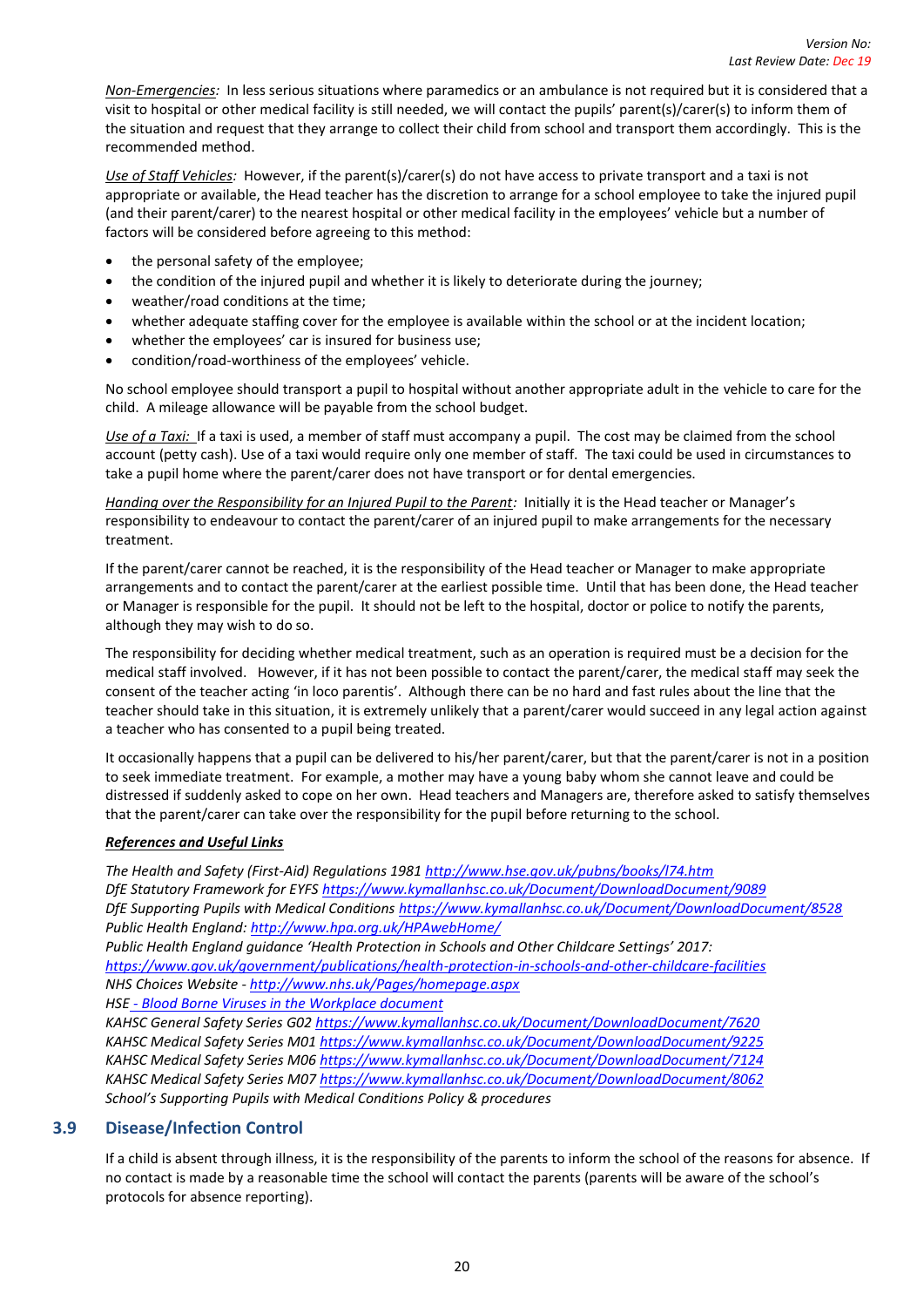If doubt is expressed regarding a child's health during school hours, parents are contacted and requested to take the child home or to seek medical advice and a request that information be relayed to the school as soon as possible. Should there be difficulty in obtaining parental contact and a condition is considered serious, the child will be removed to hospital by school staff.

When pupils are suffering from a disease or infection, parents will be advised to seek professional medical advice regarding the date the child can return to school without fear of infecting other pupils. If necessary, parents may be notified by letter of any serious threats to the health of pupils.

We display and follow the Public Health England guidance 'Health Protection in Schools and Other Childcare Settings' 2017 available from the Gov.Uk website: [https://www.gov.uk/government/publications/health-protection-in-schools](https://www.gov.uk/government/publications/health-protection-in-schools-and-other-childcare-facilities)[and-other-childcare-facilities](https://www.gov.uk/government/publications/health-protection-in-schools-and-other-childcare-facilities) in school. This provides information regarding the care of children and of adults dealing with 'infection control'. If required, we will seek the advice of the Public Health England (PHE) - Local Health Protection Team. Pupils/staff will only be excluded from school if guidance dictates this is necessary.

All staff should take precautions to avoid infection and must follow [the](http://www.nhsprofessionals.nhs.uk/download/comms/cg1_nhsp_standard_infection_control_precautions_v3.pdf) 'prevention and control' guidance in the PHE link above. Staff must wear single-use disposable gloves and make use of hand washing facilities and should take care when dealing with blood or other body fluids and disposing of dressings or equipment. When administering first aid or dealing with blood or body fluids staff will wear single-use disposable gloves and make use of hand washing facilities. Midday supervisors will carry a small supply of the disposable gloves with them when supervising play. Dressings, cleaning cloths or equipment will be disposed of appropriately. Individuals treating colleagues/pupils must ensure that their own cuts/grazes are covered to reduce the risk of transmission of infection.

#### *References and Useful Links*

*Public Health England[: http://www.hpa.org.uk/HPAwebHome/](http://www.hpa.org.uk/HPAwebHome/) Public Health England guidance 'Health Protection in Schools and Other Childcare Settings' 2017: <https://www.gov.uk/government/publications/health-protection-in-schools-and-other-childcare-facilities> NHS Choices Website - <http://www.nhs.uk/Pages/homepage.aspx> HSE - [Blood Borne Viruses in the Workplace document](http://www.hse.gov.uk/pubns/indg342.pdf) KAHSC Medical Safety Series M01<https://www.kymallanhsc.co.uk/Document/DownloadDocument/9225> KAHSC Medical Safety Series M06<https://www.kymallanhsc.co.uk/Document/DownloadDocument/7124>*

#### <span id="page-24-0"></span>**3.10 Document Management / Retention of Documents**

All documents which form part of the health and safety management system will include suitable document control so it is clear which version of each document is the most current and to avoid using obsolete documents. This will simply appear in the header or footer of each document to include the Issue No. and the last review date.

Any previous versions of documents will either be suitably marked to show they have been superseded and should not be used, then properly archived or destroyed if no longer required. Archived documents (or document boxes) will be clearly marked as 'Archive' with the date(s) they cover and the date that they can be destroyed. Archiving/retention of documents and records will be done in line with the Information and Records Management Society (IRMS) Records Management Toolkit for Schools.

Electronic archiving is acceptable as we have a sound electronic back-up off site.

#### *References and Useful Links*

*IRMS Records Management Toolkit for Schools May 2019 <https://www.kymallanhsc.co.uk/Document/DownloadDocument/9451>*

#### <span id="page-24-1"></span>**3.11 Control of Hazardous & Dangerous Substances (COSHH & DSEAR)**

#### *Hazardous Substances*

Hazardous substances are those that are capable of causing adverse health effects e.g. toxic, irritant, corrosive, oxidising etc. and can include cleaning chemicals, adhesives, paints, pesticides, dusts, substances used for science or design technology teaching, and biological agents.

We use CLEAPSS (Consortium of Local Education Authorities for the Provision of Science Services) specialist advice and support in science and technology. CLEAPSS provide COSHH information for the curriculum-based chemicals.

To help us in complying with COSHH we:

- identify all hazardous substances and work involving potential exposure to hazardous substances;
- prevent work with hazardous substances, and/or substitute hazardous substances for less hazardous ones where possible;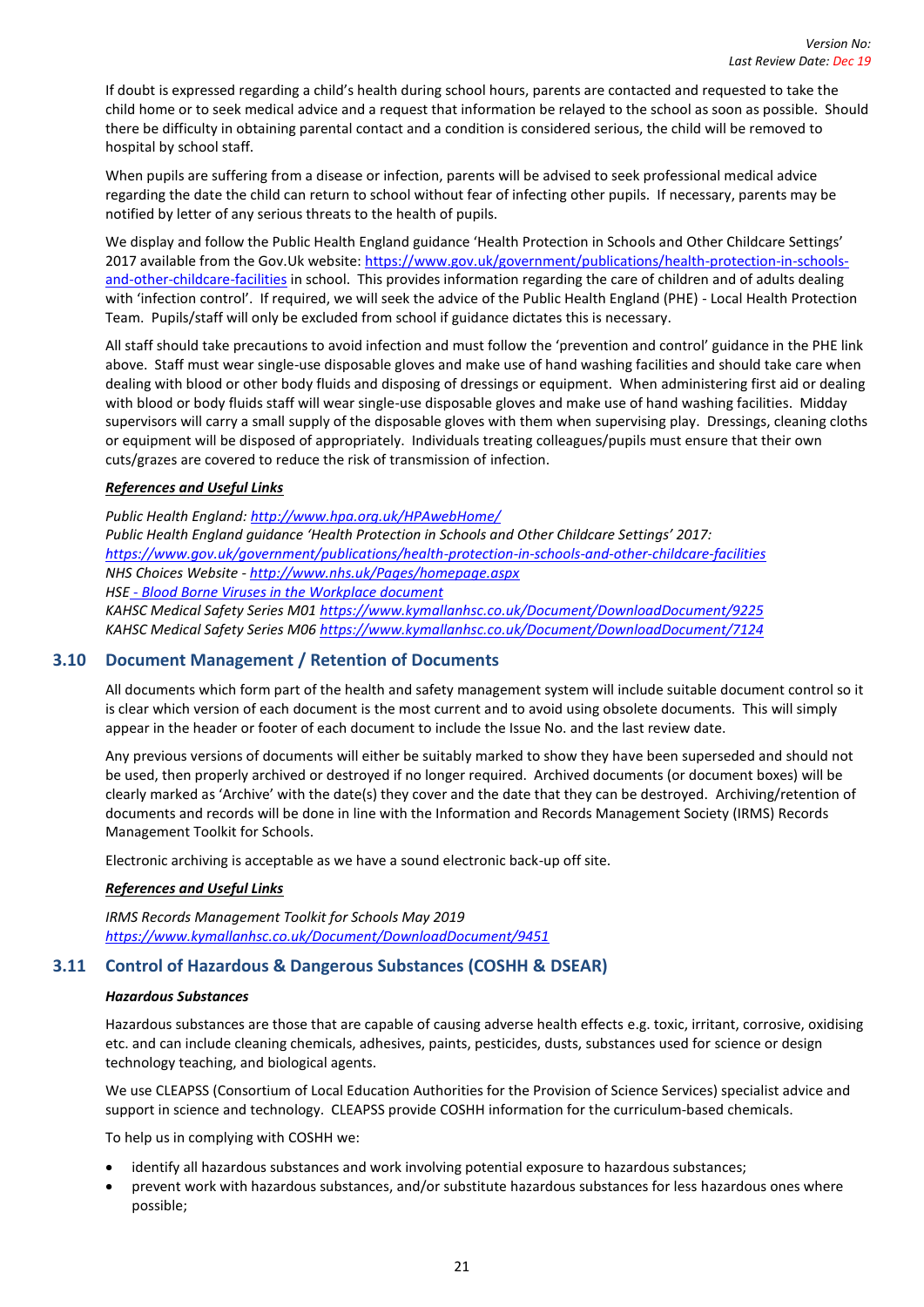- where not possible we obtain the Manufacturer's Safety Data Sheet for the product and complete a COSHH assessment for all work involving exposure to hazardous substances;
- store hazardous substances securely using appropriate signage;
- store chemicals in suitable containers with contents and hazards clearly labelled and never decant products from their trade containers into unlabelled or hand labelled bottles;
- segregate incompatible chemicals (e.g. oxidising agents and solvents);
- store hazardous liquids in significant quantities in suitable secondary containment to safely contain any leakage;
- provide suitable Personal Protective Equipment (PPE).

#### *Dangerous Substances*

Dangerous substances are those that are flammable, highly flammable, extremely flammable and explosive under the Dangerous Substances & Explosive Atmospheres Regulations (DSEAR) 2002.

To help us comply with DSEAR we:

- find out what dangerous substances are in the workplace and what the risks are;
- put control measures in place to either remove those risks or, where this is not possible, control them;
- put controls in place to reduce the effects of any incidents involving dangerous substances;
- prepare plans and procedures to deal with accidents, incidents and emergencies involving dangerous substances;
- make sure employees are properly informed about and trained to control or deal with the risks from the dangerous substances;
- identify and classify areas of the workplace where explosive atmospheres may occur and avoid ignition sources (from unprotected equipment, for example) in those areas.

Separate DSEAR Risk Assessments are **NOT** required for dangerous substances where the **risk is low or trivial** and risks have been adequately assessed as part of other general or Fire risk assessments.

#### *References and Useful Links*

#### *<http://www.cleapss.org.uk/>*

*Control of Substances Hazardous to Health Regulations 2002 (as amended)<http://www.hse.gov.uk/coshh/> Dangerous Substances & Dangerous Atmospheres Regulations 2002<http://www.hse.gov.uk/fireandexplosion/dsear.htm> KAHSC General Safety Series G38[a https://www.kymallanhsc.co.uk/Document/DownloadDocument/8161](https://www.kymallanhsc.co.uk/Document/DownloadDocument/8161) KAHSC General Safety Series G38[b https://www.kymallanhsc.co.uk/Document/DownloadDocument/8962](https://www.kymallanhsc.co.uk/Document/DownloadDocument/8962) KAHSC Codes of Practice for Caretakers, Cleaning and Catering*

#### <span id="page-25-0"></span>**3.12 Asbestos Management**

A variety of Management and Demolition/Refurbishment Asbestos Surveys have been undertaken in school, copies of which are available at all times. The governors and Head teacher are responsible for the safety of contractors and for the safety of those employed and/or are working within the school. Contractors, maintenance teams and all staff will be briefed on the location and condition of any ACM's in the areas where they are to be working, provided with a copy of the Asbestos Register (and any associated building plans) and briefed on the control measures to be implemented.

We have an Asbestos Management Plan which includes details on how we aim to manage asbestos including procedures for dealing with planned and emergency work involving asbestos containing materials. This Management Plan is implemented at all times. We will, as part of our Asbestos Management Plan, implement a system locally for regularly checking the condition of any remaining presumed or identified ACM's on site, to monitor its condition and look for any signs of deterioration, taking action where necessary. This will be done formally on at least a termly basis by a designated person although staff are encouraged to report any obvious signs of damage as soon as they are identified so that remedial action can be taken as a matter of urgency. We will ensure that the Asbestos Register is updated whenever additional asbestos surveys are undertaken or any asbestos removal, repair or encapsulation work takes place.

All relevant staff will receive appropriate Asbestos Awareness training.

Current guidance requires removal of all ACM's likely to be affected by demolition or major structural alteration. Where any work will involve demolition or major structural alterations a Refurbishment/Demolition survey will be arranged at the planning stage of the job so any ACM's can either be removed prior to work starting OR the work designed so as to avoid disturbing ACM's.

Where ACM's are removed or repaired, competent contractors will be used to remove/treat the asbestos. The contractor will be required to provide evidence that they have notified the HSE providing the correct information on form FOD ASB5 for notifiable work. A four stage clearance certificate should be provided following the completion of asbestos removal work which required an enclosure and following asbestos removal work Waste Consignment notes should be provided to school to show that removed Asbestos was treated as hazardous waste and disposed of accordingly.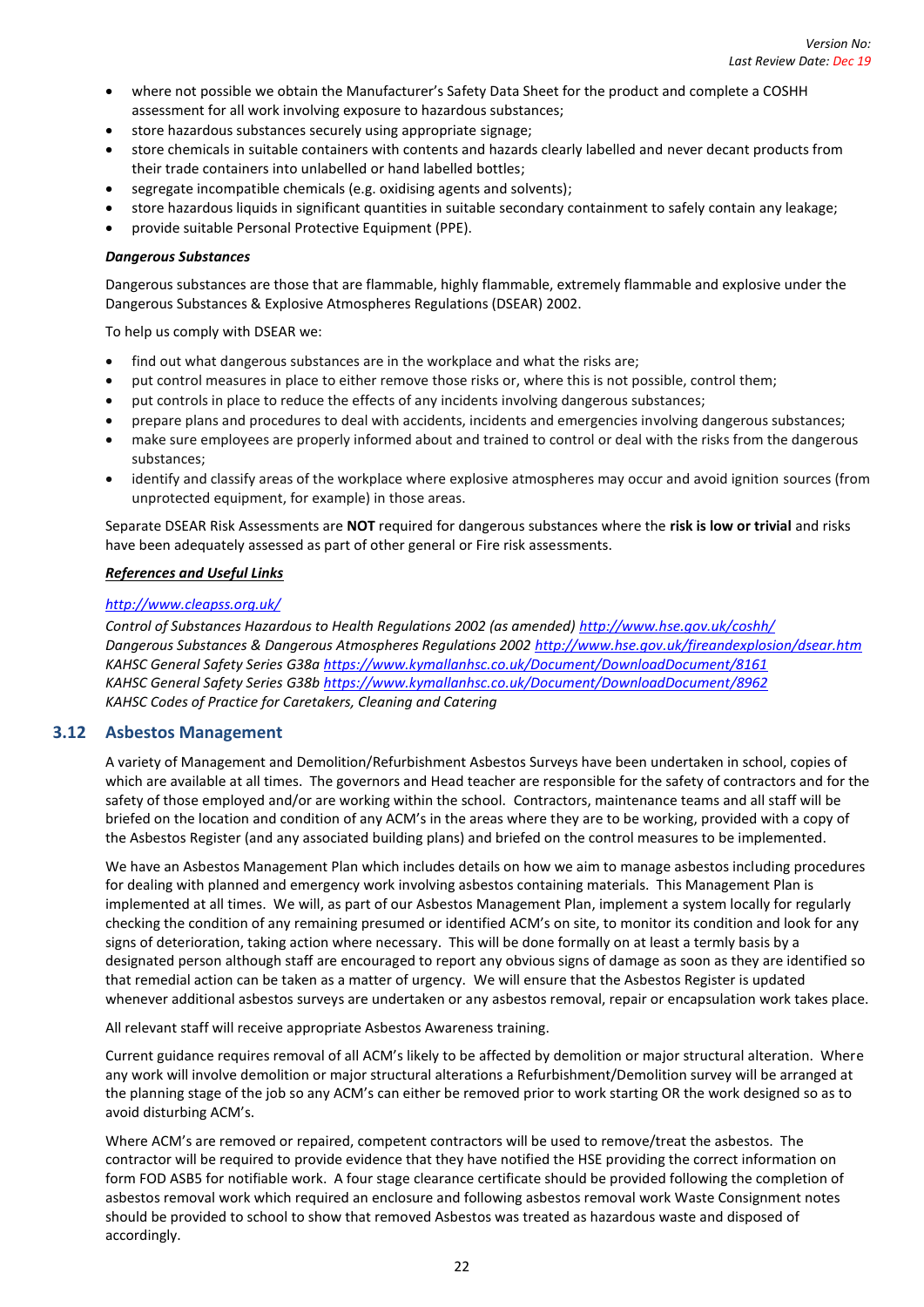Where appropriate, ACMs will be suitably labelled in line with KAHSC General Safety Series G07.

*Foundation & Voluntary Aided Schools ONLY:* Following any works that may affect the school asbestos register, evidence/certificates will be sent to the County Council's Capital Programme and Property Team and KAHSC. The presence of ACM's on site will be communicated to Cumbria Fire & Rescue Service i.e. they will be provided with a copy of the Asbestos Register for the building(s) if called to site to fight a fire or investigate a potential fire*.*

#### *References and Useful Links*

*HSE Asbestos - <http://www.hse.gov.uk/asbestos/> DfE Asbestos Management in Schools [Click here to access](https://www.gov.uk/government/uploads/system/uploads/attachment_data/file/276032/asbestos_management_in_schools_2013.pdf) KAHSC General Safety Series G0[7 https://www.kymallanhsc.co.uk/Document/DownloadDocument/7624](https://www.kymallanhsc.co.uk/Document/DownloadDocument/7624) School's Asbestos Surveys and Management Plan*

#### <span id="page-26-0"></span>**3.13 Water Hygiene Management**

#### *Control of Legionella*

The Head teacher (or nominated deputy) acts as the Responsible Person under the Approved Code of Practice on legionella control. We also have support from KAHSC where required.

We have arranged for a contractor to undertake a water hygiene risk assessment and will arrange for this to be reviewed at least every two years by a contractor who is registered with the Legionella Control Association for this purpose (or more frequently if there are any significant changes to our water system).

Water hygiene monitoring will be carried out in accordance with the findings of the risk assessment. Where this is undertaken by a contractor, the contractor will be registered with the Legionella Control Association for the category of work they undertake. Any remedial work will be carried out by a competent person.

The school's Responsible Person reviews recommendations made in risk assessments and monitoring visit reports to identify and authorise required works.

Any infrequently used outlets, e.g. showers, spray taps etc., will be flushed through (hottest temperature possible) every week in which they have not been in use. Shower/spray tap heads will be removed and de-scaled at the beginning of each term. Written records of these checks will be held.

Where outlets are no longer in use, arrangements will be made to remove them and the pipework leading to them.

Water temperatures of nominated outlets/taps (sentinel outlets) are monitored on a monthly basis. Records of these checks are kept.

Records will be retained throughout the period they are current and for at least two years afterwards. This includes records of any monitoring inspection, test or check carried out, and the dates, for at least five years.

#### *Preventing Scalds and Burns*

We will ensure measures are in place to prevent scalds and burns to vulnerable adults and young children from hot water and surfaces/pipes. This includes solutions such as thermostatic mixing valves to hot water outlets used by them (which will be adequately maintained), using low surface temperature radiators, locating sources of heat out of reach, e.g. at high-level or guarding the heated areas, e.g. providing radiator covers, covering exposed pipework.

#### *References and Useful Links*

*Legionnaires' disease. The control of legionella bacteria in water systems ACOP [www.hse.gov.uk/pubns/books/L8.htm](http://www.hse.gov.uk/pubns/books/L8.htm) Control of Substances Hazardous to Health Regulations 2002 (as amended) HSE Guidance 'Legionella - A Brief Guide for Duty Holders' Click [here to access](http://www.hse.gov.uk/pubns/indg458.htm) KAHSC General Safety Series G15 School Premises Regulations 2012 Compliance Monitoring in Council Building[s https://www.kymallanhsc.co.uk/Document/DownloadDocument/7994](https://www.kymallanhsc.co.uk/Document/DownloadDocument/7994) School's Water Hygiene Risk Assessment and maintenance/monitoring records Building Bulletin 87 Workplace (Health, Safety and Welfare Regulations) 1992 HSE<http://www.hse.gov.uk/healthservices/scalding-burning.htm> References and Useful Links HSE<http://www.hse.gov.uk/radiation/ionising/radon.htm>*

*Management of Health and Safety at Work Regulations 1999 Ionising Radiation Regulations 1999 Compliance Monitoring in Council Building[s https://www.kymallanhsc.co.uk/Document/DownloadDocument/7994](https://www.kymallanhsc.co.uk/Document/DownloadDocument/7994)*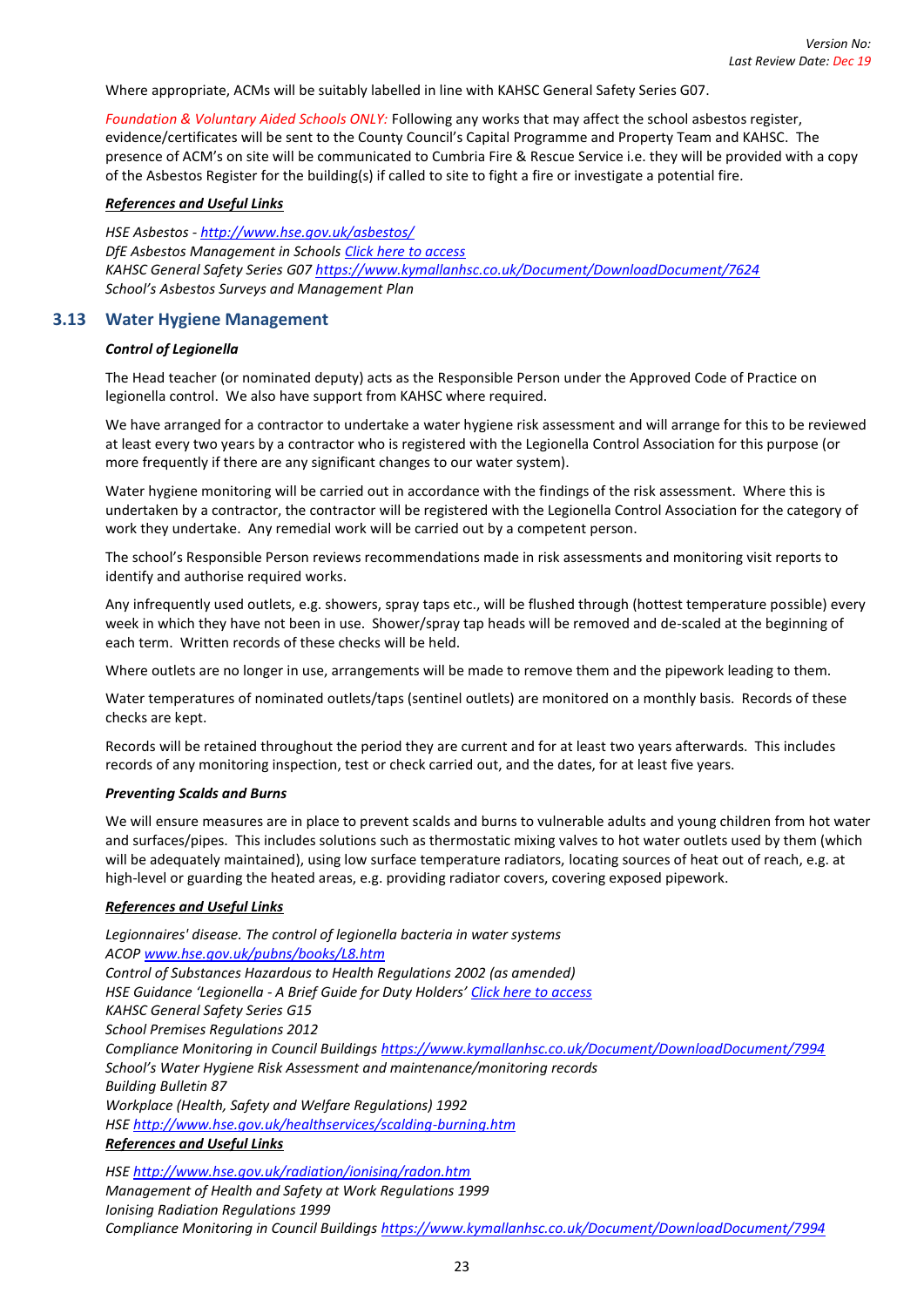## <span id="page-27-0"></span>**3.14 Equipment and Maintenance**

- All employees are required to inspect visually their work equipment, to report any faults before use and not to use this piece of equipment if it is deemed unsafe, i.e. checking for cable damage etc.;
- All employees are reminded of their obligation to participate in the training when provided to ensure that they understand how to work safely with all equipment that they use, and to work to the guidelines provided in the training and subsequently by their manager;
- Any faulty piece of equipment is to be taken out of service, labelled as out of service, and moved to an area where it cannot be used. It must not be returned to normal use unless it has been checked by a competent person and repaired if necessary;
- No private equipment is to be used unless it has been deemed safe by a competent person.
- All systems, plant and equipment will be maintained in line with manufacturer's instructions and industry guidance. All servicing and maintenance will be carried out by competent persons (in-house or). Records of servicing and maintenance will be held within our Buildings Register.

#### *References and Useful Links*

*KAHSC General Safety Series G2[5 https://www.kymallanhsc.co.uk/Document/DownloadDocument/8781](https://www.kymallanhsc.co.uk/Document/DownloadDocument/8781) School's Equipment Maintenance Schedule and records/Buildings Register School's Health and Safety Management Plan*

## <span id="page-27-1"></span>**3.15 Workstations / Display Screen Equipment**

The school ensures that all staff classed as 'users' of DSE equipment:

- Have access to a safe workstation that meets the minimum requirements of the Health and Safety (Display Screen) Regulations;
- Undertake an annual DSE self–assessment which is be reviewed where there are significant changes including change of workstation, reports of physiological problems, following the introduction of control measures etc.;
- Can request a paid eyesight test and payment for the cost of single vision spectacles if these are required for DSE work.

Due to their compact nature, laptops are not designed to be used for extended periods of time. When they are used for longer periods, they will be used with a laptop raiser and a separate keyboard. Where laptops are supplied to staff or pupils to use at home, we ensure that users are provided with information on the safe and proper use of laptop computers.

Interactive white boards will be fixed and used in accordance with the manufacturer's instructions. Staff should ensure that they familiarise themselves with the relevant user guidance. All display screens and interactive whiteboards must be shut down when not in use, rather than being left on standby, both to save energy and reduce the risk of fire.

#### *References and Useful Links*

*Display Screen Equipment Regulations 1992 as amended 2002 KAHSC General Safety Series G1[3 https://www.kymallanhsc.co.uk/Document/DownloadDocument/8068](https://www.kymallanhsc.co.uk/Document/DownloadDocument/8068) KAHSC General Safety Series G2[0 https://www.kymallanhsc.co.uk/Document/DownloadDocument/8060](https://www.kymallanhsc.co.uk/Document/DownloadDocument/8060) HSE Website - <http://www.hse.gov.uk/msd/dse/>*

#### <span id="page-27-2"></span>**3.16 Information Technology (IT) and Online Safety**

- The layout of equipment will be appropriate with sufficient room for each student.
- Seating will be suitable i.e. ideally height and comfort adjustable for individual users.
- Lighting, heating and ventilation levels will be adequate for the types of activities undertaken.
- Combustible items in the IT workroom will be stored appropriately.
- Electrical sockets and electrical extension leads will be used responsibly e.g. not overloaded, surge protected etc.
- The server unit is housed appropriately e.g. where it cannot overheat, away from combustible materials, wires kept tidy etc.
- The fabric of the room and equipment is in a generally good condition, and the room is kept tidy.
- It is recognised that the use of new technologies presents particular challenges and risks to children both inside and outside of school. We will ensure a comprehensive curriculum response to enable all pupils to learn about and manage the associated risks effectively and will support parents and the school community (including all members of staff) to become aware and alert to the needs of keeping children safe online.
- We have a suitable Online Safety Policy which includes acceptable use agreements for staff, Governors and pupils, reinforces the need for parents to act responsibly when using Facebook or other social networking sites and includes references to extremism, radicalisation and child sexual exploitation.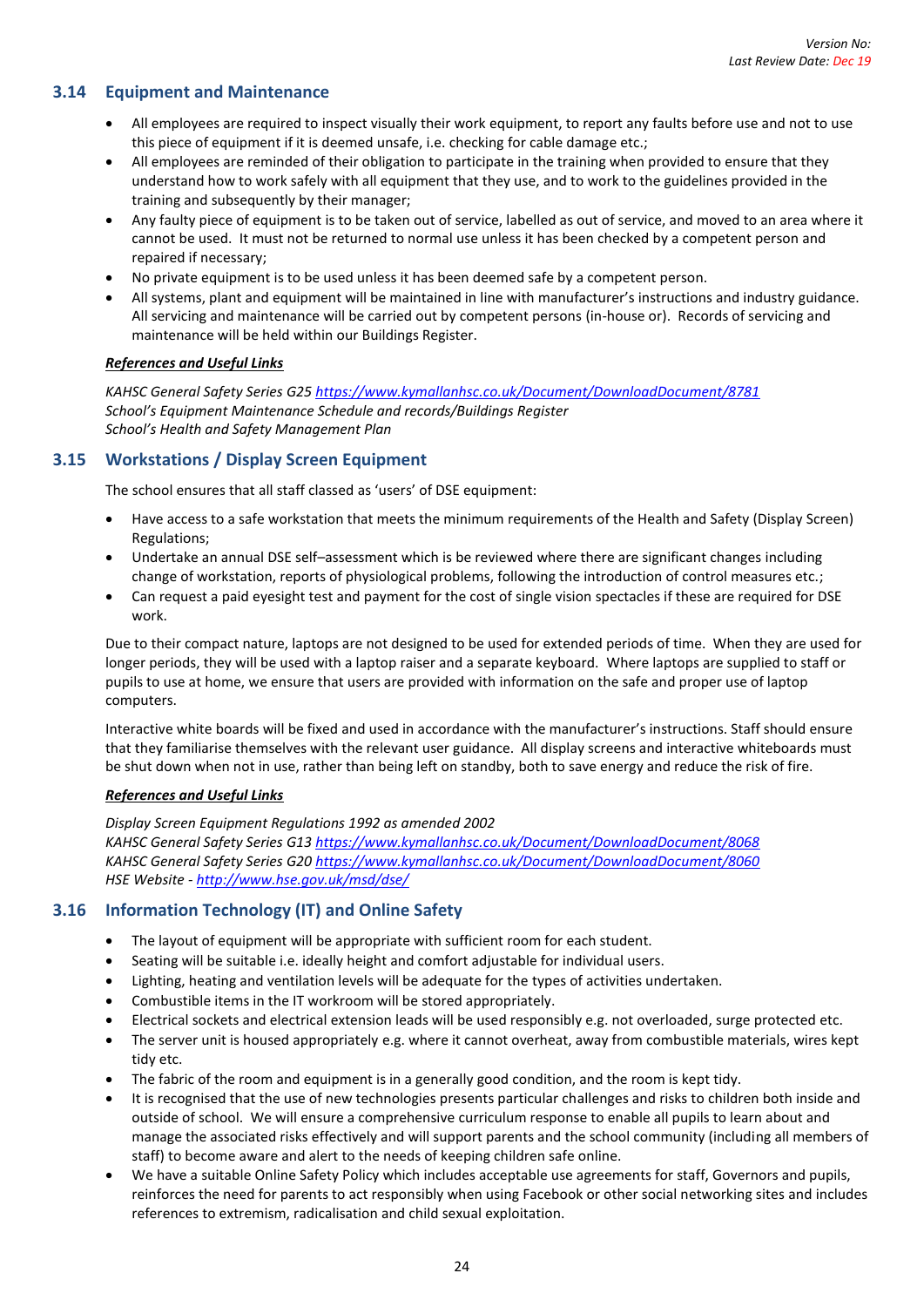• There are robust security measures in place to protect potentially sensitive documents being accessed at home or being taken off site using pen drives, which must be encrypted. Our arrangements for security are fully discussed in the school Online Safety Policy held separately.

#### *References and Useful Links*

*School's Online Safety, Child Protection, Data Protection & Whole School Behaviour Policies, Code of Conduct for Staff & Other Adults & Home School Agreement*

### <span id="page-28-0"></span>**3.17 Policy on the Use of Mobile Phones**

#### *Pupils*

We discourage and advise all parents to discourage, pupils from bringing mobile phones to school on the grounds, that they are valuable and may be lost or stolen. Where a pupil does bring a mobile phone to school, the phone must remain switched off during the school day and may not be used, for any purpose on school premises, grounds or during off-site school activities (such as school swimming or sports activities). The only exception to this would be in an emergency or with the express approval of a member of school staff. The Head teacher may, at their discretion, allow any member of staff to approve such requests or may nominate a specific person to consider such requests.

Where a school pupil is found by a member of staff to be using a mobile phone, as above, for any purpose, the phone can be confiscated from the pupil in line with the Whole School Behaviour Policy.

#### *Employees*

Our Online Safety policy and Code of Conduct for Staff & Other Adults clearly state that mobile phone or electronic communications with a student at our school is not acceptable other than for approved school business e.g. coursework, mentoring. Where it is suspected that a child is at risk from internet abuse or cyber bullying we will report our concerns to the appropriate agency.

Staff should be particularly aware of the professional risks associated with the use of electronic communication (e-mail; mobile phones; texting; social network sites) and should familiarise themselves with advice and professional expectations outlined in Guidance for Safer Working Practice for Adults who Work with Children and Young People, the school's Online Safety Policy and local Safeguarding Children Partnership guidance on Online Communication and Texting.

Images of children should normally only be taken on school equipment i.e. digital camera or mobile phone; if personal equipment of staff is used, the individual should inform another member of staff, show them the images and ensure that the downloading and subsequent deletion of the images from the personal device is witnessed (if possible by the same member of staff who witnessed the original image taking.

#### *References and Useful Links*

*KAHSC General Safety Series G1[0 https://www.kymallanhsc.co.uk/Document/DownloadDocument/7627](https://www.kymallanhsc.co.uk/Document/DownloadDocument/7627) KAHSC General Safety Series G2[1 https://www.kymallanhsc.co.uk/Document/DownloadDocument/8880](https://www.kymallanhsc.co.uk/Document/DownloadDocument/8880) School's Child Protection, Online Safety, Data Protection & Whole School Behaviour Policies, Code of Conduct for Staff & Other Adults & Home School Agreement*

#### <span id="page-28-1"></span>**3.18 Child Protection**

The school has established a separate Child Protection Policy and supporting procedures in line with the procedures and practice of the Local Authority as part of the inter-agency safeguarding procedures set up by the Local Safeguarding Children Partnership (SCP): **Cumbria SCP:** <https://www.cumbriasafeguardingchildren.co.uk/>

#### <span id="page-28-2"></span>**3.19 Use of Pupils Images**

The school recognises its duties under the Data Protection Act 2018 / GDPR. Due care will be taken with records management and in the use of any media which clearly identify pupils. Where schools allow access to a local newspaper photographer, they are not caught by DPA unless they provide the personal details of the pupils in the photographs.

If the names of those in the photograph were collected directly from the participants (subject to the wishes of parents and guardians of pupils) the school would not be releasing personal data subject to the Act at all. Alternatively if the school had canvassed the wishes of parents and guardians and they had agreed to the release then there would be no question of the DPA preventing disclosure.

For most purposes consent obtained from parents in advance will normally be sufficient. However, particular care is necessary when images are taken during activities such as swimming or PE. It is recommended that parental consent be obtained for the use of the final images, although this may not be possible for news media coverage.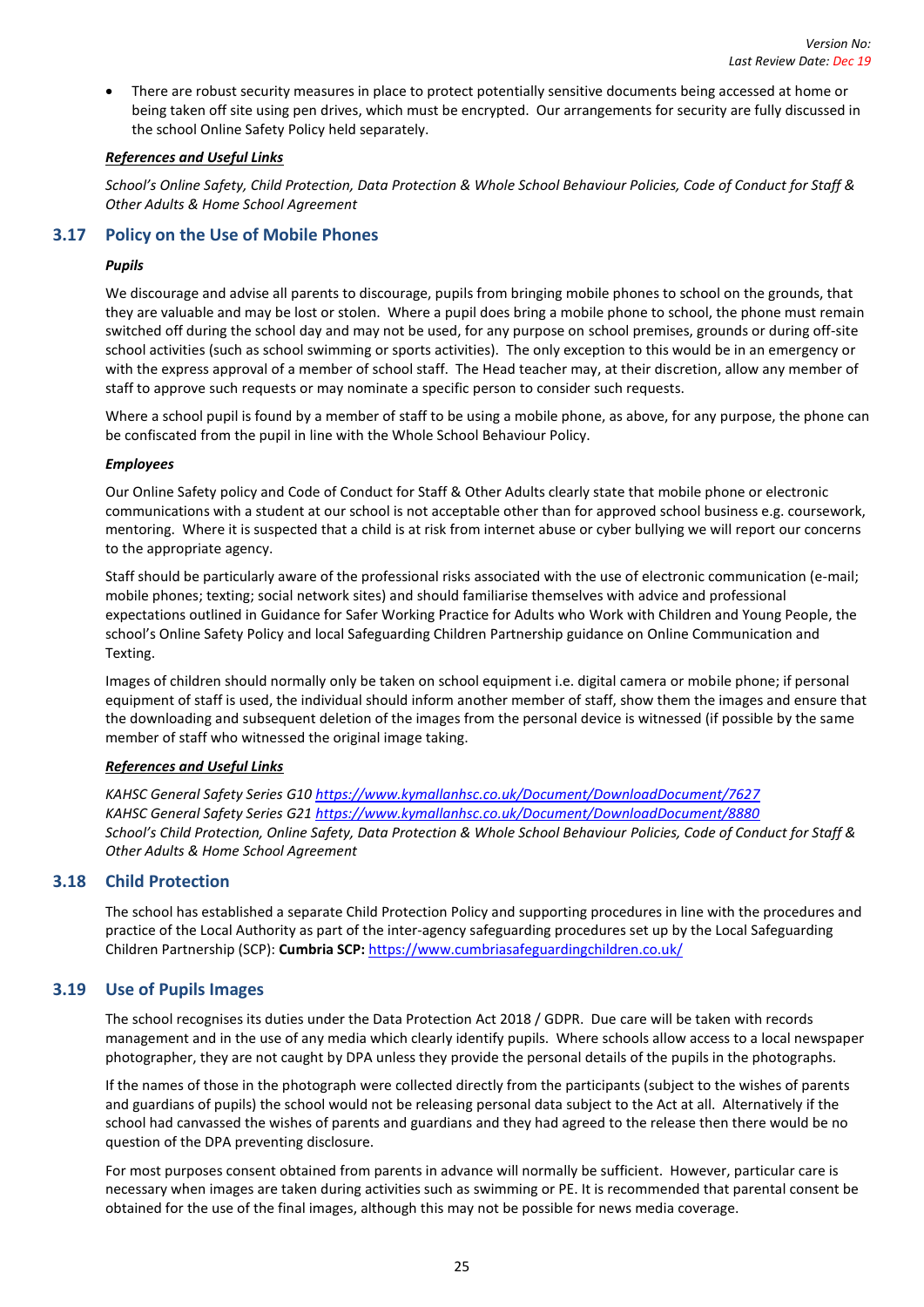The school will seek parental consent for use of data and images related to a child when a child first starts school consent does not need to be gained annually – the onus will be placed on parents/carers to notify school if they wish to withdraw consent. A Sample Consent Form can be found within General Safety Series G21 on the KAHSC website. Whilst this may be useful in alerting the school to children whose parents object, it needs to be used carefully and with safeguards.

During the course of the year there may be opportunities to publicise some of the activities that children are involved with, this may involve filming or photographing children for use in local media.

Photography or filming will only occur with the permission of the Head Teacher and under the strict supervision of a teacher. Where filming or photography is carried out by the news media, children will only be named when there is good reason i.e. prize winning. Home addresses will never be disclosed.

#### *References and Useful Links*

*KAHSC General Safety Series G2[1 https://www.kymallanhsc.co.uk/Document/DownloadDocument/8880](https://www.kymallanhsc.co.uk/Document/DownloadDocument/8880) KAHSC General Safety Series G27 School's Data Protection, Child Protection & Online Safety Policies Data Protection Act 2018 & GDP Regulations: <http://www.legislation.gov.uk/ukpga/2018/12/contents/enacted>*

## <span id="page-29-0"></span>**3.20 Manual Handling**

Manual handling is the transporting or supporting of loads (inanimate- objects; animate – people) by hand or bodily force, which includes, carrying, lifting, pushing and pulling. Manual handling may result in adverse health that is caused by a single accident (e.g. strained/torn muscles, dropped loads, cuts/abrasions etc.) or sustained over a longer period (bad back, worn joints etc.).

The Manual Handling Operations Regulations 1992 require the following measures to be considered in hierarchical order:

- avoid hazardous manual handling operations so far as is reasonably practicable;
- assess any hazardous manual handling operations that cannot be avoided;
- reduce the risk of injury so far as is reasonably practicable.

#### *Risk Assessment*

The school will undertake manual handling risk assessments for all unavoidable hazardous manual handling activities. This includes the handling of people as well as objects. To ensure control measures remain effective, all assessments will be reviewed regularly or when there have been significant changes:

- to the work practice or workplace/environment;
- to safety equipment provided;
- to the nature of the load:
- a substantial increase in the amount of time performing manual handling operations;
- a substantial change in other task requirements, e.g. more speed or accuracy.

#### *Training*

*Induction:* All employees should be inducted into good manual handling techniques and provided with information and instruction before being exposed to manual handling risks. This should form part of all new starter Induction training.

*Manual Handling Practical:* Where moving and handling objects or people forms a significant part of an employee's role, they should undertake specific training before engaging in the activity.

*Assessors: S*hould receive training to enable them to: identify hazards (including less obvious ones) and assess risks from the type of manual handling being done; use additional sources of information on risks as appropriate; draw valid and reliable conclusions from assessments and identify steps to reduce risks; make a clear record of the assessment and communicate findings to handlers and others who need to take action and to recognise their own limitations so that further expertise can be called on if necessary.

*Pupils:* Pupils are supervised when moving and handling equipment such as PE mats or furniture for example and are shown how to do so safely before an activity takes place.

#### *Health*

New employees should complete a pre-employment health enquiry form before appointment. The Head teacher/Manager should ensure the employee is aware of the moving and handling requirements of the job. If the employee is referred to an Occupational Health adviser for assessment, they will advise whether the employee is fit to undertake the role, or whether adjustments are recommended. It is the Head teacher/Manager's responsibility to decide whether any adjustments recommended can reasonably be put in place.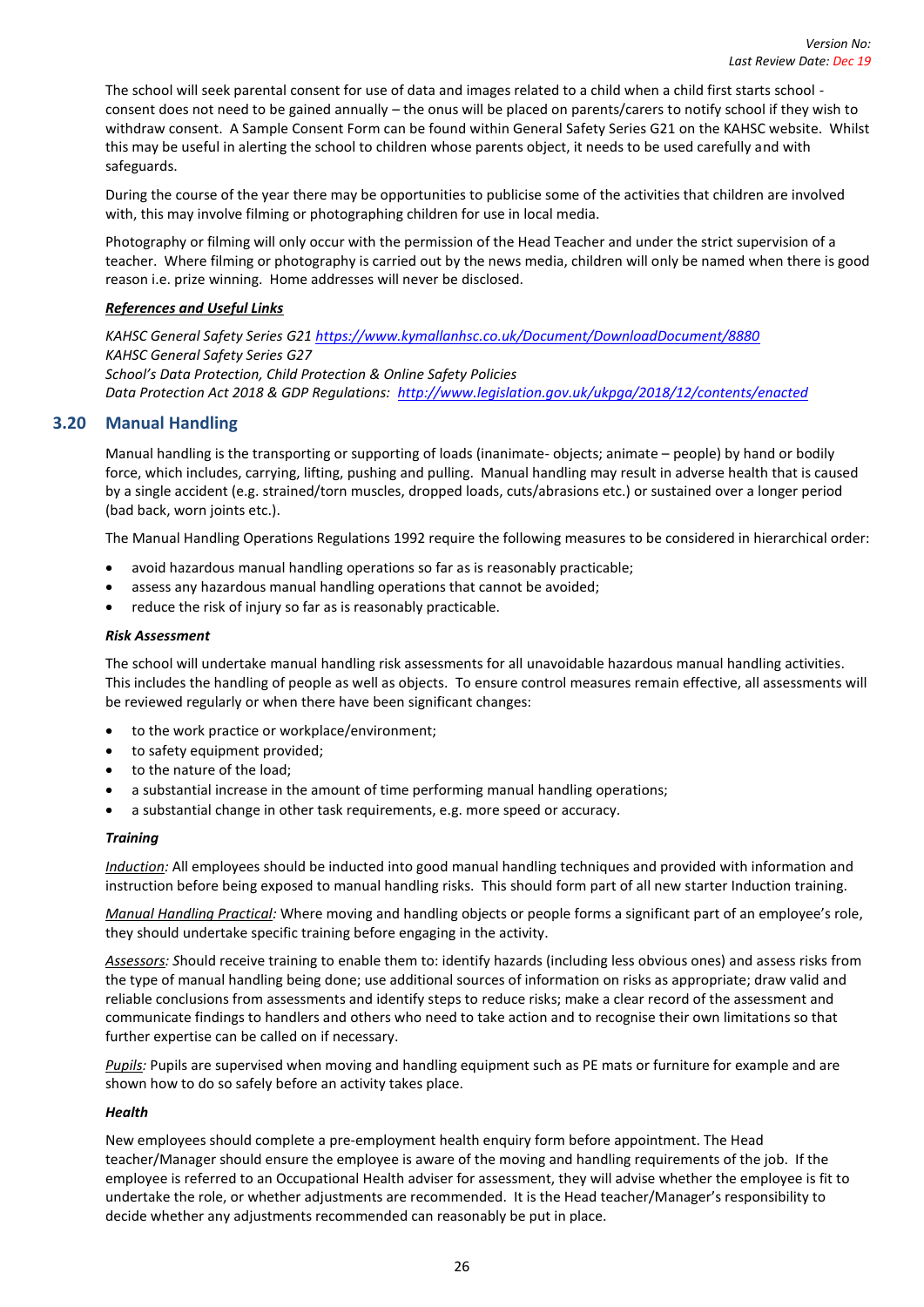Where an existing employee's health condition is being affected by the manual handling activity, or where the manual handling activity causes a health condition, the Head teacher/Manager can refer them to an occupational health adviser. In extreme cases it may be necessary for a particular member of staff to be taken off duties that involve manual handling.

Where an employee has advised their Head teacher/Manager they are pregnant, the Head teacher/Manager should complete a New and Expectant Mother Risk Assessment with the employee (refer to General Safety Series G24 on the KAHSC website for further guidance). Advice and support can be obtained from Kym Allan Safeguarding, Health and Safety Consultants.

#### *Reporting injury and ill health*

Any manual handling incident, including ill health that is suspected of being caused or aggravated by manual handling activities, should be reported and investigated in line with Accident Reporting Procedures. It may also be appropriate to refer the employee to an Occupational Health Adviser, where the injury affects their work or work continues to affect their injury.

#### *References and Useful Links*

*Manual Handling Operations Regulations 1992<http://www.hse.gov.uk/msd/manualhandling.htm> KAHSC General Safety Series G2[3 https://www.kymallanhsc.co.uk/Document/DownloadDocument/8069](https://www.kymallanhsc.co.uk/Document/DownloadDocument/8069) Manual Handling of Objects Training - available from KAHSC using 'allocated contact time', Tel: 01228 210152. Moving and Handling of People Training - available from Learning Support Services, Tel: 01900 706090*

## <span id="page-30-0"></span>**3.21 Working at Heights**

#### *Ladders & Step Ladders*

- If it is necessary to gain access to heights which cannot be reached from the ground, proper access equipment, e.g. kick stools, step ladders, ladders and tower scaffolds, must be used. It is NOT acceptable to use chairs as a means of access. Wherever possible, work at height will be avoided. Where it cannot be avoided, suitable equipment and procedures will be put in place to minimise risk.
- Ladders and stepladders will only be used for jobs of short duration where there is no suitable alternative access.
- Staff using ladders and stepladders will receive training and instruction in their safe use. Ladders and stepladders will not be used by pupils.
- The only ladders and stepladders approved for use will be those constructed and marked to EN131, or to BS 1129:1990 Class 1 or BS 2037:1994 Class1.
- Each time a ladder is used, the user should check for visual signs of instability or deterioration.
- Ladders and stepladders will be subject to formal routine in-house checks to ensure they remain in a safe condition. Defective ladders will be taken out of service immediately and labelled appropriately until repaired or disposed of.
- Ladders & stepladder will be stored where they are protected from continual exposure to bad weather in wellventilated areas. Timber ladders and stepladders will not be stored in boiler rooms or adjacent to radiators, steam pipes or other sources of heat, so as to avoid deformation.
- Ladder will be well supported throughout its length to prevent weakening of the joints. They will not be hung so that the weight is carried by the rungs but will be stored on edge clear of the ground in racks or wall brackets (horizontally). Stepladders may be stored vertically.
- Ladders and steps will be secured to avoid use by inappropriate persons i.e. trespassers for exampl*References and Useful Links*

*HSG33 - Health and Safety in Roof Work<http://www.hse.gov.uk/pubns/books/hsg33.htm> The Work at Height Regulations 2005 (as amended)<http://www.hse.gov.uk/pubns/indg401.htm> HSE Safe Use of Ladders and Stepladders<http://www.hse.gov.uk/falls/ladders.htm> KAHSC General Safety Series G1[9 https://www.kymallanhsc.co.uk/Document/DownloadDocument/8010](https://www.kymallanhsc.co.uk/Document/DownloadDocument/8010) KAHSC Code of Practice for Caretakers<https://www.kymallanhsc.co.uk/Document/DownloadDocument/8019> KAHSC Code of Practice for Drama<https://www.kymallanhsc.co.uk/Document/DownloadDocument/8059>*

#### <span id="page-30-1"></span>**3.22 Fire and Emergency Arrangements**

Comprehensive arrangements are in place for fire safety and emergencies. We also have a Fire Safety Management Policy which includes our Emergency Evacuation Plan, a School Emergency Plan, a Fire Risk Assessment and a Premises Fire Log Book.

#### *Fire Risk Assessment*

A documented fire risk assessment is in place, kept up to date and made available to all staff. A copy of this is also held off-site. The risk assessment will be reviewed annually or at such earlier time as there is reason to suspect it is no longer valid or there has been a significant change in the matters to which it relates.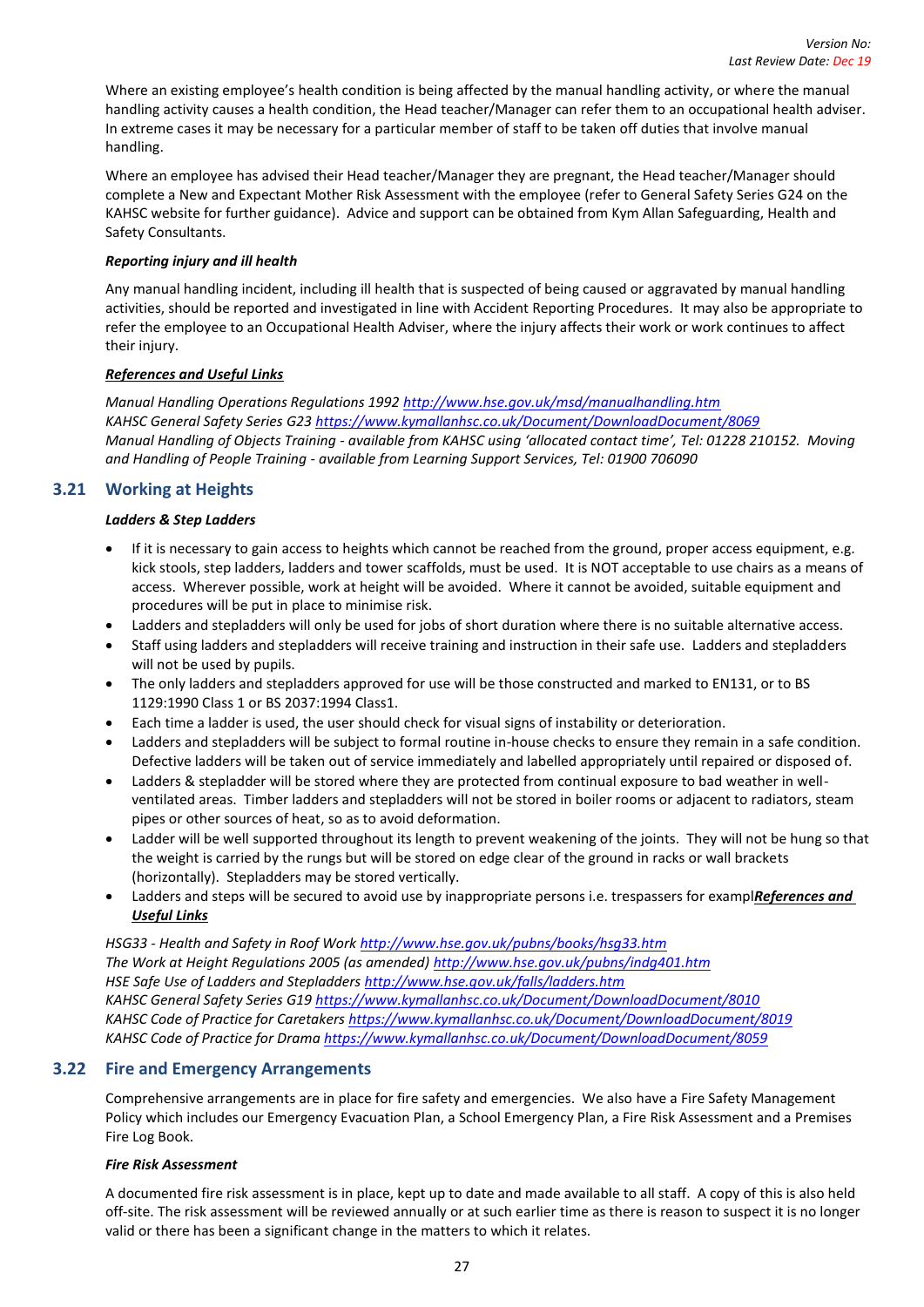#### *Responsible Person*

The Head teacher is the Responsible Person for Fire Safety and will be responsible not only for the safety of employees, but for that of any person lawfully on the premises, or in the immediate vicinity of the premises and at risk from a fire on the premises. They are responsible for implementing the Fire Safety Management Policy.

#### *Fire Safety Manager(s)*

The Fire Safety Manager is the person who will take overall control during the evacuation process. Their duties include:

- ensuring the fire and rescue service is called where required;
- coordination of people at assembly points and ensuring the evacuation is conducted effectively;
- delegating certain tasks to other suitable personnel;
- liaison with the emergency services on arrival and provision of key information requested by the Fire and Rescue Service, e.g. results of roll call; location of fire (if known); type, locations and quantities of dangerous substances; the nearest water supply fire hydrant; provision of information on locations of asbestos; the gas and electricity main shut-off valve locations; the Fire Risk Assessment;
- initiating disaster recovery procedures;
- ensuring that no-one is permitted to re-enter the building until the Fire and Rescue Service have given the 'all clear'.

The Head teacher or nominated person(s) will act as the Fire Safety Manager and, with the support of all staff, ensure all fire safety checks are carried out e.g. weekly manual call point testing, monthly emergency lighting testing, monthly inspections of fire-fighting equipment etc.

#### *Fire Wardens*

Suitable numbers of trained fire wardens will be in place. Their duties include:

- helping children and others (i.e. visitors) to leave the premises;
- checking their area to ensure everyone has left undertaking sweeps of classes, toilets, cloakrooms etc.;
- using appropriate fire-fighting equipment if trained and safe to do so;
- reporting to the Fire Safety Manager;
- shutting down dangerous equipment and operating emergency shut-off switches;
- taking the register/roll call for their particular class, and immediately reporting anyone who is known to be off-site or missing to the Head teacher and/or liaising with the Fire and Rescue Service.

#### *Fire Drills*

Fire evacuation exercises are held at the beginning of each new term and records are held in the fire logbook. Drills are conducted at varying times of day to ensure that ALL staff and pupils can participate in fire practices including for example, part time staff and pupils and out of hour's premises users.

#### *Training*

**All staff** will receive basic fire safety induction training and attend refresher sessions at pre-determined intervals.

**Pupils/students/children/young people** will be supplied with some form of fire safety training so that they are aware of the actions to be taken in the event of a fire.

The **Responsible Person, Fire Safety Manager(s) and Fire Wardens** will require more comprehensive training.

**Evacuation Assistants** (those who assist others with additional needs) will receive Instruction on the use of any relevant evacuation devices such as Evac Chairs for example; awareness of the content of any PEEPs or GEEPs in place for areas they would be expected to cover with the evac chair; manual handling training; and training and instruction in the means of Assistance available for the building.

#### *In the Event of Fire*

**Raising the alarm** - any member of staff (or visitor) discovering a fire must raise the alarm using the fire alarm manual call points located around school (where present) and shouting "Fire". If fire is detected by automatic detectors, this will trigger the fire alarm.

**Fire Action Notices** detailing the action to take in the event of fire are displayed next to each fire alarm manual call point and final exit door. Plans detailing escape routes, location of fire extinguishers etc. are also clearly displayed around the building and within classrooms. These are intended to provide emergency information for those persons/visitors who are unfamiliar with the premises.

**Staff, Pupils & Visitors** - nominated persons are responsible for taking the visitors book, staff signing in/out book/board and class registers to the assembly point to ensure that all persons are accounted for by way of a roll call.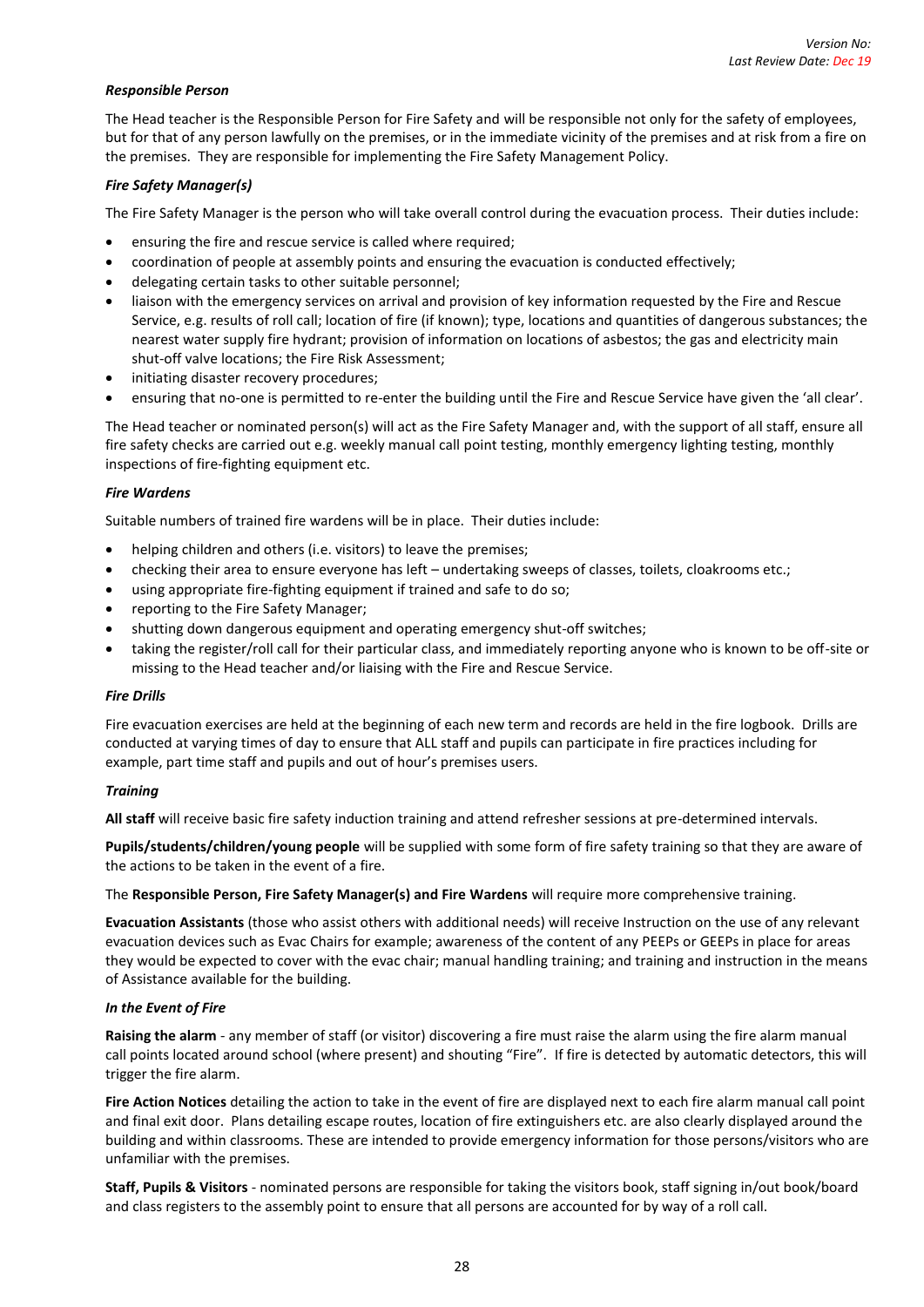Assisting **vulnerable people/people with disabilities** - where pupils or staff in school have disabilities, e.g. mobility difficulties, visual or hearing impairment, or special needs, Personal Emergency Evacuation Plans (PEEPs) will be developed outlining how they will be evacuated or assisted to evacuate the premises.

General Emergency Evacuation Plans (GEEP's) will be developed for members of the public and other non-regular visitors with additional needs. A sign will be displayed at reception highlighting that we operate a scheme of assisted evacuation where required.

**Catering staff** - must ensure that if the alarm is raised they activate any safety cut-off valves where these are available, and also any electrical or gas equipment that they might be using (if safe to do so) and evacuate the building by the nearest available exit.

**Contractors/visitors** - all contractors or visitors entering the school will be familiarised with the school's fire safety arrangements on signing in. Any outside group hiring the school's facilities will be instructed in the fire procedures and expected fire safety standards prior to using the building.

**Assembly points** - children, visitors and staff will gather at their agreed assembly point(s) outlined on Fire Action Notices displayed in school. Class teachers and/or other nominated staff will act as Fire Wardens and ensure that roll call information is provided to the Fire Safety Manager.

**Lunchtimes** - where an evacuation occurs at lunchtimes, Midday Supervisors are responsible for co-ordinating an evacuation from dining areas, and registers will be taken to assembly points to enable a roll call to be taken.

#### *Variations to the Plan*

Variation to the usual plan may occur in specific instances including:

- **Performances/Events** Evacuation Plans are completed before each performance/event involving a significant increase of people.
- **Failure of fire warning/detection systems** If any safety systems were to fail, alternative arrangements are in place to raise the alarm throughout the premises to enable occupiers to evacuate quickly.
- **Lone Working** people who might be lone working will be made aware of the emergency actions they must take in the event of a fire.

#### *Escape Routes, Final Exits and Fire Doors*

All escape routes will be kept clear of obstruction and are clearly marked with British Standard or European Standard Fire Exit signs and directional arrows where appropriate. All staff must be aware of the location of final exits and alternative escape routes.

All exits will be readily openable from the inside without the use of a key (e.g. panic release devices or thumb turn locks) at all times including outside normal school hours, e.g. during evening performances or after school meetings.

The school operates a formal system for checking fire doors and fire exit doors to ensure they remain in safe condition, e.g. they close/meet properly, intumescent strips/smoke seals are in good condition, self-closing devices are operational, final exits can be easily opened without the use of a key etc. The Fire Safety Manager or nominated representative is responsible for checking and recording in the fire log book the condition of fire doors and final exit doors and reporting any defects on a monthly basis.

#### *Fire-fighting Equipment*

This equipment is provided throughout the premises in suitable locations with the most appropriate appliance available for the risks in that area. Equipment must only be used by trained staff to tackle small fires if it is safe to do so and to assist escape from fire. Means of escape must not be compromised when tackling a fire.

#### *Arson Prevention*

Refer to the School Fire Safety Management Policy held separately which includes our Arson Vulnerability Assessment and Arson Prevention Strategies.

#### *Other Emergencies*

In the event of a full school evacuation, a Reception Centre is available.

We hold an analogue landline telephone as back-up in the event of an emergency where the digital or mobile signal is lost.

*Bomb Threats or Suspicious Packages:* Although very rare occurrences, the school recognises the importance of ensuring that emergency plans and procedures need to be in place for dealing with potential or actual threats. These will include measures if suspicions are raised by a verbal threat or unidentifiable package/article on the school site. We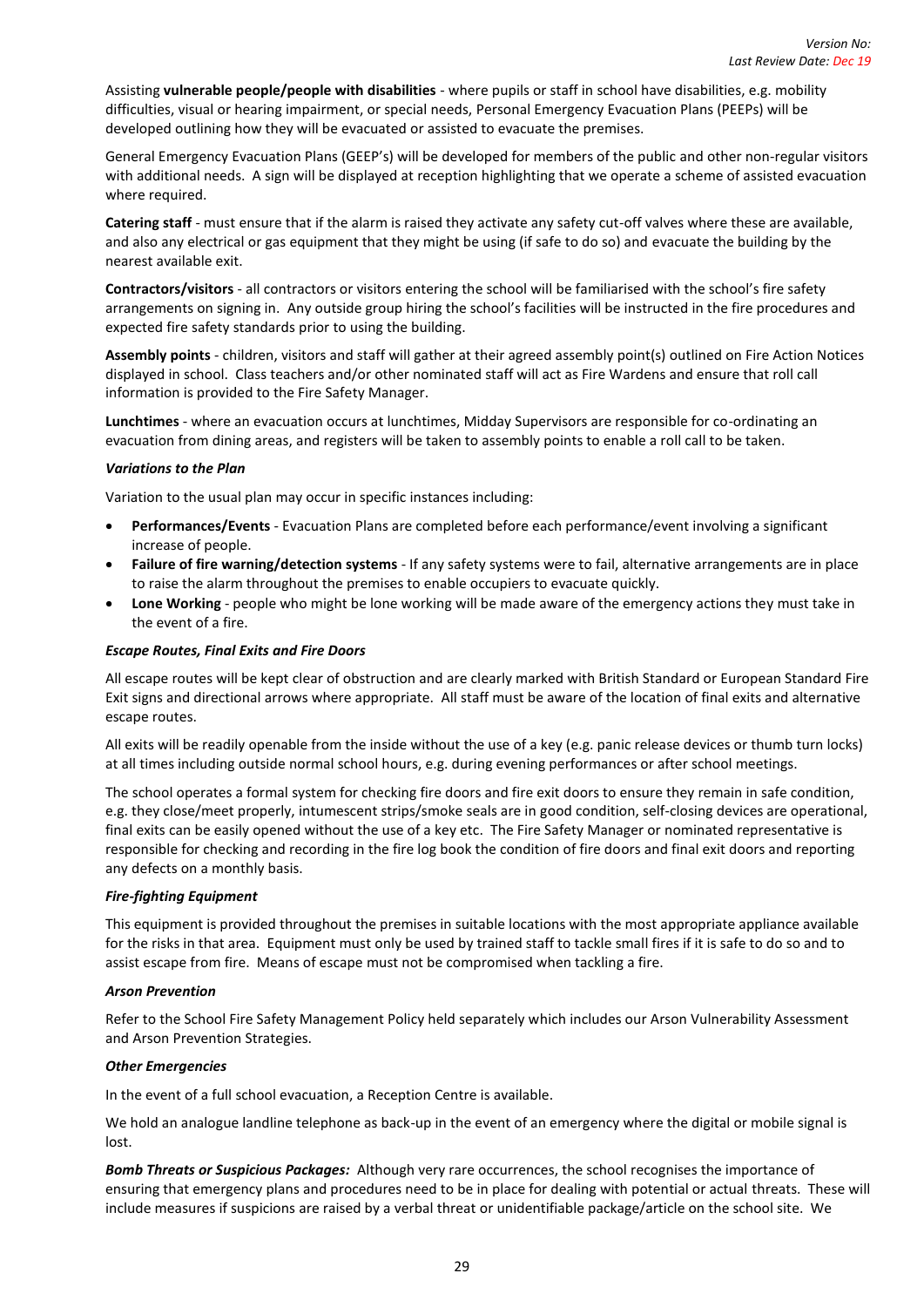follow the information set out in the Home Office document, *Protecting Against Terrorism* [https://www.gov.uk/government/publications/protecting-against-terrorism.](https://www.gov.uk/government/publications/protecting-against-terrorism)

#### *School Closures - Emergency and Planned*

The Head teacher will be responsible for taking the decision to close the school in an emergency. The school will follow the procedure outlined in the KAHSC School Closures Advice displayed in school. All parents will be contacted by the quickest available means. Should there be no contact available; any affected children will remain in school.

#### *References and Useful Links*

*Regulatory Reform (Fire Safety) Order 2005* 

*HM Government Fire Risk Assessment in Educational Premises* 

*<https://www.kymallanhsc.co.uk/Document/DownloadDocument/7755>*

*Protecting Against Terroris[m https://www.gov.uk/government/publications/protecting-against-terrorism](https://www.gov.uk/government/publications/protecting-against-terrorism) KAHSC General Safety Series G3[1 https://www.kymallanhsc.co.uk/Document/DownloadDocument/7872](https://www.kymallanhsc.co.uk/Document/DownloadDocument/7872) KAHSC General Safety Series G3[5 https://www.kymallanhsc.co.uk/Document/DownloadDocument/7826](https://www.kymallanhsc.co.uk/Document/DownloadDocument/7826) KAHSC General Safety Series G36[a https://www.kymallanhsc.co.uk/Document/DownloadDocument/9507](https://www.kymallanhsc.co.uk/Document/DownloadDocument/9507) KAHSC General Safety Series G36[b https://www.kymallanhsc.co.uk/Document/DownloadDocument/8745](https://www.kymallanhsc.co.uk/Document/DownloadDocument/8745) KAHSC General Safety Series G4[1 https://www.kymallanhsc.co.uk/Document/DownloadDocument/7870](https://www.kymallanhsc.co.uk/Document/DownloadDocument/7870) KAHSC General Safety Series G4[6 https://www.kymallanhsc.co.uk/Document/DownloadDocument/9313](https://www.kymallanhsc.co.uk/Document/DownloadDocument/9313) KAHSC School Closures Advice for Schools<https://www.kymallanhsc.co.uk/Document/DownloadDocument/8698> School's Emergency Plan, Fire Safety Management Policy including the Emergency Evacuation Plan, Fire Risk Assessment and Fire Logbook*

## <span id="page-33-0"></span>**3.23 Use and Control of Contractors and Consultants**

#### *Contractor Competence and Compliance*

Governors and the Head teacher will ensure all contractors and sub-contractors are properly selected and vetted with regard to their health and safety competence. The selection of contractors will take into account contractor competence, i.e. membership of and accreditation by recognised bodies, liability insurance and other related factors, to ensure health and safety compliance is met. Questionnaires are available to assist in the selection process.

We will where appropriate utilise the advice of the LA's Corporate Procurement Team as there may be appropriate approved suppliers who have already gone through a vetting process.

#### *Control of Contractors on School Sites*

The Head teacher has a responsibility to ensure that effective liaison takes place between the school and contractors and that both parties are clear about their responsibilities. Contractors on school site can pose additional risks which may affect security, access and egress, fire evacuation etc. which should be addressed by the Head teacher and contractor through the risk assessment process. Suitable method statements or equivalent will be made available for contracted work and suitably scrutinised. Contractors will be responsible for assessing risks in relation to their work. The Head teacher is responsible for the health, safety and welfare of the pupils/students, staff, other users of the premises and visitors on the school site when contractors are working on the site and during construction work. The Head teacher must ensure that risks to pupils/students, staff and visitors created by contractors and/or construction work are adequately assessed and suitable control measures implemented to protect school users. The risk assessment should be proportionate to the hazards and risks involved. For example, for construction projects that are completely separate from occupied school buildings and grounds such as a new block being built remote from the existing buildings and playgrounds with its own vehicular access, the documented risk assessment will be reasonably brief possibly covering suitable site and vehicular separation. For larger, projects or construction work being done on or around occupied school buildings and grounds, the risk assessment will inevitably be more comprehensive. Any risk assessment should be a working document which may evolve as work progresses or site hazards/risks change.

All Contractors will be provided with documented safety information relating to the school and site which includes expected behaviour (contractor safety information sheet), local rules and procedures including emergency procedures, information about safeguarding (refer to 'Safeguarding' section below) etc. Contractors are referred to the school Asbestos Register, which highlights the known and suspected areas that may contain asbestos before any intrusive works commence.

Where relevant, joint health and safety inspections or other monitoring arrangements of contracted activities will take place. Work will be inspected before the contractor leaves site and there is a designated person to monitor contractors on school premises. Contractors are informed of the designated person & advised to contact them prior to commencing work.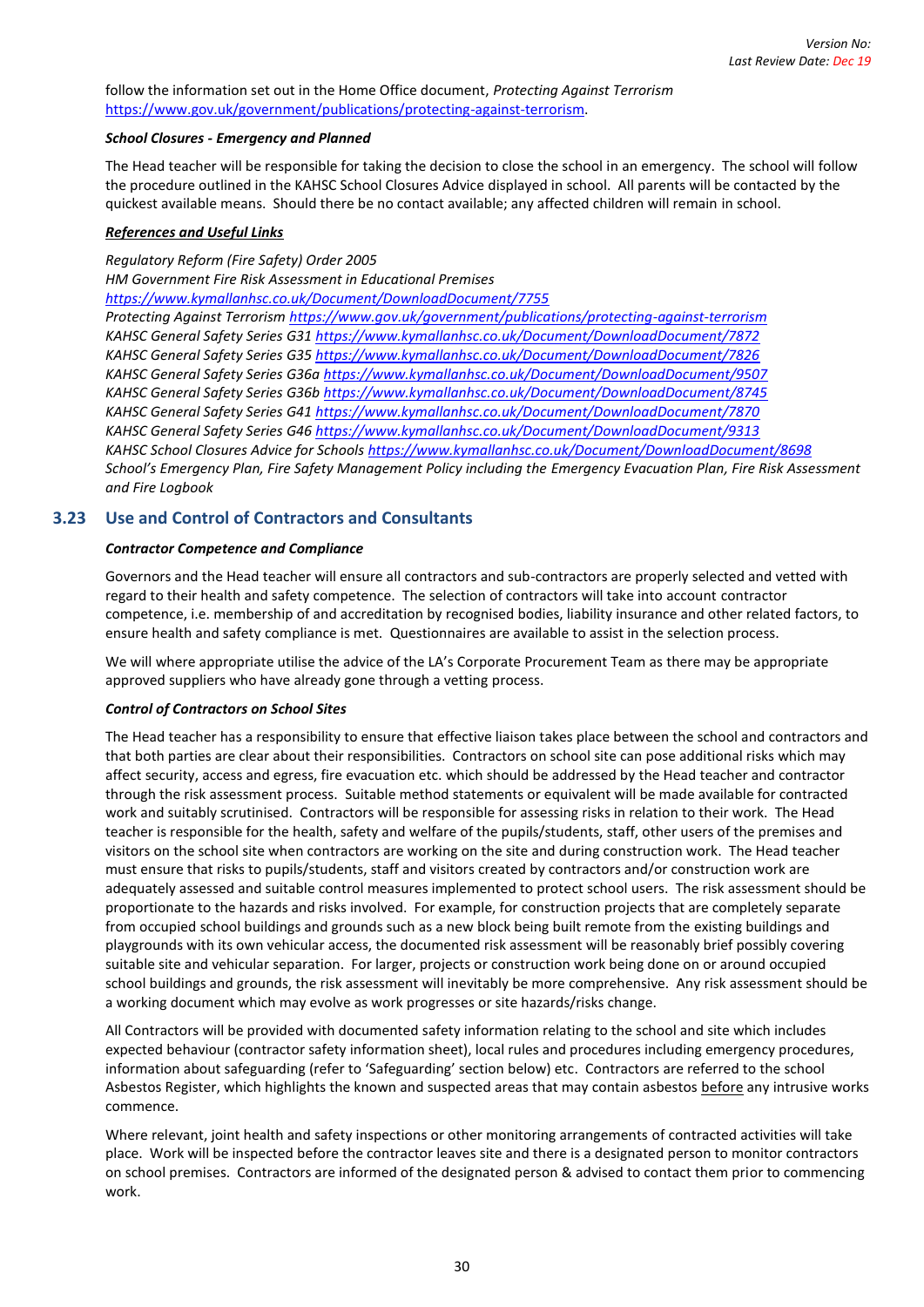In the event of extensive work being undertaken on the premises, contractors will meet with the Head teacher, members of the governing body and designers. Health and safety issues will be discussed at regular meetings between the contractor and the client with matters arising actioned within appropriate timescales or escalated.

If the work being carried out has a dangerous element, it must not be carried out at times when the children are in the vicinity and could be affected. Children should be warned to keep away from any vehicle that may be in the playground. There is a designated person(s) who monitors the contractors throughout their time on the premises.

#### *Safeguarding*

A Code of Conduct Leaflet for Adults Visiting or Working in School will be:

- issued to contractors and others working temporarily in the school when quotations or tenders are invited;
- stated as a condition of any order for maintenance work or building contract.

Additionally, where appropriate, the code should be:

- highlighted at any pre-start meeting;
- posted on the building site;
- included as part of the contractor's site safety briefings;
- issued to contractors' staff in the form of a leaflet.

All contractors working on site who are not engaging in regulated activity, but whose work provides them with an opportunity for regular contact with children (regardless of whether the contractor works on a single site or across a number of sites/schools) must:

- be segregated from pupils by physical means, time or a combination of both; **or**
- be supervised at all times when children may be present (or children always supervised); or
- hold DBS certificates (without a children's barred list check) a letter confirming that this is the case from the contractor's employer is sufficient providing the date of the Employers Letter is added to the Single Central Record (where applicable).

Risk Assessments will be conducted for the 'Use of Contractors - Child Protection'. Documented **Procedures** will also be in place for protecting children when contractors are working in school.

#### *Permit to Work Systems*

A permit-to-work system is a formal recorded process used to control work which is identified as potentially hazardous. It is also ensures a more formal means of communication between site supervisors and operators and those who carry out the hazardous work.

Essential features of permit-to-work systems are:

- the identification of the person who can authorise certain jobs, and any limitations to their authority;
- the person responsible for specifying the necessary safety precautions;
- training and instruction in the issue, use and closure of permits;
- monitoring and auditing to ensure the system works as intended;
- identification of the hazards involved in the work;
- clear identification of tasks, risk assessments, permitted task duration, and supplemental or simultaneous activity and control measures.

Permits to Work will be considered for high risk activities on the school site including:

- hot work for work of any type where heat is used or generated (e.g. by welding, flame cutting, grinding) or which might generate sparks or other sources of ignition;
- work in confined spaces;
- work on electrical systems:
- roof access and other work at height with significant risk;
- excavations:
- any other work specifically requiring a permit under a written safe working procedure or where potential risks warrant use of a permit.

#### *References and Useful Links*

*KAHSC General Safety Series G0[7 https://www.kymallanhsc.co.uk/Document/DownloadDocument/7624](https://www.kymallanhsc.co.uk/Document/DownloadDocument/7624) KAHSC General Safety Series G18[a https://www.kymallanhsc.co.uk/Document/DownloadDocument/8071](https://www.kymallanhsc.co.uk/Document/DownloadDocument/8071) KAHSC General Safety Series G18[b https://www.kymallanhsc.co.uk/Document/DownloadDocument/8769](https://www.kymallanhsc.co.uk/Document/DownloadDocument/8769) KAHSC General Safety Series G36[a https://www.kymallanhsc.co.uk/Document/DownloadDocument/9507](https://www.kymallanhsc.co.uk/Document/DownloadDocument/9507) KAHSC General Safety Series G36[b https://www.kymallanhsc.co.uk/Document/DownloadDocument/8745](https://www.kymallanhsc.co.uk/Document/DownloadDocument/8745)*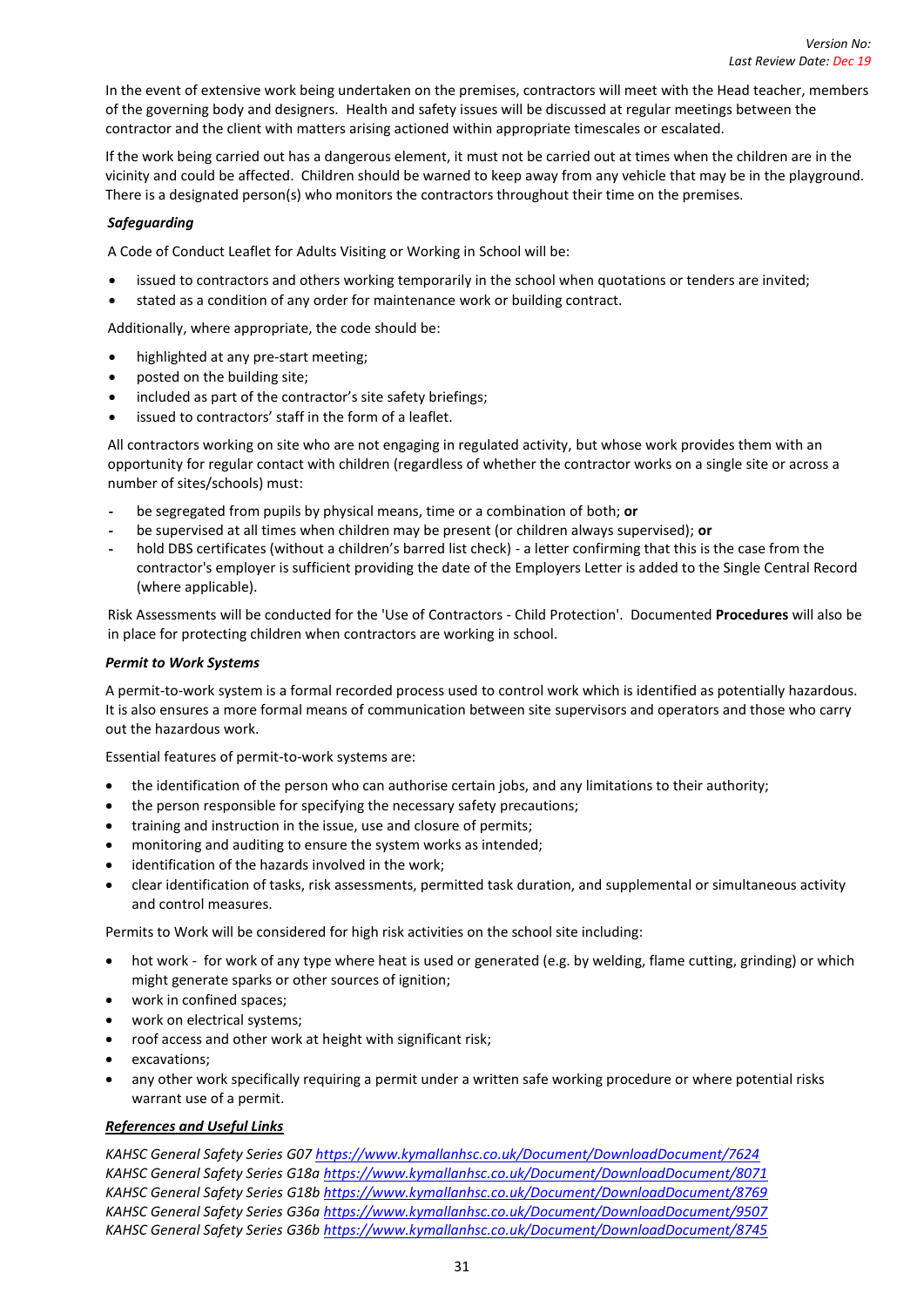*HSE Using Contractors – A Brief Guide<http://www.hse.gov.uk/pubns/indg368.pdf> HSE Managing Health and Safety in Construction – Guidance on the CDM Regulations <http://www.hse.gov.uk/pubns/priced/l153.pdf>*

*School's Asbestos Management Plan (including the Asbestos Register) School's Procedures for 'Protecting Children when Contractors are Working in School School's Contractor – Child Protection Risk Assessment*

## <span id="page-35-0"></span>**3.24 Construction Work (CDM)**

Construction work be can defined as redecoration, roof work, rewiring, general refurbishment and the building of extensions etc. **ALL** construction work is covered by the Construction (Design and Management) Regulations 2015 regardless of the scale of the project or duration of the work. As a **Client**, we will:

- appoint the right people at the right time;
- ensure there are arrangements in place for managing and organising the project;
- allow adequate time;
- provide information to designers and contractors;
- communicate with designers and building contractors;
- ensure adequate welfare facilities on site;
- ensure a construction phase plan is in place;
- protect members of the public, including our employees;
- notify relevant construction projects to the HSE;
- keep the health and safety file.

ALL Construction projects must have:

- workers with the right skills, knowledge, training and experience;
- contractors providing appropriate supervision, instruction and information;
- a written construction Phase Plan (developed by the main contractor) checked and retained by school.

Projects where more than one contractor is involved, the above points plus:

- a principal designer and principal contractor must be appointed in writing:
- a post construction Health and Safety File.

If work is scheduled to last longer than 30 days **AND** have more than 20 workers working simultaneously at any point in the project **OR** exceeds 500 person days, both of the above sections plus:

the Client must notify the project to the HSE.

#### *References and Useful Links*

*KAHSC General Safety Series G18[a https://www.kymallanhsc.co.uk/Document/DownloadDocument/8071](https://www.kymallanhsc.co.uk/Document/DownloadDocument/8071) KAHSC General Safety Series G18[b https://www.kymallanhsc.co.uk/Document/DownloadDocument/8769](https://www.kymallanhsc.co.uk/Document/DownloadDocument/8769) HSE Using Contractors – A Brief Guide<http://www.hse.gov.uk/pubns/indg368.pdf> HSE Managing Health and Safety in Construction – Guidance on the CDM Regulations <http://www.hse.gov.uk/pubns/priced/l153.pdf>*

#### <span id="page-35-1"></span>**3.25 Site / Building Security and Personal Safety / Lone Working**

We have, through risk assessment, balanced the need to remain a welcoming environment to the community whilst ensuring the safety of all our pupils and staff. An assessment of the number and type of security incidents (e.g. walkers straying on to school premises and getting into the buildings; vandalism and break-ins, unhygienic detritus such as used syringes and condoms) will highlight how much of a risk a right of way / other security issues may present. We have created a record system of these incidents to show that we are taking the hazard seriously with constant monitoring of the situation. The security risk assessment will be routinely reviewed annually by the Head teacher (or sooner should circumstances change significantly); the findings will also be used in the review of these Security Procedures. The school will take all reasonable efforts to restrict access to the building and grounds to prevent unauthorised access to children and ensure the personal safety of staff. The school has close links with local police and the Community Police Officer.

#### *Reception (Main Entrance)*

• The main building only has a single access entrance via a reception desk. Signage directs all visitors to this entrance. Every visitor to the school is channelled through reception. Even when the receptionist or secretary is not on duty full time, reception remains the point to which all enquiries should be directed. Having one main entrance in use during the daytime makes monitoring of strangers much easier. Visitors – even parents bringing in forgotten lunches – should use that main door and be dealt with by a receptionist **OR** As a Multi-block school the main building has a reception desk and access control. Signage directs all visitors to this entrance. It is impractical to have access control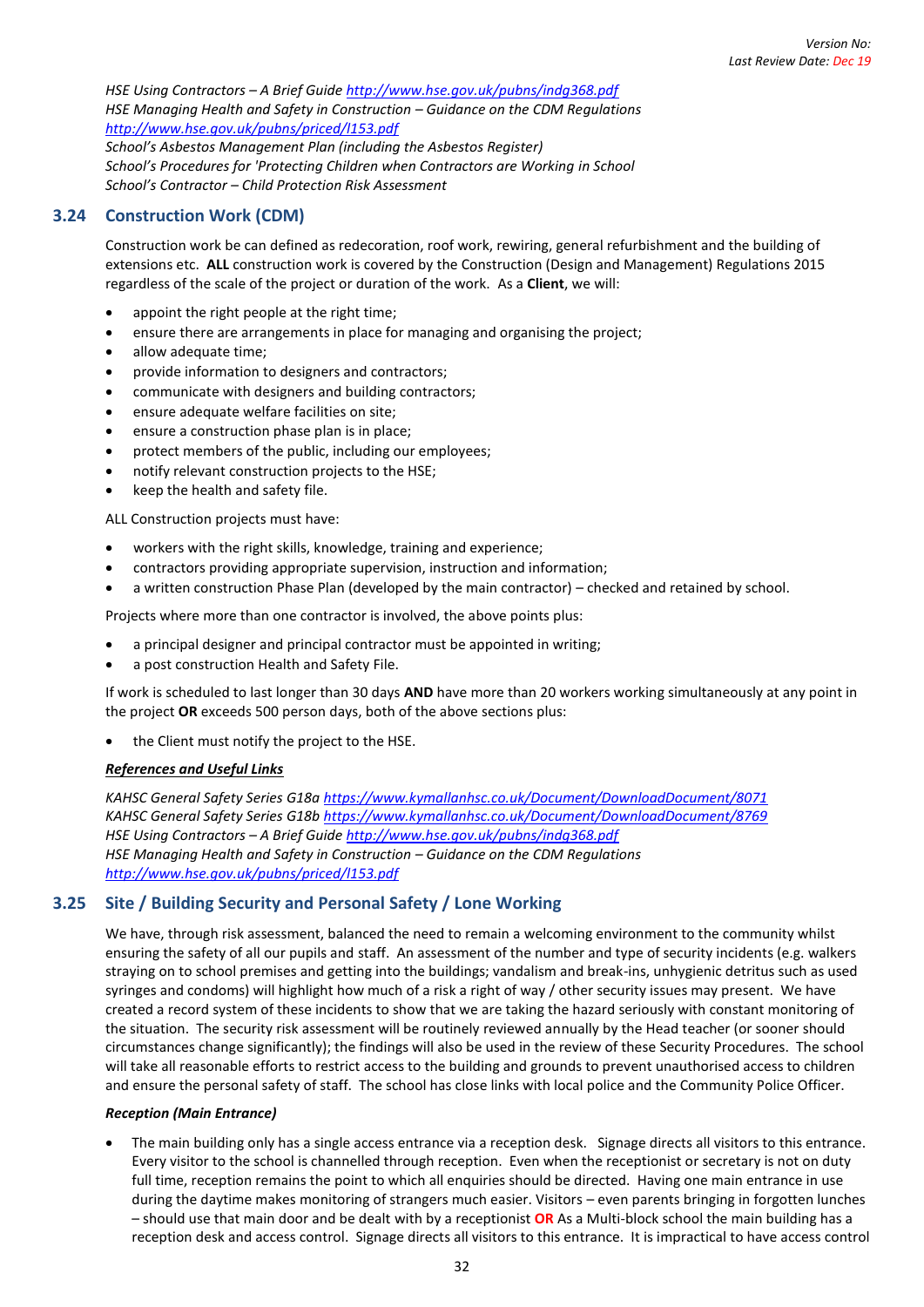on all other blocks so pupils will be safeguarded in these other blocks by other methods such as supervision. At lesson changes the entrances to these blocks are supervised. Unauthorised visitors will be challenged by staff.

- Reception is a secure area and visitors cannot gain access to other parts of the school without being challenged or at least seen by a member of staff.
- Main entrance doors are fitted with a remote access intercom and a camera so that visitors can be seen prior to being allowed entry. Only authorised visitors are allowed access.
- Designated entrances restricted for staff use have had security access control systems installed.

#### *Signs*

- Reception is clearly identified by signs so that visitors who are not familiar with the site are in no doubt of the visitor entrance to the school. Parents are informed that they must use this entrance during the day rather than the morning/afternoon pupil entrances.
- Signs are easily seen from general car parking areas and all accessible boundary entrances.

#### *Doors/Gates*

- Doors are secured from the inside but the locking mechanisms to doors that may be used in the escape from fire are fitted with locks capable of being opened without a key by those escaping from the fire.
- Any door to which a lock or securing device, e.g. a push pad panic latch, night latch, etc. is fitted, is capable of being opened by any occupant of the building including children.
- Doors with latches or digital locks also have automatic door closers fitted. These are capable of engaging a latch effectively but the last few inches of travel has been damped to ensure that fingers are not caught in a rapidly closing door.
- The school gates are closed before, after and during school hours.
- Keypads are placed on all main entrances and are in force when children are in the building.
- School gates are kept closed and bolted at all times during the school day and are locked out of school hours to make it harder for intruders to get in.
- The building is checked by the last person leaving, ensuring all windows and outside doors are secure.
- We ensure that supervision rotas take account of monitoring the premises' access and egress points and pupil safety in non-lesson time and that visitor admittance procedures are maintained and staffed throughout break and lunchtimes.

#### *Intruder alarm system*

- We have an Intruder alarm installed which is set by the last person leaving at the end of every day/work period.
- This is maintained as per manufacturer's instructions and records are held.

#### *Communications*

#### *Fencing*

Perimeter fencing has been installed around our site to prevent access by unwanted persons. Fencing is maintained and repaired to maintain a clearly marked and sound physical barrier. Doors and entrances are maintained in sound physical condition.

#### *Visitors/Contractors Book/Badges*

- All visitors and contractors must be signed in and out of the school buildings and issued with visitor's badges. Care is taken to ensure that badges are recovered from visitors when they leave to prevent the system losing credibility. We impress on visitors the need to wear the badge at all times.
- Visitors on site will be accompanied by a member of staff to their destination and will be returned to Reception by a member off staff in order to "sign out" of school.
- Teachers will not allow any adult to enter their classroom if the school visitor's badge does not identify them.
- Pupils are encouraged to let staff know about people on the premises who are not wearing a badge. Where appropriate and safe, staff will challenge those individuals who do not appear to have followed the signing in and badge wearing procedures.
- A Contractors Safety Information Sheet and Code of Conduct for Adults Visiting or Working on School Site Leaflet have been prepared to share with contractors and visitors admitted to the site so that all are aware of the safety procedures in operation.
- All contractors working on site who are not engaging in regulated activity, but whose work provides them with an opportunity for regular contact with children (regardless of whether the contractor works on a single site or across a number of sites/schools) must:
	- be segregated from pupils by physical means, time or a combination of both; or
	- be supervised at all times when children may be present (or children always supervised); or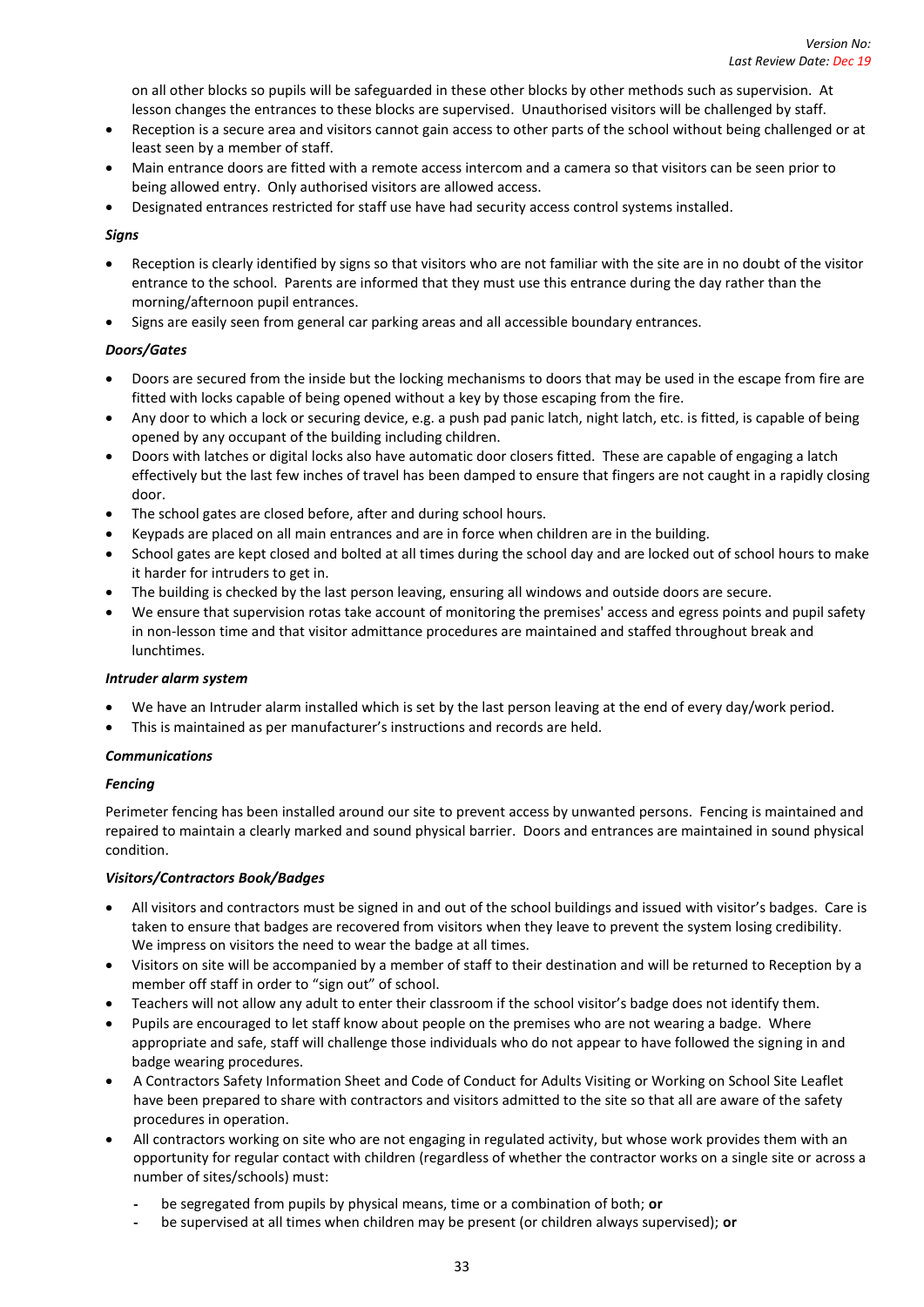- hold DBS certificates (without a children's barred list check) a letter confirming that this is the case from the contractor's employer is sufficient providing the date of the Employers Letter is added to the Single Central Record (where applicable).
- Risk Assessments will be conducted for the 'Use of Contractors Child Protection'. For further details, refer to our Procedures for 'Protecting Children when Contractors are Working in Educational Settings' held separately.

#### *Pupil and Staff Signing in Out Procedures*

- The School operates a signing in /signing out system for all staff /pupils who are late / leaving early.
- Pupils who wish to leave the site during the school day must have written permission, sighted by appropriate staff.

#### *Fire and Arson Prevention*

Further details can be found in the school Fire Safety Management Policy held separately.

#### *Cultivating a Positive Safety and Security Attitude*

- All staff are made aware of the school's security procedures, especially staff that have been given a specific role to play. This forms part of all new staff Induction Training and is reinforced with other staff at regular intervals. Every occupant of the school is encouraged to foster and maintain an inquisitive attitude towards strangers. Details of known local people who have no reason to be present have been noted.
- If suspicions are heightened, descriptions, both personal and of vehicles will be recorded, (the singular most important item of information in relation to a vehicle being its registration mark) in case they subsequently need to be passed to the police.
- Regular briefings of pupils and staff are carried out which encourage them to report anyone suspicious wandering around the site.
- Anyone not wearing a visitors badge or people who are found in the school or its environs with no reason to be there will be challenged by staff or reported to a member of staff by pupils. In certain circumstances, staff will be required to gauge whether or not it is appropriate to challenge individuals depending on the situation.
- Children are actively encouraged to tell staff about the presence of strangers or anyone acting suspiciously but under no circumstances should they approach them.

#### *Cooperation with third parties, extended services and community groups*

These arrangements will be communicated to all third parties that use the premises and grounds. All will be expected to comply with the schools' security arrangements as a condition of sharing use of the building. Parents will be informed about the schools' security arrangements and any part they are expected to play e.g. when visiting the school or at handover times.

Our school security arrangements have taken into account any other third parties who use the school building or grounds. In most circumstances the arrangements for the school in general will be equally applicable for the third parties involved. Although not extensive use, community groups may use facilities at the end of the school day. When inside the building access to the rest of that block is restricted. Risk assessments as part of induction arrangements are carried out. No hirer will be allowed to use the school facilities unless they fully comply with the security risk assessment. Visitors in unauthorised locations will be professionally challenged by staff.

#### *Supervision*

The following areas are accessible by the public but the risk is controlled with our school's supervision arrangements and how the school deals with visitors. The access arrangements for the grounds are:

- *School field* access to school field for PE always under control of staff. Staff would professionally challenge any person not wearing a photo ID or school visitor badge. As communication is not easily possible whilst on the fields, supervisors in this location will use a two-way radio, supplied by the school office.
- *Lunchtime* children use school field that could be accessed by a person walking past the authorised entrance, always under control of staff. Staff would professionally challenge any person not wearing a photo ID or school visitor badge.
- *Playground* our main access route to the reception is adjacent to / through the playground. This area is only used under staff supervision at break and lunch and staff would professionally challenge any person not wearing a photo ID or school visitor badge.
- *Auxiliary blocks* these cannot be secured by electronic means. Supervision rota for breaks and lunchtime.
- *Lesson changes* due to the multi-block nature of the site, access control is not possible for every individual building during lesson changes. At these times staff will be on duty rota.
- *Start of school day* as the grounds have open access, duty teams are deployed in designated areas 10 minutes before the start of the school day.
- *End of the school day* duty teams are deployed in designated areas.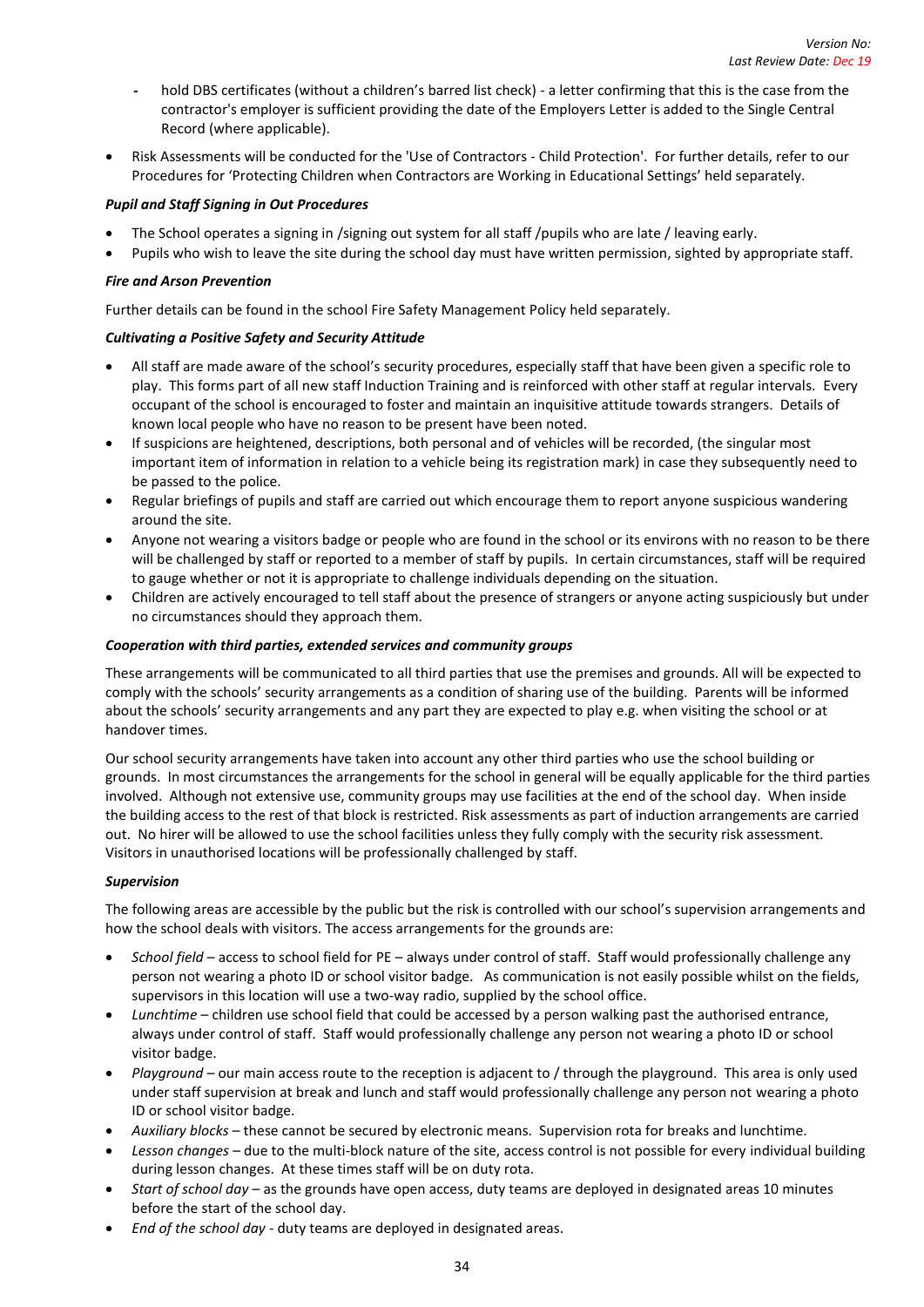#### *Personal Safety / Lone Working*

- Lone Working Risk Assessments are undertaken for staff where there is a security risk due to the need to work alone; staff at high risk will receive appropriate training/instruction.
- Procedures have been established for staff and employees who may be working on the premises alone or isolated in separate parts of the building(s). These procedures also take into account cleaning staff and staff on duty during further education sessions.
- The school is fitted with an alarm which is set by the last person leaving at the end of the day/work period.
- The building must be checked by the last person leaving, ensuring all windows and outside doors are secure.
- Staff working late, should ensure doors are locked, notify someone responsible (i.e. a family member or colleague) of their presence in school and give an indication of the time they will be leaving and the time they are expected home.
- External lighting, panic alarms and burglar alarms are regularly checked and any faults reported in line with our Defect Reporting Procedures.
- Home visits are usually carried out at the start of each school year. Lone working is not permitted and staff attend home visits in pairs and have access to a mobile telephone. A list of the proposed visits is lodged in the school office, so school based staff always know the location of peripatetic workers. Regular contact is maintained between school and staff conducting home visits.
- The reception teacher carries out Home visits with another member of staff. Other staff are informed of their whereabouts and regular contact is maintained with school.
- Lone working is not permitted when working at height, carrying out hot works, working in confined spaces, or for the use of potentially dangerous substances or machinery.

#### *Cash Handling, Storage & Carriage*

- We encourage payment by cheque or debit/credit cards to avoid the handling or storage of cash.
- Holding large amounts of cash in school will, where possible, be avoided.
- When it is necessary to hold large amounts of cash, the cash will always be kept in the safe suitable for holding that particular amount of cash.
- The following guidelines have been adopted in relation to keys for safes, strong rooms, security cabinets or any other keys, which give access to property of intrinsic value:
	- the number of staff having such keys is kept to a minimum;
	- during the normal working day, if practicable, keys should be kept on the person at all times;
	- if it is not possible for keys to be kept on the person at all times, they will be kept in a locked key security cabinet and the key to the security cabinet kept on the person at all times;
	- high security keys are not left on premises when they are closed for business, even in a locked security cabinet. Designated key holders will keep them in their possession at all times;
	- It is not be possible to identify what the keys are for by looking at a label or tag attached to it. The keys are numbered / otherwise marked so that only authorised users know or are able to establish what they are for.
	- The issuing of school master keys to staff is strictly limited.
- Counting money will be done in a locked room away from public view.
- Cash held on premises which is used from time to time for payments etc. will be reconciled as frequently as circumstances dictate.
- We always vary the times when cash is carried off the premises and try to vary the route taken to destination
- Wherever possible, staff travel to the bank or post office by car rather than on foot. Where ever possible, we have a designated driver to drop the cash handler off as close as possible to the bank or post office where parking is not available.
- The duty of banking is shared so no one person becomes associated with carrying cash.
- Cash is disguised in a carrier bag or other holdall and staff instructed to ensure it is hidden or covered in the car.
- For significant amounts of cash, we would consider using a secure cash collection service.
- Persons responsible for carrying cash on school business are provided with adequate induction, training and instruction and it is made clear that they are not expected to put themselves at risk by resisting any person who is attacking or threatening them. They should concentrate on observing the attacker to assist in the subsequent police investigation.

#### *Medicines*

Refer to the school Supporting Pupils at Schools with Medical Conditions Policy and procedures held separately.

#### *Security of Laptops and other Valuables*

Lockers are made available to pupils for security of personal items, although parents and pupils are regularly advised not to bring or allow children to bring valuable belongings into school. Secure areas are available for staff possessions.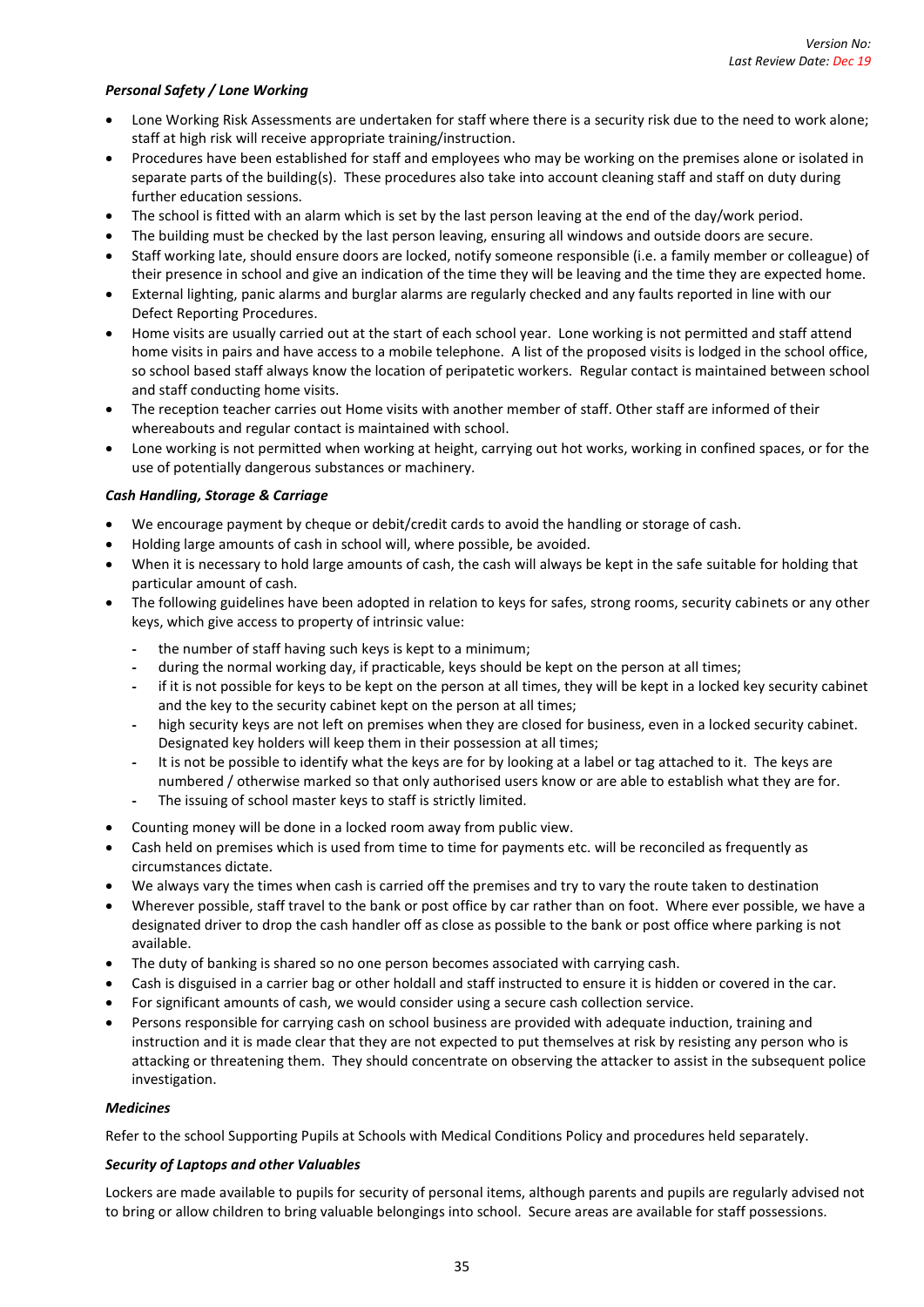The following procedures are followed to help reduce the risk of opportune thieves taking laptops and other high value equipment from school:

- We ensure that all staff and others in the school understand exactly what they need to do to keep ICT and other valuable equipment safe. Teachers and support staff then pass on the relevant information to their classes. Training reviews are given at least annually, and the ICT security guide regularly reviewed to take account of any new equipment that has been purchased.
- Laptops are kept in rooms where there are blinds which can be closed when the room is not in use; evenings, weekends and during the school holidays.
- During long periods of closure, laptops and other high value equipment are locked in secure cupboards or storerooms.
- All rooms that contain equipment such as ICT facilities, computers and scientific items are kept locked when not in use. Locks are either push button combinations or swipe cards/fobs. In either case, only staff know the combinations or possess swipe cards/fobs.
- We never advertise ICT assets on our school website, social networking sites or newsletters. We do not inform the local press when we purchase a lot of new equipment.
- When new equipment is bought, we flatten its packaging, turn it inside out and crush it before putting it outside with the rubbish, to avoid notifying potential thieves to a delivery.
- All high value equipment has been marked with the postcode and the name of the school. The markings are visible and difficult to remove or disguise.
- We ensure external ICT technicians present ID before they are taken to service computers and ensure that these people sign in and out.
- We ensure that visitors are accompanied when they walk around the building and insist that all guests sign in and out.
- When out and about, staff are instructed to carry their laptops in an anonymous bag or case in order not to alert thieves to its contents.
- If any of our mobile IT is stolen, we will alert the police as soon as possible.
- Where we have any concerns about the security of our school and the equipment within it we will contact our local Crime Prevention Officer by dialling 101 and asking for the Crime Prevention Service.

#### *References and Useful Links*

*KAHSC General Safety Series G0[1 https://www.kymallanhsc.co.uk/Document/DownloadDocument/7621](https://www.kymallanhsc.co.uk/Document/DownloadDocument/7621) KAHSC General Safety Series G1[6 https://www.kymallanhsc.co.uk/Document/DownloadDocument/7863](https://www.kymallanhsc.co.uk/Document/DownloadDocument/7863) KAHSC General Safety Series G4[2 https://www.kymallanhsc.co.uk/Document/DownloadDocument/8245](https://www.kymallanhsc.co.uk/Document/DownloadDocument/8245) School's CCTV Procedures, Child Protection & Data Protection Policy*

#### <span id="page-39-0"></span>**3.26 Workplace Environments**

A safe and healthy workplace environment will be maintained at the school in line with School Premises (England) Regulations 2012, the Education (Independent School Standards) (England) Regulations 2010 (as amended 2013) and the Workplace (Health, Safety & Workplace) Regulations 1992.

#### *Heating*

A comfortable working temperature will be maintained of at least 16°C unless much of the work involves severe physical effort in which case the temperature will be 13  $°C$  (or where it is impractical to maintain these temperatures i.e. where food has to be kept cold). In the event of the need for portable heating or cooling, any equipment provided to achieve this will suitable for use, free from defects, and safely sited so as not to create additional hazards.

#### *Radiant heaters will NEVER be used.*

#### *Welfare & Changing Facilities*

Suitable welfare and changing facilities will be maintained in a safe and clean condition for all staff and pupils in line with the School Premises (England) Regulations 2012, the Education (Independent School Standards) (England) Regulations 2010 (as amended 2013) and the Workplace (Health, Safety & Workplace) Regulations 1992. Toilets and washing facilities for staff may also be used by visitors are separate from those provided for pupils (except where they are designed for use by those who are disabled). Each toilet for disabled pupils contains one toilet and one washbasin and has a door opening directly onto a circulation space that is not a staircase, which can be secured from the inside. The number and location of accessible toilets are sufficient to ensure a reasonable travel distance for users that does not involve changing floor levels.

#### *Medical Accommodation*

Suitable accommodation is provided in order to cater for the medical and therapy needs of pupils, including accommodation for the medical examination and treatment of pupils and the short term care of sick and injured pupils,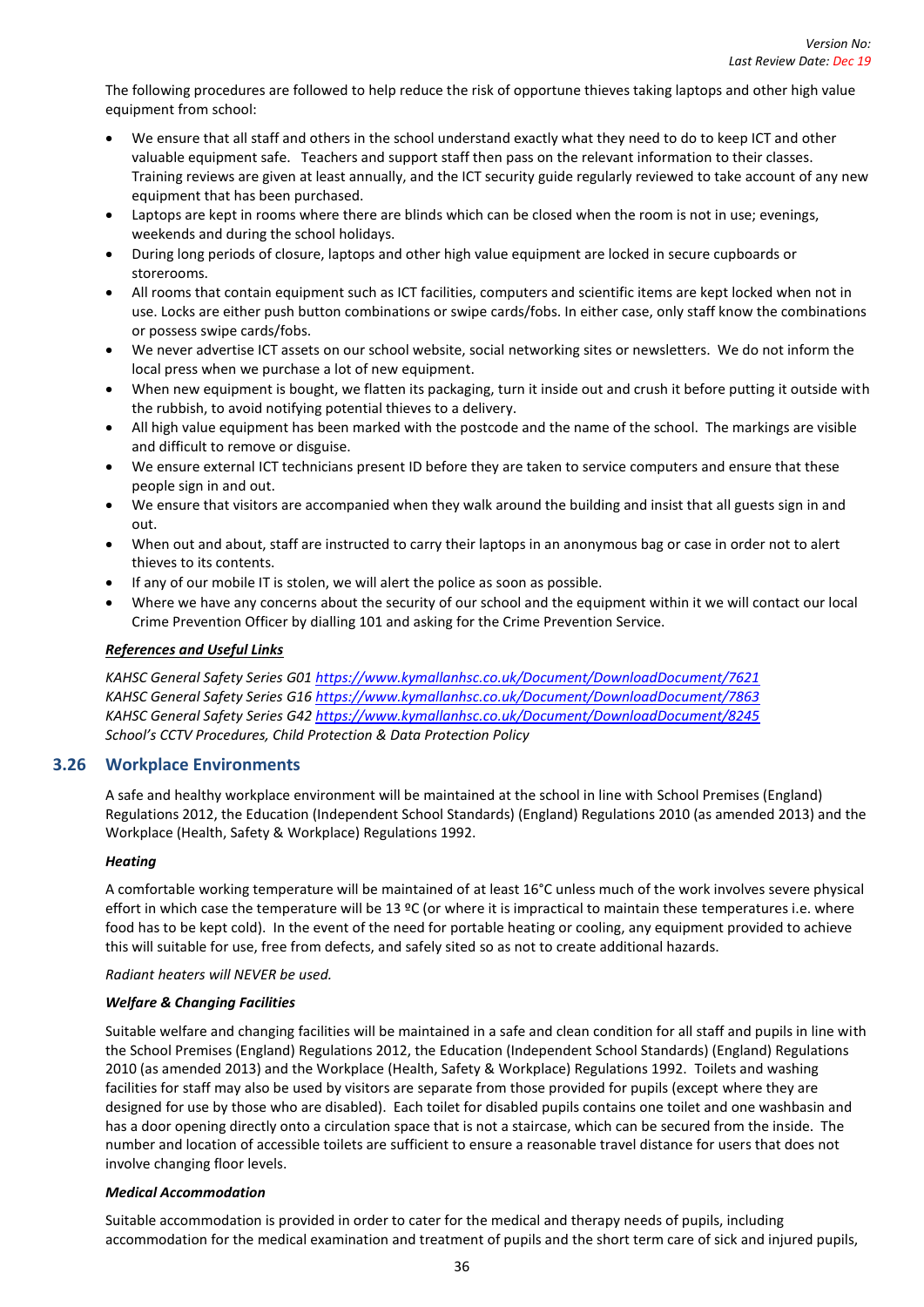which includes a washing facility and is near to a toilet facility. The accommodation provided may be used for other purposes (apart from teaching) however it is always readily available to be used for the purposes above.

Additional medical accommodation will also be made available where required which caters for pupils with complex needs.

#### *Ventilation*

An adequate supply of fresh air will be maintained. Where possible this will be from natural ventilation from windows.

#### *Access and Egress*

We will implement inspection procedures, defect reporting and extra attention during inclement weather. We will bring our winter gritting plan to the attention of staff, pupils and parents/guardians to ensure safe routes are followed during periods of snow and ice.

#### *Acoustics*

The acoustic conditions and sound insulation of each room is suitable, having regard to the nature of the activities which normally take place within each area. Checks will be made of any new builds by Building Control to ensure compliance.

Children will be kept at least two metres from the front of loudspeakers used for discos.

#### *Lighting*

- The school will be lit by natural daylight wherever possible. Where artificial lighting is employed, this will be in good repair and suitable for the tasks being undertaken.
- The lighting in each room or other internal space is suitable, having regard to the nature of the activities which normally take place therein.
- External lighting has been provided in order to ensure that people can safely enter and leave the school premises.
- Blinds / curtains are in place to block sunlight, to avoid glare, excessive internal illuminance and summertime overheating;
- Emergency lighting has been installed in areas accessible after dark or where not already in place, the need to provide emergency lighting in areas accessible after dark has been added to our Annual Management Plan as a future, longer-term objective.

#### *Lighting for pupils with special educational needs:*

Pupils with special educational needs, including visual impairment and other disabilities, may have additional lighting requirements and specialist advice may be needed. Key points include:

- colour and contrast, which can help people locate doors and their handles, stairs and steps, switches and socket outlets, etc.;
- glare should be avoided (including from high gloss finishes that can appear as glare sources when they reflect bright lights);
- use of light sources such as high frequency fluorescent luminaires to avoid subliminal flicker that can induce epileptic fits in susceptible pupils;
- large areas of glazing should be clearly marked to avoid accidents;
- additional local task lighting may be needed.

#### *Water Supplies*

- Suitable drinking water facilities are provided which are readily accessible at all times when the premises are in use and are in a separate area from the toilet facilities.
- Toilets and urinals have an adequate supply of cold water and washing facilities have an adequate supply of hot and cold water.
- Cold water supplies that are suitable for drinking have been clearly marked as such.
- The temperature of hot water at the point of use by pupils does not pose a scalding risk to users i.e. hot water is heated to temperatures of 60ºC, but the temperature at outlets used pupils is controlled by thermostatic mixer valves to achieve temperatures at taps not exceeding 43 ºC (refer to Section on Legionella Control).

#### *Outdoor Space*

Suitable outdoor space is provided in order to enable physical education to be provided to pupils in accordance with the school curriculum and pupils to play outside.

There are two types of outdoor space used for physical education (PE); sports pitches and hard surfaced games courts. Sports pitches, grass and/or all-weather, are used for team games such as football, hockey and cricket, and for athletics. Games courts are for sports such as netball and tennis. Outdoor space is also available for informal play and socialising.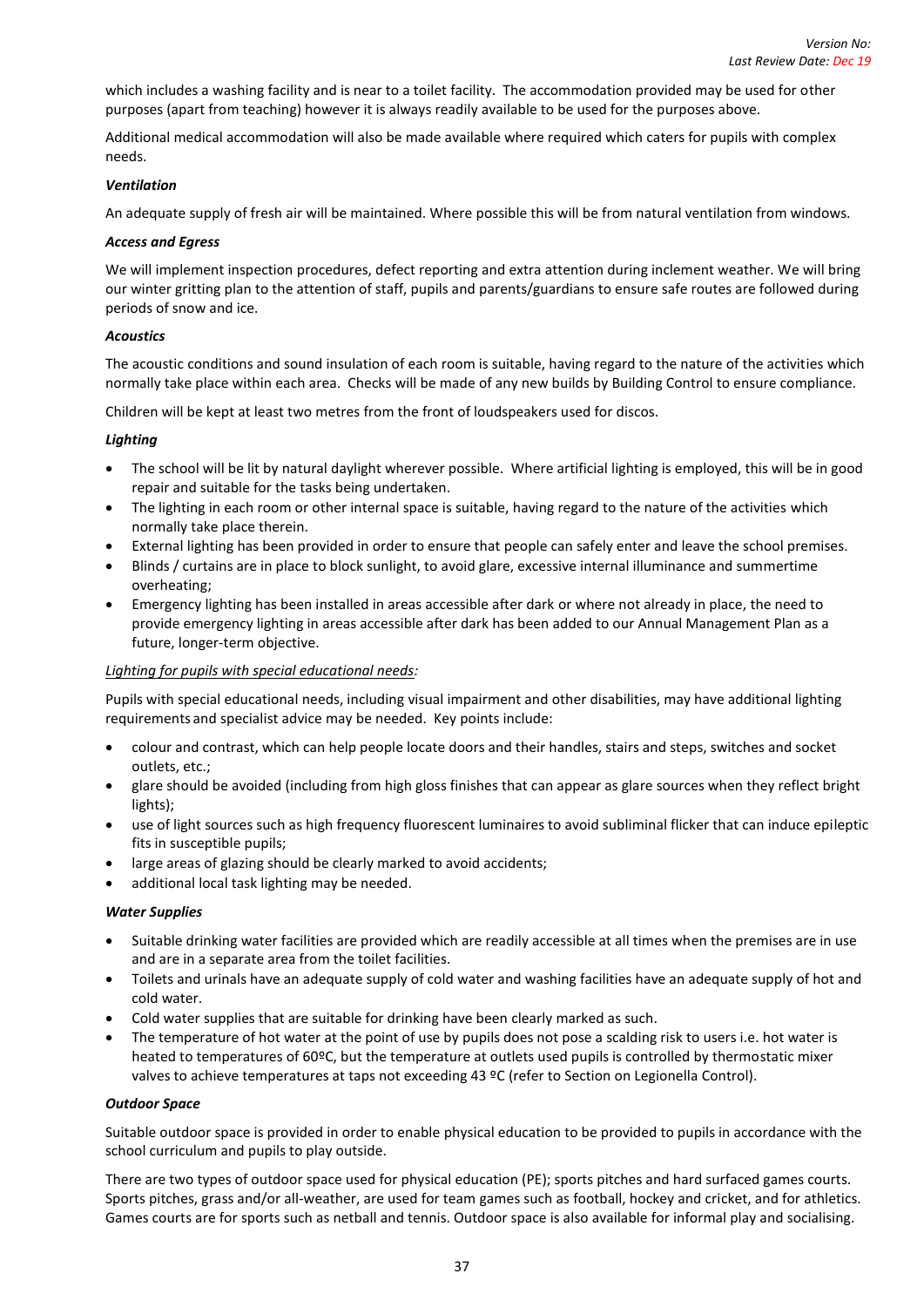#### *Outdoor Working*

Refer to the Sun Protection arrangements within this Policy for further details.

#### *Window Blind Cords and Chains*

We have identified via Risk Assessment the presence of any looped cord or chained window or door blinds and have implemented the following measures to prevent strangulation:

- Staff ensure that cords or chains are stowed out of reach so that children are not at risk of strangulation.
- Wherever possible, we have used safety devices such as cord cleats, cord/chain tidies and chain break connectors. Where loops cannot be stowed away safely they have been cut to ensure that the loop is removed.
- Staff are instructed to always reposition nearby furniture (e.g. chairs) to ensure they cannot be used to access looped cords, or where people can become accidently entangled.
- We have introduced a regular checking regime for all blinds which have looped cords or chains to ensure that they remain in a safe condition. Staff inspect these in their own classrooms/areas and report any faults in line with our Defect Reporting Procedures so that remedial action can be taken.
- Where new furniture is introduced, or decoration and room layouts have changed we ensure that the risk assessment is reviewed and updated as appropriate.
- When new blinds are ordered, we will select blinds which do not contain cords or have concealed cords.

#### *Preventing Finger Trapping Incidents*

- A risk assessment has been undertaken to determine the risk of finger trapping incidents;
- We try to reduce or remove the need for pupils to gather near the doors;
- We ensure that essential equipment is not positioned adjacent to or immediately behind doors e.g. A paper towel dispenser;
- We increase awareness of staff and pupils to potential risks;
- We prevent uncontrolled access to vulnerable doors.
- Where such measures are not practicable, finger guarding devices have been installed;
- Wherever possible during replacement or refurbishment of doors then the risk of finger trapping should be designed out. Where this is not possible and there is a significant risk then finger guarding devices will be fitted where required;
- For both new and existing devices in schools class teachers are responsible for regularly undertaking a brief, informal visual inspection to check the condition of any protective devices fitted. any obvious defects should be reported in the usual manner so that repairs or replacement can be undertaken.

#### *Glazing*

- Every window or other transparent or translucent surface in a wall, partition, door or gate should, where necessary for reasons of health or safety, be of a safety material or be protected against breakage and be appropriately marked;
- Glazing in critical locations is considered reasonably safe if its nature is such that, if breakage did occur, any particles would be relatively harmless (i.e. by installing toughened glass);
- The requirement may also be met if the glazing is sufficiently robust to ensure that the risk of breakage is low (i.e. laminated glass or covered with safety film), or if steps are taken to limit the risk of contact with the glazing (i.e. by the use of barriers);
- Steps are taken to ensure that glazing will break safely must such a child come into contact with it;
- Wired glass inherent in fire doors has been replaced with Georgian wired safety glass;
- Where there are large uninterrupted areas of transparent glazing, steps have been taken to identify its presence e.g. by marking or etching the glass to make it apparent;
- Windows and doors are adequately maintained to ensure that they open easily and without effort;
- Those individuals opening windows are not put at risk of falling either through the glass or the subsequent opening;
- Window restrictors have been fitted where the risk of falling from a window opening is apparent. Windows do not open directly onto traffic routes in such a manner that individuals are liable to collide with them;
- Artwork or other material never obscures viewing panels in doors;
- Records are kept on the premises giving details of the areas of safety glazing this ensures that when a piece of glass needs to be replaced in the future, it is replaced with that of a similar nature;
- The Risk Assessment is reviewed at least annually (or sooner if circumstances change significantly) to ensure that it remains valid. The risk assessment may be reviewed if areas of school begin to be used for other purposes where the activity is more likely to pose an impact risk; changes in pupil behaviour i.e. the area is used by pupils with unpredictable behaviour, etc.;
- Where glazing is replaced, for whatever reason, a full risk assessment will be prepared which will determine the type of glass to be used and the method by which it will be replaced. This is particularly relevant with respect to fire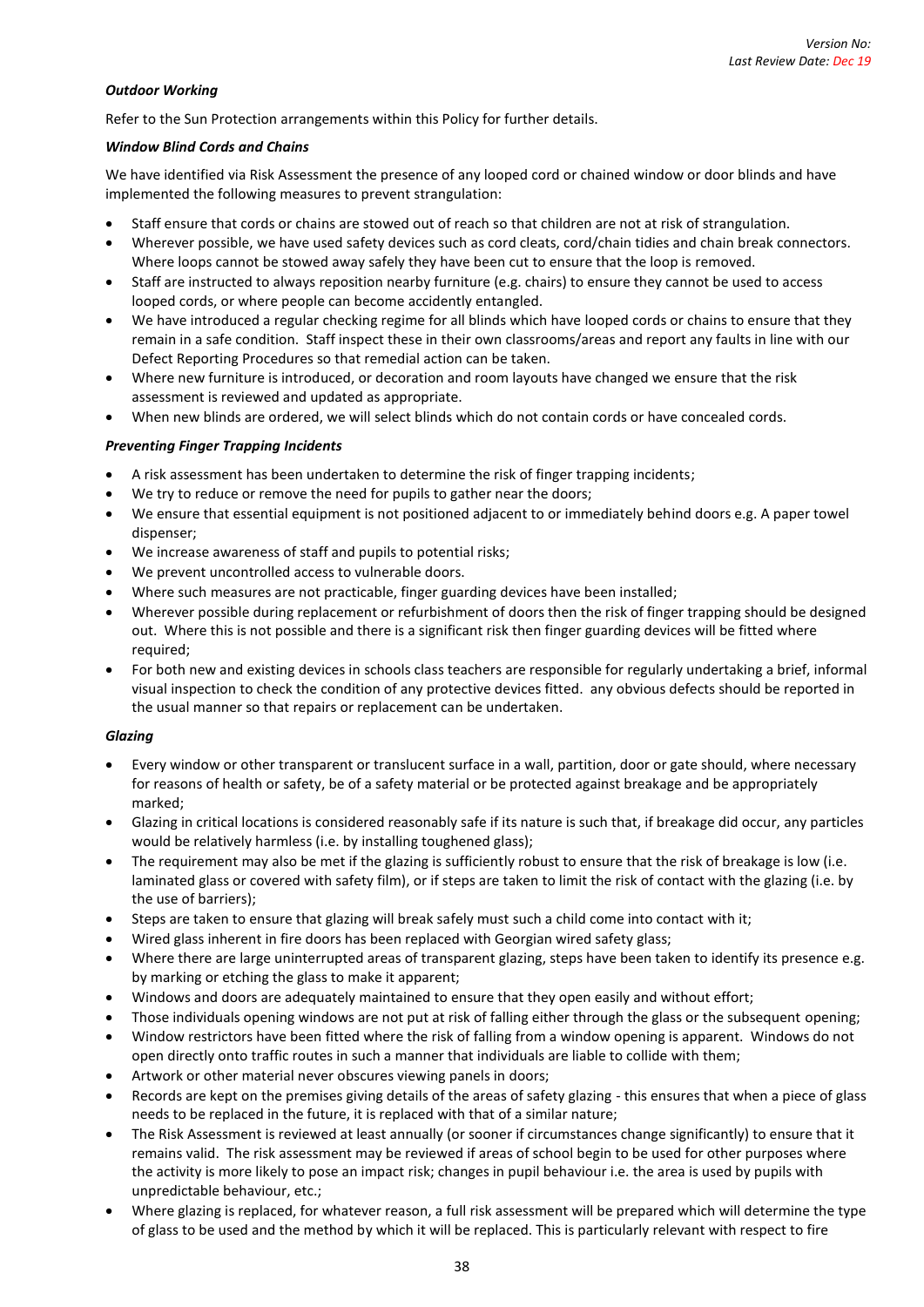doors, escape routes, kitchens, etc. Similarly, when embarking on any building or alteration works (particularly change of use), risk assessments will be prepared.

#### *Dog Fouling*

- Notices have been displayed around the site in prominent positions indicating that school fields are private property;
- A police officer or any person authorised by the School Governors can remove trespassers, provided there is reasonable cause to suspect that the person in question is committing or has committed an offence under the Section. Wherever possible, the authorised person should take details of the offender's name and address;
- Parents are regularly reminded by letter not to bring their dogs onto school grounds, even when dropping off or collecting their children from school;
- To report a stray dog, contact the Dog Warden at the local District Council. Enforcement officers enforce the law relating to stray dogs and operate a service for the seizure of stray dogs;
- Out of hours, site gates are kept locked to help keep unwanted persons (and dogs) off school premises;
- Where instances of dog fouling, the caretaker will be asked to remove the offending material. They are advised to avoid direct skin contact with the faeces and they must wear gloves. They will remove the faeces with a shovel and dispose of them by double-wrapping/bagging them and placing them in the general refuse.

#### *Building Work*

All building work undertaken including new builds, alterations of and improvements to existing buildings will conform to the Building Regulations 2010.

#### *References and Useful Links*

*The Workplace (Health, Safety and Welfare) Regulations 1992 ACOP - <http://www.hse.gov.uk/pubns/priced/l24.pdf> The Education Act 1996*

*School Premises (England) Regulations 2012*

*Education (Independent School Standards) (England) Regulations 2010 (as amended 2013) DfE Statutory Framework for EYFS<https://www.kymallanhsc.co.uk/Document/DownloadDocument/9089> National Minimum Standards for Boarding Schools [Click here to access](http://www.boarding.org.uk/file_uploads/297-National%20Minimum%20Boarding%20Standards%20-%20Sept%202011.pdf) KAHSC General Safety Series G4[4 https://www.kymallanhsc.co.uk/Document/DownloadDocument/7925](https://www.kymallanhsc.co.uk/Document/DownloadDocument/7925) NHS Sun Safety Advice - <http://www.nhs.uk/Livewell/travelhealth/Pages/SunsafetyQA.aspx> Cancer Research Sunsmart Website - <http://www.sunsmart.org.uk/> Health risks from working in the sun HSE Guidance<http://www.hse.gov.uk/pubns/indg147.pdf> - Glass & Glazing Federatio[n http://www.ggf.org.uk/commercial](http://www.ggf.org.uk/commercial) The Local Government (Miscellaneous Provisions) Act 1982 Compliance Monitoring in Council Building[s https://www.kymallanhsc.co.uk/Document/DownloadDocument/7994](https://www.kymallanhsc.co.uk/Document/DownloadDocument/7994)*

#### <span id="page-42-0"></span>**3.27 Wellbeing**

Refer to the school's Wellbeing Management Procedures held separately.

#### <span id="page-42-1"></span>**3.28 Educational Visits and Activities**

Refer to the school's Offsite Visits Procedures held separately.

#### *References and Useful Links*

*OEAP National Guidance [www.oeapng.info](http://www.oeapng.info/) [www.kymallanhsc.co.uk](http://www.kymallanhsc.co.uk/) School Off Site Visits Procedures*

## <span id="page-42-2"></span>**3.29 Food Safety Arrangements**

#### *General Food Safety Standards (School Meal Provision, Food Technology/Baking, Cookery Clubs & Wrap Around Care)*

- Our school aims to provide the highest standard of food safety and hygiene. In particular, we will ensure that the food and drink prepared and sold on our premises is both safe and wholesome. We will ensure that legal requirements relating to food safety and hygiene will be complied with fully.
- We will provide hygienic premises and ensure hygienic equipment is provided for the safe preparation of food.
- We will ourselves, or through the use of a carefully selected contractor, put in place documented food safety management procedures based on the principles of HACCP (hazard analysis and critical control point) and follow rules laid out in the Food Information Regulations 2014 with regard to allergens.
- Any employee involved with the handling and preparation of food will hold suitable food hygiene qualifications which are renewed at intervals not exceeding 3 years: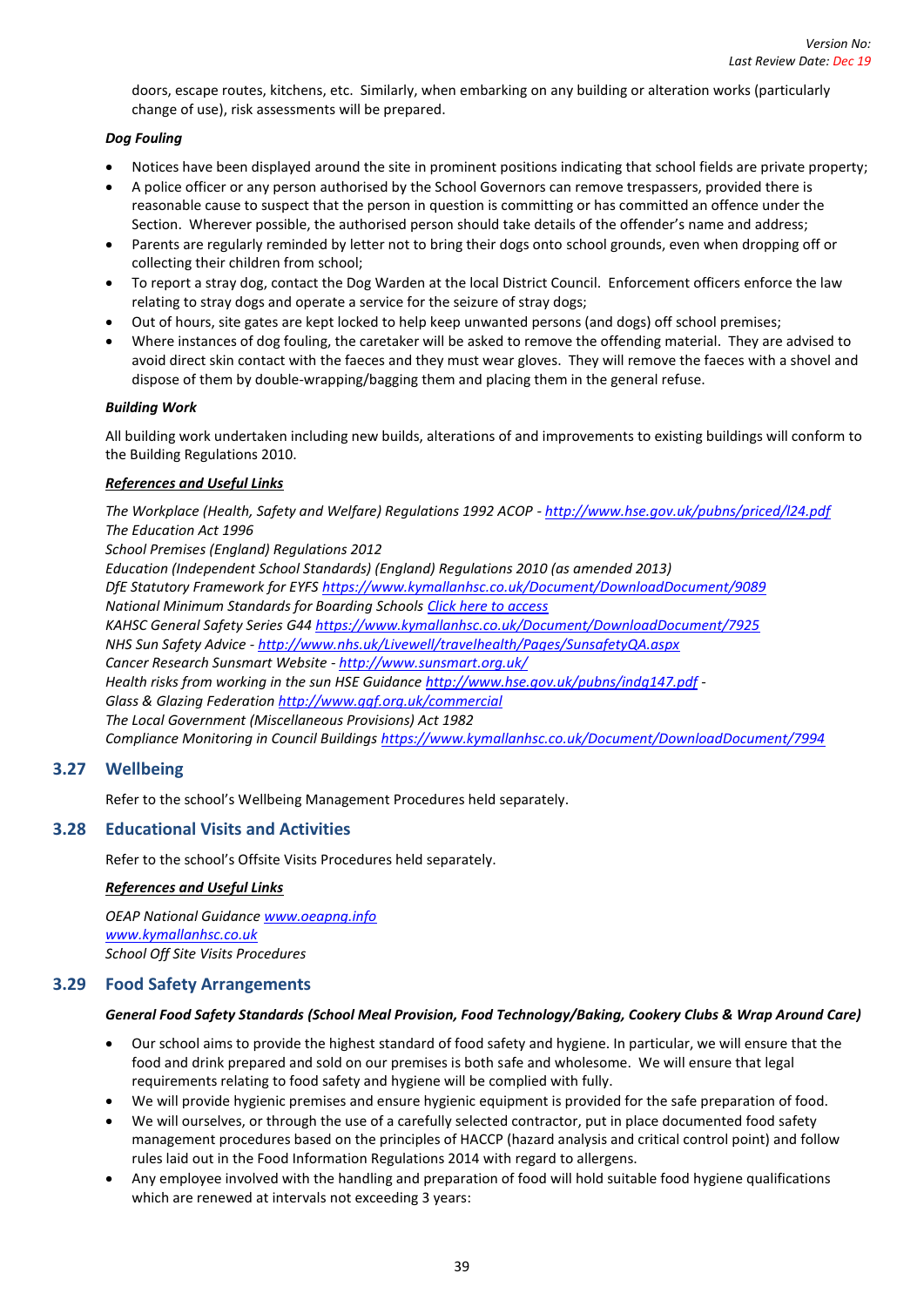- CIEH **Level 1** Food Safety Award (or equivalent) is designed for staff handling very low risk foods such as wrapped foods, fresh fruit etc. and for 'waiting on' staff. This MAY include nursery staff if only preparing sliced fruit for pupils or breakfast club staff only preparing toast and cereal for example.
- CIEH **Level 2** Food Safety Award (or equivalent) is designed for everything else including commercial catering.
- ALL staff activities (commercial kitchens, food technology, cookery clubs, wrap around care) will be aware of food allergens and the consequences of them being eaten by anyone with a food allergy. Basic allergen training will be given to all staff on their first day of employment and before food handling duties commence with records of training kept. All staff will be trained in avoiding cross-contamination of foods by the major food allergens.
- All relevant staff involved in food preparation will need to be aware of the contents of Individual Healthcare Plans for pupils with allergies.
- Staff will be trained to cross reference Individual Healthcare Plans for Pupils with food allergies.
- Allergen information of school meals must be recorded and available. Staff will ensure allergen information is kept up to date e.g. if foods purchased are changed or products substituted.

#### *Food in the Curriculum*

#### *UP TO & INCLUDING KEY STAGE 2 ONLY*

- Appropriate risk assessments must be in place for food technology activities, the working environment and machinery/equipment.
- Gas appliances in food technology should be serviced every year by a Gas Safe Registered engineer, and current records/certificates must be held on site. Similarly, any electrical appliances used will either need to be included in the school's portable electrical appliance inspection & testing programme, or if not portable equipment, should undergo routine planned, preventative maintenance in line with manufacturer's instructions.
- All emergency gas and power cut-off switches must be easily identified and accessible and staff must be aware of the location and operation of the mains services
- Portable/transportable ovens must be sited appropriately i.e. not underneath overhanging cupboards, away from combustible materials/displays especially those that are loose, away from water supplies etc. and must never be moved when hot/warm.
- It is essential to ensure the number of pupils using particular pieces of equipment is controlled so that crowding/accidental pushing, etc. does not take place or pupil numbers reduced to prevent this.
- Clear working procedures should be written down and brought to the attention of anyone who may be required to use equipment.
- Oven gloves/cloths and where appropriate, cooker guards and hob covers must be available & used appropriately.
- Ovens are only to be used by adults or pupils using the oven are supervised appropriate to their age range and abilities.
- Equipment must be sited so that draughts from windows and doors do not interfere with the safe working of a particular piece of equipment.
- Equipment, materials and tools must be regularly inspected and appropriately maintained.
- If fridges/freezers are used to store food stuffs/ingredients for food technology activities, the temperature of equipment must be checked and recorded on a daily basis (Fridges between 2-5ºC; Freezers -18 °C or below).
- Food stuffs must be stored appropriately i.e. perishable items stored off the floor and food/ equipment shelving sealed, clean and wipeable.
- Appropriate fire-fighting equipment must be located in the workroom (appropriate fire extinguisher(s) and fire blanket) and fire exits must be unobstructed.
- Heat generating equipment MUST be switched off after use and at the end of the each day *References and Useful Links*

#### *Food Safety Act 1990*

*Food Safety (General Food Hygiene) Regulations 1995 The Food Hygiene (England) Regulations 2006 Food Information Regulations 2014 Food Standards Agency – Safer Food Better Business Manua[l https://www.food.gov.uk/business-industry/sfbb](https://www.food.gov.uk/business-industry/sfbb) KAHSC Catering Code of Practice CLEAPS[S www.cleapss.org.uk/](http://www.cleapss.org.uk/) The Food Standards Agency<http://allergytraining.food.gov.uk/>*

## <span id="page-43-0"></span>**3.30 School Cleaning**

- Appropriate risk assessments are undertaken for cleaning activities, the working environment and machinery and all cleaning staff are made aware of the hazards and risks associated with their work and what they should do to prevent accidents to themselves and other (control measures).
- Portable electrical appliances are included in the school's electrical inspection and testing programme.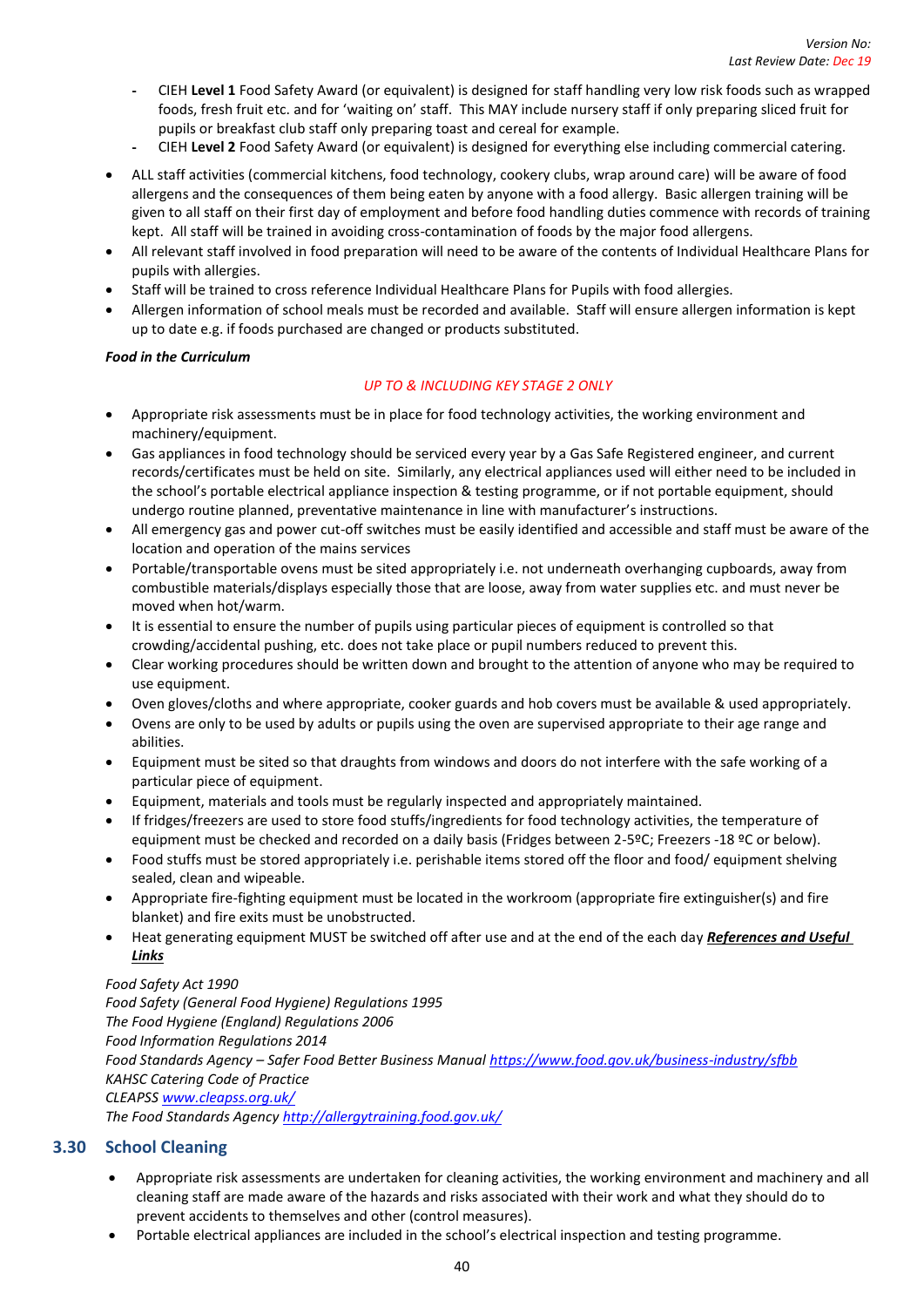- All cleaning staff receive training/instruction in Health and Safety Induction, Use of Machinery/Equipment, Control of Substances Hazardous to Health and Manual Handling.
- All accidents and incidents involving cleaning staff will be recorded in the MAIN school accident book and will be reported in line with our Accident Reporting Procedures.
- There will be an appropriate defect reporting procedure in place. Cleaning staff should report any identified defects or hazards to their equipment or the environment in line with our Defect Reporting Procedures.
- Equipment, materials and tools will be regularly inspected and appropriately maintained.
- Staff will be made aware of the location of the mains services i.e. Water, Electricity, Gas, Oil, Biomass & LPG.
- All cleaning staff are instructed to ensure that they never obstruct Fire exits or escape routes.
- Cleaning staff will be made aware of what to do in the event of fire i.e. how to raise the alarm, evacuation procedures and carry school cordless telephone for use in an emergency.
- Fire drills are on occasion, undertaken while cleaning staff are present so that they become familiar with the fire evacuation routine.
- Cleaning staff are made aware that all equipment MUST be switched off after use and returned to the locked store.
- The use and storage of cleaning chemicals will be subject to a COSHH Risk Assessment which is reviewed regularly and disseminated to relevant staff.
- Cleaning products are only ever decanted into properly labelled spray bottles never unlabelled bottles.
- Sufficient colour coded equipment is supplied to Cleaning staff so that they clean specific areas safely, keeping equipment separate from one another.
- Cleaning materials and equipment are kept securely stored when not in use and cleaning staff instructed not to leave cleaning products unattended at any time.
- Warning signs will be displayed when wet mopping for example to warn others that floor may be slippery.
- Cleaning staff are made aware of the location of any asbestos containing materials in the building so that they do not accidentally damage them during their work.
- Cleaning staff are instructed NOT to work at height when there is no-one else in the vicinity refer to our Work at Height Procedures for further details.
- Cleaning staff are provided with a Cleaning Code of Practice as part of their Induction which includes a Staff Handbook and a Health and Safety Manual.
- Providing there are proper cleaning schedules in place, additional routine cleaning is not generally required during outbreaks of communicable diseases/illnesses. If the Environmental Health Department or Public Health England consider there is a need for extra cleaning this will be arranged with our cleaners. This might particularly be the case if children or staff have had vomiting or diarrhoea on the premises; when toilet areas and door handles etc. may receive extra attention.

#### *References and Useful Links*

*Control of Substances Hazardous to Health Regulations 2002 (as amended)<http://www.hse.gov.uk/coshh/> Dangerous Substances & Dangerous Atmospheres Regulations 2002<http://www.hse.gov.uk/fireandexplosion/dsear.htm> Workplace (Health, Safety and Welfare) Regulations 1992*

*Public Health England guidance 'Health Protection in Schools and Other Childcare Settings' 2017: <https://www.gov.uk/government/publications/health-protection-in-schools-and-other-childcare-facilities> KAHSC General Safety Series G38[a https://www.kymallanhsc.co.uk/Document/DownloadDocument/8161](https://www.kymallanhsc.co.uk/Document/DownloadDocument/8161) KAHSC General Safety Series G38[b https://www.kymallanhsc.co.uk/Document/DownloadDocument/8962](https://www.kymallanhsc.co.uk/Document/DownloadDocument/8962) KAHSC Codes of Practice for Caretakers and Cleaning*

## <span id="page-44-0"></span>**3.31 Electrical Safety**

All staff, and where appropriate, pupils, will be shown how to use equipment, and to switch it off when not in use and at the end of each school day.

#### *Acquiring Electrical Equipment*

- All new items purchased will comply with the appropriate British Standard or European equivalent.
- Second-hand acquisitions or electrical equipment lent to, or borrowed by, the school will be checked for electrical safety before use. Any mains operated equipment belonging to staff will also be checked in this way. However, if there is any doubt whether the equipment is safe then it should be labelled 'out of use' and withdrawn until it has been tested and declared fit for use by a competent person.
- Second-hand, borrowed and staff equipment will be recorded as being used and will be included for testing during the regular testing programme (see below).

#### *User Visual Checks*

Any item with a plug will be given an informal visual check every time it is used – all staff have been instructed to do this. If a fault is detected, staff will remove the plug to decommission the appliance, if possible. If not, defective appliances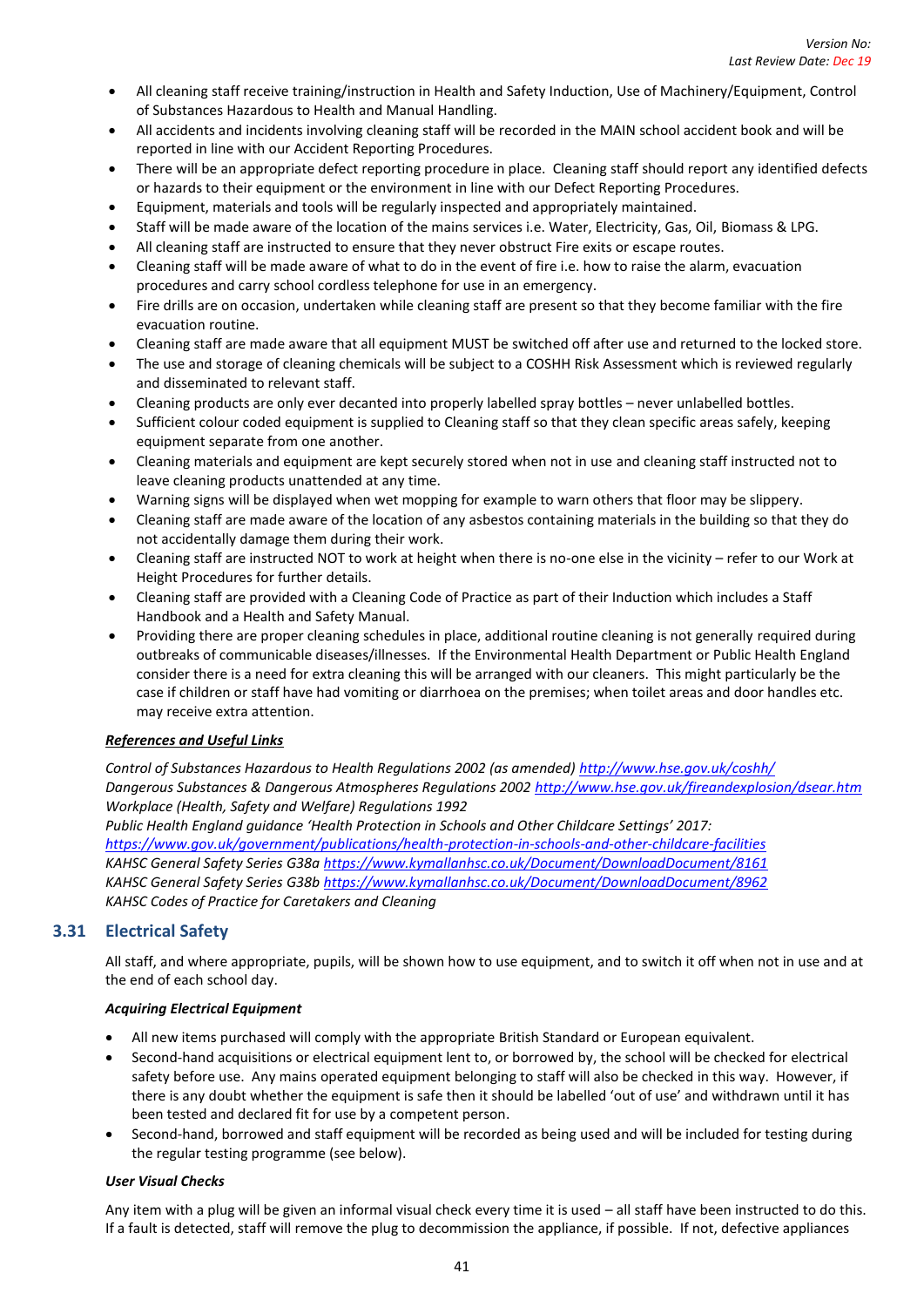will be labelled with a warning instructing others not to use. Staff must then report the fault in line with our Defect Reporting procedures.

#### *Formal Visual Inspections*

Formal Visual Inspections of electrical appliances will be undertaken at suitable intervals appropriate to the appliance and the environmental conditions in line with HSE guidance and General Safety Series G17.

#### *Combined Inspection and Testing*

Combined Inspection and Testing (PAT) will be undertaken at suitable intervals appropriate to the appliance and the environmental conditions in line with HSE guidance. A competent person undertakes Combined Inspection and Testing and formal records are held.

#### *Record of Equipment*

A record will be kept of all portable items of electrical equipment. When any piece of portable electrical equipment is acquired or removed from the site the record will be updated accordingly.

#### *Residual Current Devices (Circuit Breakers)*

These provide an additional level of protection and will always be used:

- when a Premises Licence has been obtained for a public performance;
- when non-school equipment is used;
- whenever any piece of electrical equipment is used outdoors;
- where fish tanks use mains voltage equipment (e.g. pumps heaters and lighting).

#### *Extension Leads*

- When being used, we ensure they do not present a tripping hazard, they are not overloaded, the lead is not twisted and there is no strain on the cable. Leads will always be fully unwound from any cable drum;
- Extension cables will never run under carpets or through doorways;
- Extension cables will be checked as part of the regular testing programme;
- Extension cables will be regarded as temporary. Regular use may indicate the need for additional sockets;
- Block style adaptors will NOT be used in school under any circumstances.

#### *Fixed Convector/Fan Heaters*

These are serviced and vacuumed out on at least an annual basis by a competent person with records kept.

#### *Kitchen*

Fixed electrical equipment in the kitchen is serviced annually by a competent person and records are held in the Buildings Register.

#### *Fixed Electrical Installation*

The main electrical installation will receive a Periodic Electrical Installation Inspection by an NICEIC or NAPIT Registered contractor at periods not exceeding five years. Records will be held. Any remedial work required as a result of the Inspection Report will be undertaken on a risk priority basis.

#### *EYFS*

Socket covers will be used in unused socket outlets in the early years and foundation stage only where identified as required by school risk assessments.

#### *References and Useful Links*

#### *<http://www.hse.gov.uk/electricity/index.htm>*

*KAHSC General Safety Series G1[7 https://www.kymallanhsc.co.uk/Document/DownloadDocument/7991](https://www.kymallanhsc.co.uk/Document/DownloadDocument/7991) KAHSC General Safety Series G2[5 https://www.kymallanhsc.co.uk/Document/DownloadDocument/8781](https://www.kymallanhsc.co.uk/Document/DownloadDocument/8781) HSG 107 - Maintaining Portable and Transportable Electrical Equipmen[t Click here to access](http://www.hse.gov.uk/pubns/priced/hsg107.pdf) INDG 236 - Maintaining Portable Electric Equipment in Offices & other Low-Risk Environment[s Click here to access](http://www.hse.gov.uk/pubns/indg236.pdf) HSR 25 Memorandum of guidance on the Electricity at Work Regulations 1989 [Click here to access](http://www.hse.gov.uk/pubns/priced/hsr25.pdf) HSE L22 - Provision and Use of Work Equipment Regulations 1998. ACOP and guidanc[e Click here to access](http://www.hse.gov.uk/pubns/priced/l22.pdf) Compliance Monitoring in Council Building[s https://www.kymallanhsc.co.uk/Document/DownloadDocument/7994](https://www.kymallanhsc.co.uk/Document/DownloadDocument/7994) School's 5 year Fixed Electrical Certificate School's Portable Appliance Testing Register*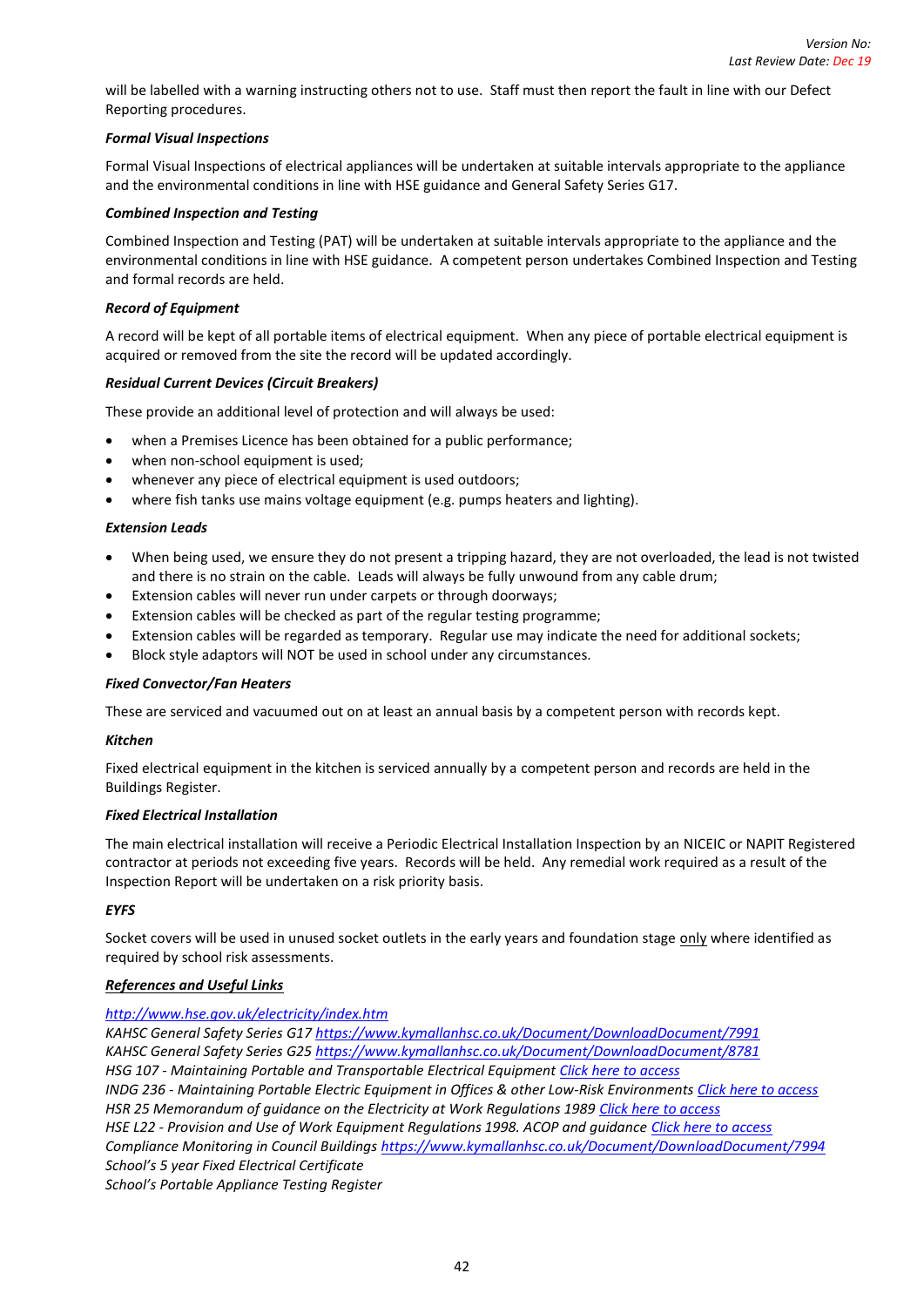## <span id="page-46-0"></span>**3.32 Gas Installation and Appliances**

- School Boilers and appliances are serviced annually by a Gas Safe Registered Engineer and records are kept.
- The gas installation will be inspected every 5 years by a Gas Safe Registered Engineer including pressure testing from the meter to the final appliance.
- Fixed gas equipment in the kitchen is serviced/gas checked annually by a Gas Safe Registered contractor.
- For emergency procedures relating to Gas Leaks, refer to the School Emergency Plan.

#### *References and Useful Links*

*Gas Safety (Installation and Use) Regulations 1998*

*KAHSC General Safety Series G2[5 https://www.kymallanhsc.co.uk/Document/DownloadDocument/8781](https://www.kymallanhsc.co.uk/Document/DownloadDocument/8781) KAHSC General Safety Series G3[0 https://www.kymallanhsc.co.uk/Document/DownloadDocument/7988](https://www.kymallanhsc.co.uk/Document/DownloadDocument/7988) Compliance Monitoring in Council Building[s https://www.kymallanhsc.co.uk/Document/DownloadDocument/7994](https://www.kymallanhsc.co.uk/Document/DownloadDocument/7994)*

#### <span id="page-46-1"></span>**3.33 Oil Tanks and Appliances**

- The oil tank(s) is adequately bunded;
- We never leave sight gauge valves open and use British Standard automatically closing valves or electronic gauges;
- We check the tank, pipe work, gauges, sight valves and bund regularly and get a qualified OFTEC registered technician to service and inspect the tank, pipes and appliances at least annually;
- As we have underground pipe work, we know exactly where it runs and ensure that no above ground activities can puncture it;
- We monitor how much oil we use so that we are quickly alerted by any loss of oil;
- We supervise deliveries, particularly if the delivery driver cannot see our tank during filling;
- We have adequate insurance cover, and not just to replace the lost oil.
- For emergency procedures relating to Oil Leaks, refer to the School Emergency Plan.

#### *References and Useful Links*

*Control of Pollution (Oil Storage) (England) Regulations 2001 KAHSC General Safety Series G2[5 https://www.kymallanhsc.co.uk/Document/DownloadDocument/8781](https://www.kymallanhsc.co.uk/Document/DownloadDocument/8781) Compliance Monitoring in Council Building[s https://www.kymallanhsc.co.uk/Document/DownloadDocument/7994](https://www.kymallanhsc.co.uk/Document/DownloadDocument/7994)*

#### <span id="page-46-2"></span>**3.34 Biomass Boilers**

The school will ensure that appropriate systems and maintenance programmes are in place to ensure that systems, equipment and storage remain in a sound and safe condition. Biomass boilers (e.g. wood pellet), supply pipework and fuel storage/feed hoppers are monitored and inspected in accordance with manufacturer's guidance and operating instructions, as they require more frequent monitoring and inspection than fossil fuel alternatives.

We will ensure:

- There is adequate ventilation in the biomass boiler room and the room is kept secure;
- A carbon monoxide detector is fitted in the biomass boiler room;
- Fuel for the boiler is stored separately in a secure, well ventilated store. Warning signs will be placed on the pellet storage area access door, ideally on both sides so it can be seen when the door is open. The warning sign should include the following information:
	- DANGER RISK OF CARBON MONOXIDE POISONING There is a danger to life from odourless carbon monoxide and lack of oxygen. Check atmosphere before entry with an appropriate device. No entry for unauthorised persons. Keep children away from the storeroom.
	- No smoking, fires or naked flames.
	- The room should be adequately ventilated before entering. Keep the door open whilst inside.
	- There is a danger of injury from movable parts.
	- Filling procedures should be carried out accordance to the instructions of the heating installation company and the pellet suppliers.
- Access to the fuel store will only be granted under a strict permit to work scheme.
- Automatic fire detection will be installed in the biomass boiler room*- only fire detection that detects high temperature or the rate of temperature rise should be used.*
- A Dry Powder fire extinguisher will be wall-mounted in the Biomass Boiler room.

#### *Above Ground Tanks/Cylinders and Pipework*

The tank is sited an adequate distance from building, boundary, sheds and fixed sources of ignition.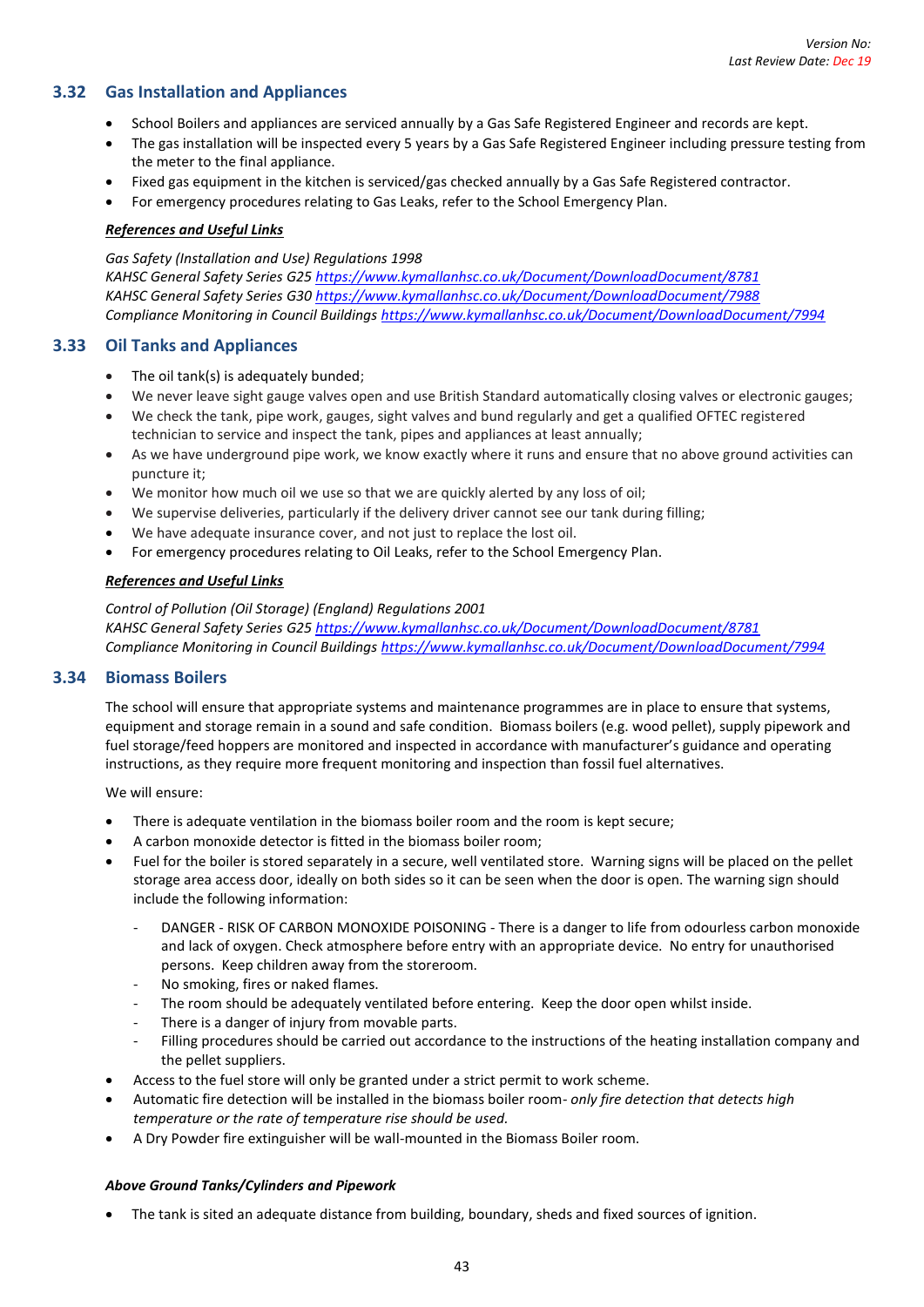- The tank/cylinders are adequately secured to prevent unauthorised access and are adequately protected from vehicular impact.
- The tank valve cover is kept locked shut when not in use.
- The area around the tank/cylinders is kept free of combustible materials and planted shrubs/trees etc. and any grass surrounding the tank is kept short.
- The tank has primary and secondary regulators including UPSO/OPSO.
- There are no open drains or gullies in the area of the LPG vessel(s).
- Pipework is insulated and protected from foreseeable damage including frost damage. Pipework is checked regularly for signs of corrosion and damage.
- The Emergency Control Shut-Off Valve (ECV) is easily accessible and clearly identified at the point of entry to the building and in the area of use i.e. kitchen.
- Pipework is clearly identified with "Gas ID" markers.
- Pipework within the building is installed above ground (surface mounted or overhead) and does NOT run through roof or floor voids (or loft spaces/basements etc.).
- No Smoking/No Naked Flames sign(s) are clearly displayed at the tank filling point and on tank or bottle cages.
- Adequate arrangements are in place to deal with an LPG emergency/leak; these are displayed in prominent locations and at point of use i.e. kitchen. Further details can be found in our Procedures for Managing Emergencies (other than Fire) and all staff are trained in emergency procedures.
- Suitable delivery arrangements are in place including a dedicated flat parking area for the tanker delivering LPG.
- LPG service pipework and steel risers are subject to a written strategy for inspection, examination and maintenance. Records are kept in the Buildings Register.
- Adequate arrangements are in place for inspection and maintenance of the tank and its equipment arranged by the LPG Supplier.
- For emergency procedures relating to LPG, refer to the School Emergency Plan.

#### *References and Useful Links*

*Dangerous Substances and Explosive Atmospheres Regulations 2002<http://www.hse.gov.uk/fireandexplosion/dsear.htm> Regulatory Reform (Fire Safety) Order 2005*

*KAHSC General Safety Series G2[5 https://www.kymallanhsc.co.uk/Document/DownloadDocument/8781](https://www.kymallanhsc.co.uk/Document/DownloadDocument/8781) KAHSC General Safety Series G38[b https://www.kymallanhsc.co.uk/Document/DownloadDocument/8962](https://www.kymallanhsc.co.uk/Document/DownloadDocument/8962) Compliance Monitoring in Council Building[s https://www.kymallanhsc.co.uk/Document/DownloadDocument/7994](https://www.kymallanhsc.co.uk/Document/DownloadDocument/7994)*

#### <span id="page-47-0"></span>**3.35 Smokefree Workplace**

Our school operates a complete smoke-free policy which applies at all times. Smoking (including E-Cigarettes/vaping) is not permitted in any part of the schools premises, including within buildings, within the entrance area to the school, or on land adjacent to the school building (car park, garden areas, walkway etc.) where this forms part of the school premises. This also applies to **any** vehicle being used for school business.

The school's disciplinary procedure will apply for dealing with employees who breach the smoking ban at work. Pupils breaching smoke-free rules will be dealt with according to the Whole School Behaviour Policy.

These rules apply to employees, parents, visitors, members of the public, contractors and others working in or using the school's premises or vehicles. This will be clearly advertised and visitors to the school will be informed of it.

The school will support employees or pupils wishing to give up smoking by advertising and promoting external smoking cessation services and through regular health promotion activities. Resources will also be available to educate pupils and free specialist advice regarding health promotion activity will be provided.

#### *References and Useful Links*

*<http://www.nhsggcsmokefree.org.uk/smokefree-services/smokefree-schools.html> <http://www.ash.org.uk/>*

#### <span id="page-47-1"></span>**3.36 Transport**

#### **Private cars**

- Private cars are to be used to transport pupils ONLY when the owner of the car has a valid driving licence and an insurance policy, which covers the carriage of children for school activities i.e. business use.
- Where possible, children should sit in the rear of the car and seat belts are to be worn at all times.
- Any child under 12 years and 4ft 5 in will need to use a booster cushion, and those under 25kg in weight must use a booster seat. Procedures are in place to ensure that this occurs i.e. school keeps a supply of booster cushions or ensures parents supply these when required.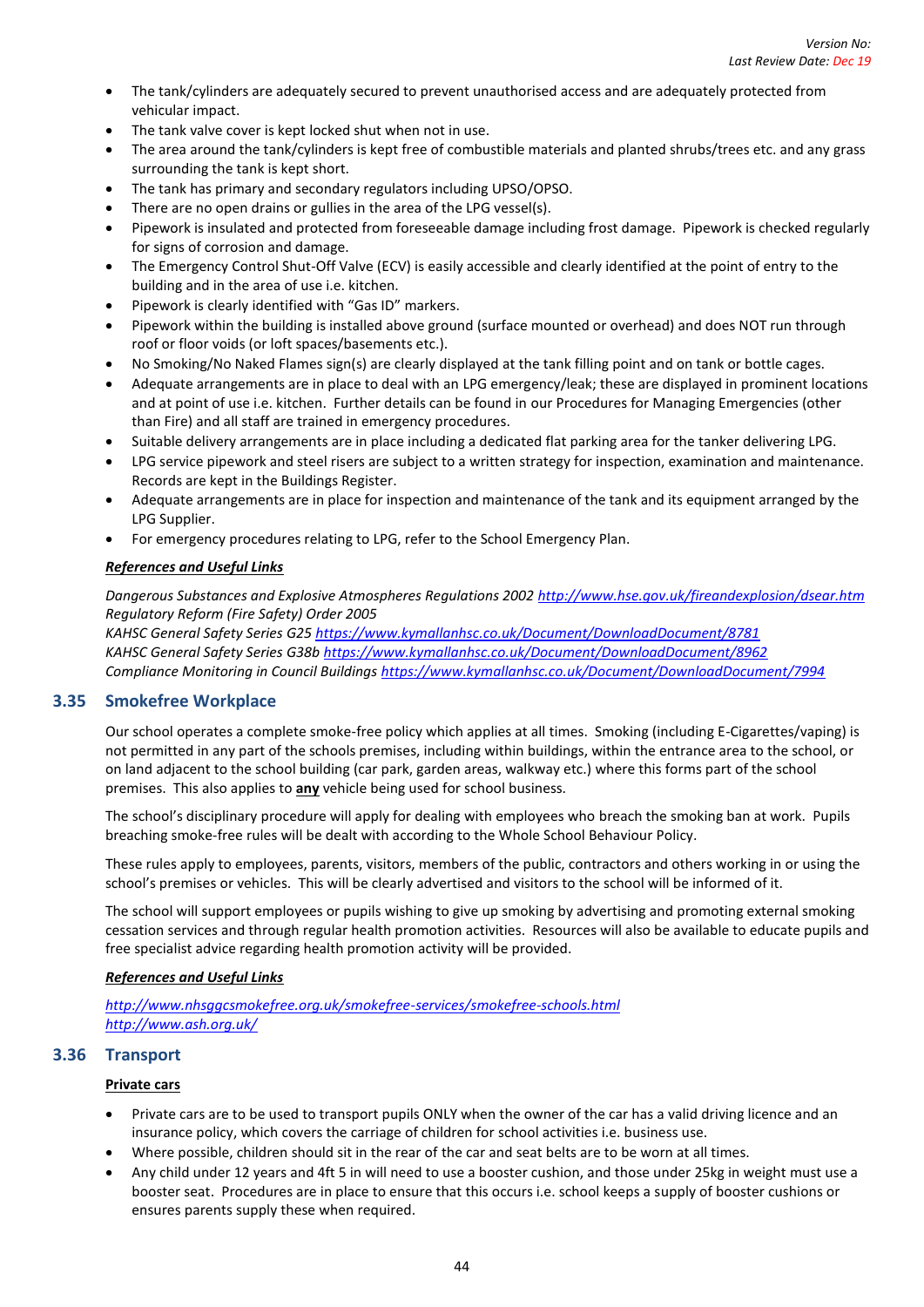- Booster seats/cushions are not be required on the school minibus/hired in minibuses unless children under 12 years of age and under 4ft 5in in height are required to sit in seats parallel to the driver.
- Children will alight from the car on the kerbside, not the roadside.
- Within a normal 4/5-seater vehicle, no more than 3 children will be carried.

#### **Occasional Business Use Insurance**

Any staff member who uses their own vehicle/car on school business (for example Administrative Staff who drive to the bank to deposit school money or staff attending work related training courses) should have occasional business use cover on their car insurance schedule. A system has been developed whereby this can be monitored. **OR** We have as a school obtained blanket "Occasional Business Use Insurance" which covers employees.

#### **Minibus**

The school does not own a minibus, but hires a minibus which is adequately maintained.

If pupils are ever charged for anything involving the minibus (school owned or hired), the School will hold a Section 19 Permit which is renewed every 5 years. Permits will be held in the minibus(s) at all times it is/they are in use.

We will 'Approve' all drivers to drive school owned or hired minibuses using the model 'Approval Form' within KAHSC General Safety Series G11.

No standing passengers may be carried and all children will wear a seat-belt.

#### **Coach Hire**

All coaches hired for school use must be fitted with seat belts. Local firms are contracted.

For the purpose of school excursions, the buses arrive and depart before and after school hours to prevent traffic hold ups outside the main gates. Cars are discouraged from parking near the school on excursion days.

#### *References and Useful Links*

*The Safe Operation of Minibuses Manual*

*KAHSC General Safety Series G1[1 https://www.kymallanhsc.co.uk/Document/DownloadDocument/8859](https://www.kymallanhsc.co.uk/Document/DownloadDocument/8859) Outdoor Education Adviser Panel National Guidance [http://oeapng.info/\(](http://oeapng.info/)4.5 a-d)*

#### <span id="page-48-0"></span>**3.37 On-Site Vehicle/Pedestrian Separation**

The School has undertaken a risk assessment of traffic hazards on our site and the following control measures have been implemented to minimise the risk of injury from on-site traffic:

#### *Buses*

Where buses come onto the school site this can be an area of high risk which therefore needs to be carefully managed. The following precautions have been taken:

- There are adequate bays for the number of buses serving the site;
- Buses do not reverse on the school site as this is the most dangerous manoeuvre
- Where buses are parked and waiting for extended periods drivers switch engines off to minimise noise and pollution

#### *Supervision*

Staff are proactive in the supervision before and after school and are aware of the need for the following:

- Challenging unauthorised or inappropriate parking which creates a hazard;
- Steering pupils away from traffic hazard areas;
- Supervising bus collections;
- Monitoring bus contract performance e.g. are buses arriving at the required time;
- Staff involved in supervising are clearly visible to traffic and pupils and wear high visibility jackets.

#### *Signs*

There is clear information for visitors communicated on signs. These include:

- Entrance and exit sign;
- Site speed limit;
- Directions for deliveries;
- Pick / up drop off point;
- Visitors parking;
- Disabled parking pick up / drop off point;
- Main entrance to building;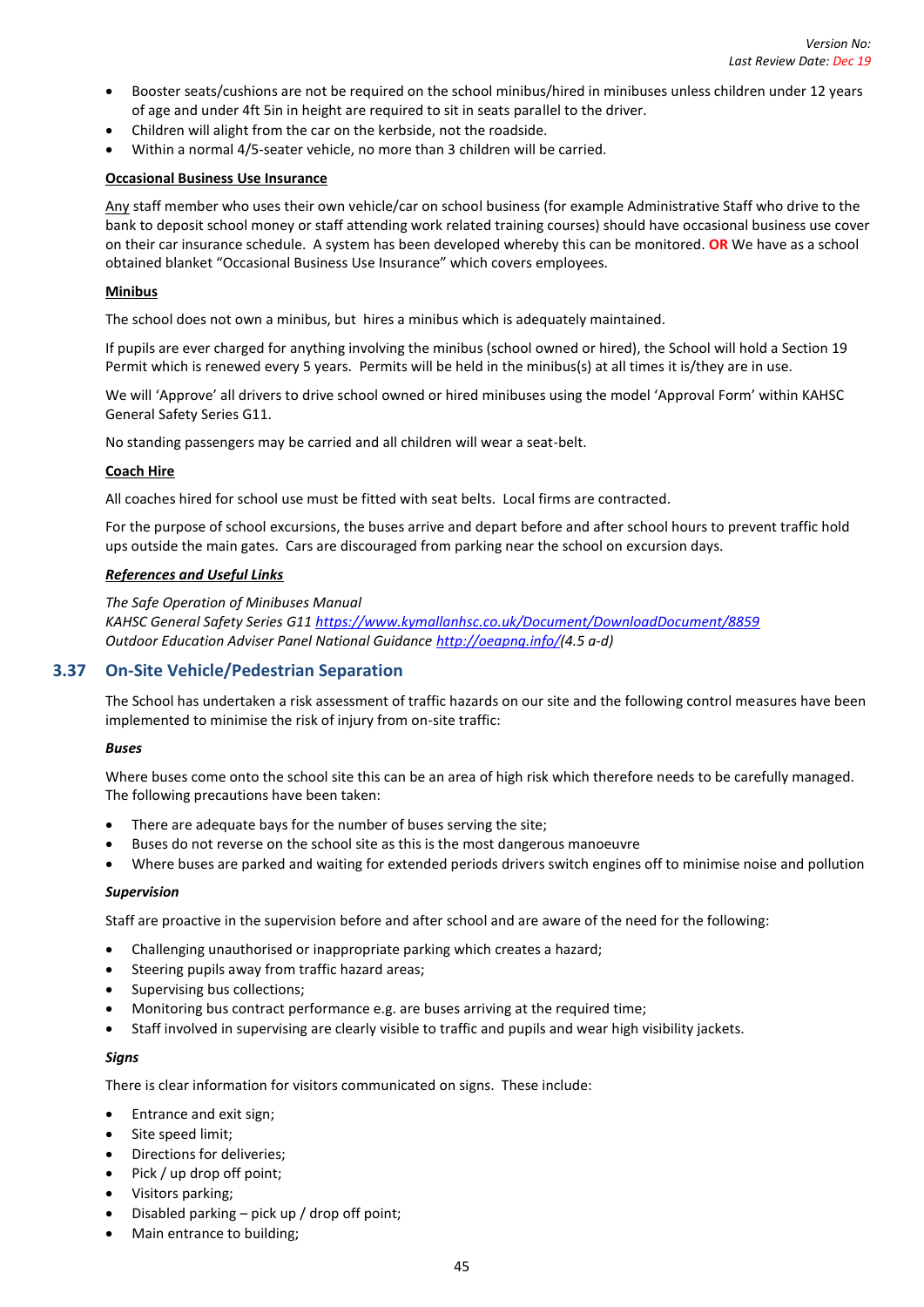- No parking;
- No parents cars on site;
- One way signs (as appropriate).

#### *Speed control*

- A speed limit has been set for the site. The speed limit has been displayed on a sign at the entrance to the site.
- Speed humps have been installed to physically force drivers to reduce their speed.
- As our site is very small, the constricted nature of the space itself is enough to limit speed.

#### *Vehicle access and parking*

- We minimise vehicles allowed onto site, particularly during the start and end of school day to segregate vehicles and pedestrians;
- Delivery times are restricted e.g. to avoid times when there is high pedestrian activity e.g. during lesson changes/break times;
- Overflow parking on games areas is avoided because of the risk of damage to the surface itself, including the spillage of oil;
- There is a staff (and visitor) car park which is segregated from the pedestrian access to the school site by fencing;
- There is no parking on site for staff or visitors;
- There is a one-way system for vehicles;
- Physical protection is in place around vulnerable areas of buildings e.g. bollards or barriers;
- There is restricted access for vehicles e.g. by closing the gates at the beginning and end of the school day;
- Hedges and shrubs are maintained around vehicular areas and car parks to ensure maximum visibility.

#### *Parents cars*

Provision for parents' cars at the beginning and end of the school day can be a major issue and we try to manage this in the following ways:

- Parents are encouraged to walk their children to school;
- The school has a clear policy regarding allowing parents' cars on site to pick up and drop off pupils.
- This policy is communicated to parents through regular reminder letters in the event of a problem.
- We discourage allowing parents' cars onto site unless this is a planning requirement.
- Co-operation of parents is sought e.g. persuading them to park away from the entrance and to NEVER park on yellow zig zags;
- Where parents' cars are allowed on site there is a marked and designated pick up and drop off point;
- Parents' cars are not allowed on site as space is constricted and there is a need for three point turns before being able to exit.

#### *Pedestrian routes*

- Separate access for pedestrians and vehicles is in place;
- For well used paths within the grounds, widths of 3m or more are in place to assist parents with prams;
- Barriers or rails have been erected to prevent pedestrians crossing at particularly dangerous points;
- Pedestrian routes avoid abrupt changes of angle and follow direct lines wherever possible;
- Children's play areas are sited away from parked cars **or** suitably segregated with appropriate barriers;
- Gates are closed/locked at break times or fitted with high level handles;
- There are designated crossing points located at safe places with appropriate signs and markings.

#### *References and Useful Links*

*Workplace (Health, Safety and Welfare Regulations) 1992 Compliance Monitoring in Council Building[s https://www.kymallanhsc.co.uk/Document/DownloadDocument/7994](https://www.kymallanhsc.co.uk/Document/DownloadDocument/7994)*

## <span id="page-49-0"></span>**3.38 Personal Protective Equipment**

- PPE will be provided for staff and pupils where risks cannot be fully controlled in other ways. Staff can request PPE through the Health and Safety Coordinator.
- PPE will always be suitable for the task and the user.
- Re-usable PPE will be subject to periodic inspection to confirm its continued suitability, and where appropriate, subject to routine maintenance.
- Staff and pupils must use PPE as instructed and report any defects or other problem promptly to the Health and Safety Coordinator.

#### *References and Useful Links*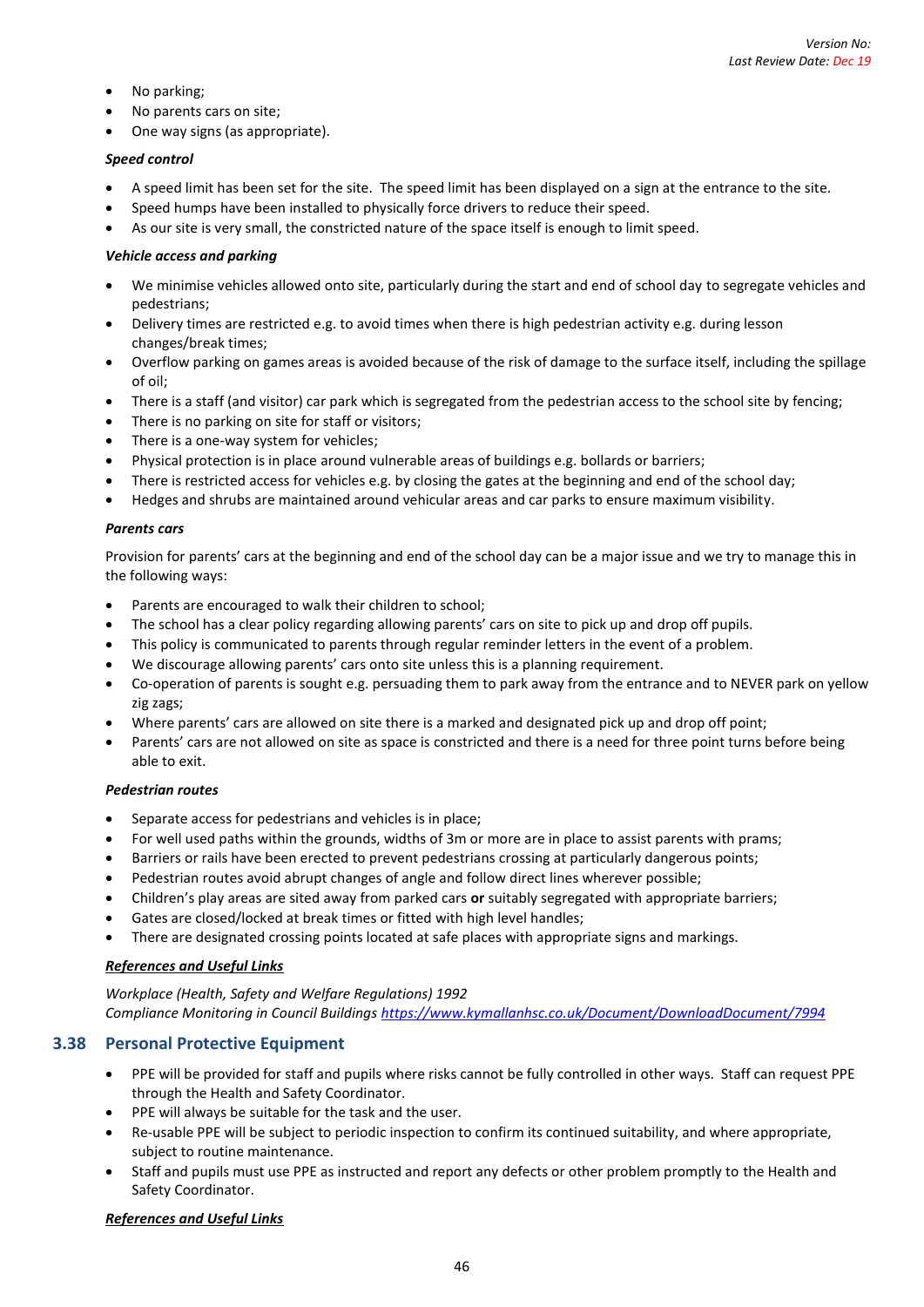*HSE - <http://www.hse.gov.uk/toolbox/ppe.htm>*

*Personal Protective Equipment Regulations 1992*

*KAHSC General Safety Series G3[7 https://www.kymallanhsc.co.uk/Document/DownloadDocument/7637](https://www.kymallanhsc.co.uk/Document/DownloadDocument/7637)*

## <span id="page-50-0"></span>**3.39 Physical Education, School Sport and Physical Activity (PESSPA)**

The law expects that all physical education teachers will work within a 'modus operandi', which identifies all the foreseeable safety problems associated with the activities undertaken. The school must declare its own policies and practices, which will eliminate foreseeable risks. The Head teacher must ensure that such a system is operable, even by recently appointed staff. At least one teacher has been identified whose responsibility it is to see that safe practice is realistic and working day to day. The law will expect that an individual school's code of safe practice in physical education will reflect its own particular needs according to its programmes and premises in addition to factors which it may have in common with other similar establishments.

There is a separate Policy Statement for Physical Education, School Sport and Physical Activity (PESSPA) which includes the named person responsible for ensuring that safe practise is carried out. Guidance offered in the *'AfPE Safe Practice in Physical Education, School Sport and Physical Activity'* is followed. The responsible person must ensure that staff have had specific training in any specialised activities (i.e. Trampolining). Records are kept of who has what qualification and when it is due to be renewed.

All pupils are instructed to safely move and handle equipment they use for PESSPA activities. Staff supervise the erection and dismantling of PESSPA equipment at all times and not allow children to do this on their own (unless their age and capabilities allow). The teacher in charge will ensure that there are sufficient children involved in moving the equipment to avoid any strain or discomfort and will themselves assist in the actual process of erecting and dismantling.

Risk Assessments are undertaken of all PESSPA activities so that control measures to eliminate or reduce the likelihood of an accident occurring can be implemented. Risk assessments will be monitored and reviewed regularly and be disseminated to relevant personnel. Clear written guidance, rules and procedures for use of equipment will be provided.

There will be adequate supervision of activities, and staff will be competent to lead activities in their given areas of expertise.

We ensure there is adequate storage for equipment. PE mats are held in a fire resistant store with doors kept locked when not in use.

Jewellery is not permitted to be worn during any form of PESSPA or movement exercises. There is clear guidance within the School Prospectus concerning appropriate clothing and footwear for physical activities.

#### *Inspection of Gymnasium Equipment*

- Regular inspections will be made of halls, floors, gyms and equipment.
- PESSPA Equipment will be inspected before use.
- More detailed inspection to check the operation and stability of the equipment and also look for evidence of wear will carried out by staff every 1 to 3 months, or as indicated by the manufacturer's instructions. An inspection record will be kept.
- Equipment will also be formally inspected at least annually by a competent contractor in accordance with the manufacturer's instructions to establish the overall condition of the equipment, foundations and surfaces. The level of competence of the person carrying out the inspection will vary with level of risk associated with the complexity of the equipment.
- If at any inspection equipment is found to be in need of repair, it will be removed, replaced or repaired immediately. If this is impractical, steps will be taken to ensure that it presents no danger to children by immobilisation or erecting protective fencing. The repair will then be completed as soon as possible.

#### *References and Useful Links*

*Safe Practice in Physical Education, School Sport & Physical Activity – (AfPE Book)<http://www.afpe.org.uk/> KAHSC General Safety Series G0[5 https://www.kymallanhsc.co.uk/Document/DownloadDocument/7623](https://www.kymallanhsc.co.uk/Document/DownloadDocument/7623) School's PESSPA Policy Statement <https://www.kymallanhsc.co.uk/Document/DownloadDocument/9108>*

### <span id="page-50-1"></span>**3.40 Safe Use of Playground Equipment**

#### *Supervision*

Children will be supervised at all times whilst using outdoor play equipment; risk assessments will be conducted to determine the appropriate number of people required to supervise play areas (this takes into account observation points, line of sight etc.). Supervising staff are made familiar with the equipment, the rules for use and of the ability of the children.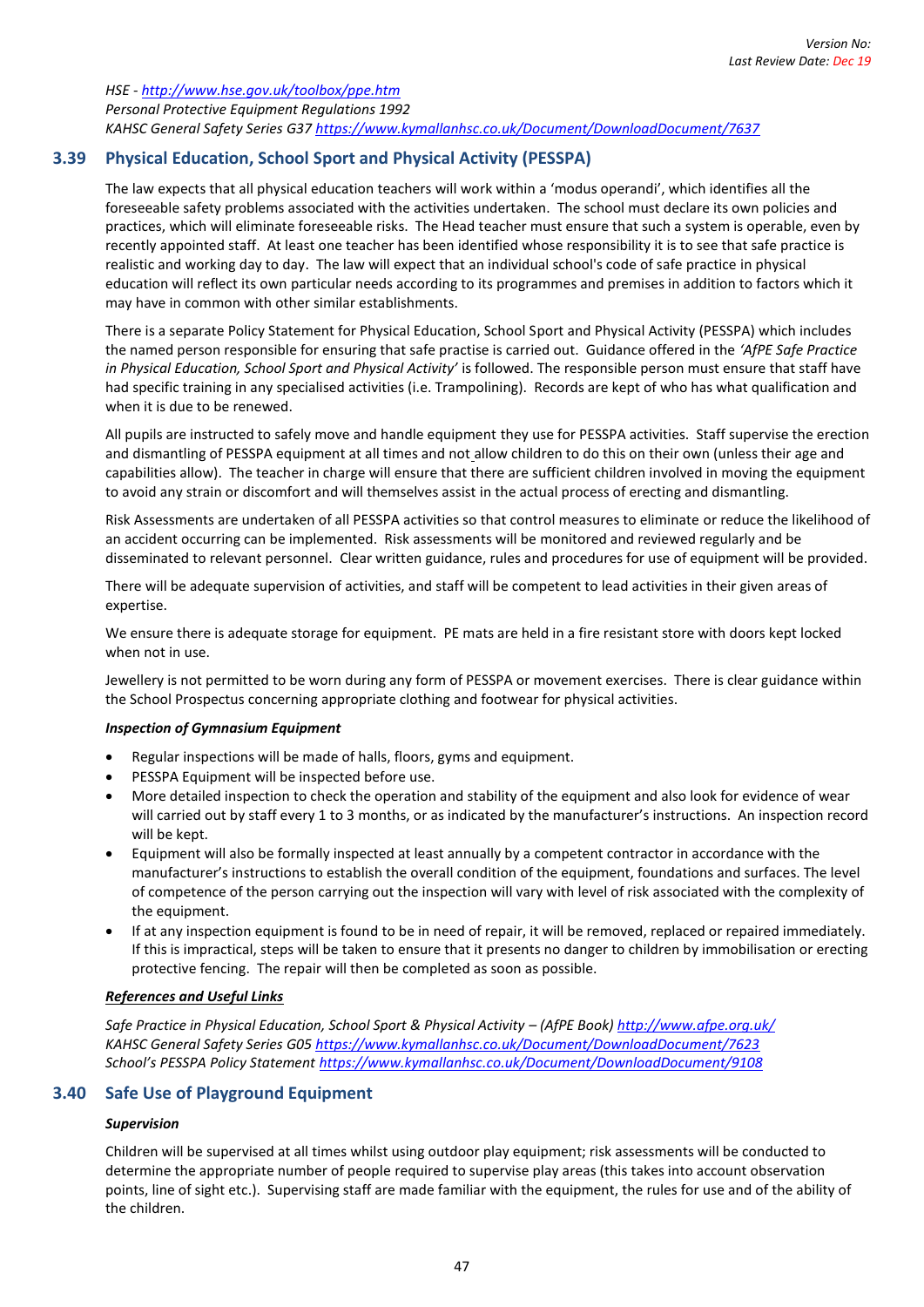#### *General guidelines*

- The pupils will be educated about the use of climbing equipment.
- Staff/supervisors on duty will ensure that outdoor play equipment is visible and can be appropriately supervised when in use and will make regular checks for defects and report them as appropriate.
- Where necessary, a rota for use, taking into consideration the age and number of children using it at any one time will be enforced and staff/supervisors will ensure pupils behaviour appropriately.
- Consideration will always be given to weather conditions and outdoor play equipment will NOT be used during wet or icy conditions.
- Where equipment is sited on grassed areas it will be kept out of use in wet weather and for an appropriate length of time afterward to allow the ground to be sufficiently dry.
- Apparatus will only be used at appropriate times when supervised. Parents will be informed that the apparatus is for school aged children only and not to be used before and after school.

#### *Clothing/Footwear*

- Suitable clothing should be worn. Hazards can arise from unfastened coats, woollen gloves, scarves, ties, etc.
- Appropriate footwear must be worn. Hazards arise from slippery soles, open toed and sling back sandals, heels and untied laces, etc.
- Staff on duty will ensure that children not dressed appropriately are not permitted to use the equipment.

#### *Zoning of Activities*

Consideration has been given to the range of activities occurring within the playground area:

- Ball games/chasing games are sited away from the climbing area.
- In the nursery play area, wheeled toys in particular, are be used away from the climbing area.

#### *Play Equipment Standards*

- All **new** outdoor play equipment is designed, constructed, installed and maintained in accordance with European standards BS EN 1176 and BS EN 1177.
- The independent competent person carrying out annual inspection and maintenance will advise whether any alterations need to be made.
- In order to ensure compliance, we only use manufacturers/contractors with appropriate play industries registration when planning to install new outdoor play equipment. We will also check that companies have API (Association of Play Industries) or BSI registration for equipment manufacture and installation.
- Scrambling and climbing elements do not exceed 3 metres; for children below 5 the height does not exceed 1.6m.
- Structures have been spaced clear of each other to prevent one activity interfering with another, and are clear of walls, fences etc.

#### *Safety Surfaces*

- **All** products meet the appropriate BS EN Standards. Both **portable** and **fixed** climbing equipment with a fall height of 600mm has an impact-absorbing surface when used outside.
- The extent of surfacing around static equipment extends at least 1.75m beyond the outermost points of the base of the frame.
- Where bark is used this area is a minimum of 300mm deep with a recommended particle size of 38mm max and 12mm min. Additional bark is available to top up to the original level.

#### *Inspection and Maintenance*

When new equipment is installed, a post installation inspection will be arranged through the installer. BS EN 1176 recommends that all outdoor play equipment be inspected and maintained on a regular basis e.g.:

Informal Daily/pre use checks by staff - All staff with playground duties are responsible for checking equipment and surfacing before use, concentrating on the following points:

- No evidence of obvious wear / damage
- Area safe from health hazards e.g. needles, glass, faeces etc.
- Impact absorbing surfaces no cuts, tears, wear or unstuck areas
- All fastening tightly secured
- No broken chains, stretched links or loose or twisted shackles
- Uprights unbroken and firm in the ground

Where any defects / hazards are identified appropriate steps will be taken to prevent use until problems have been satisfactorily resolved.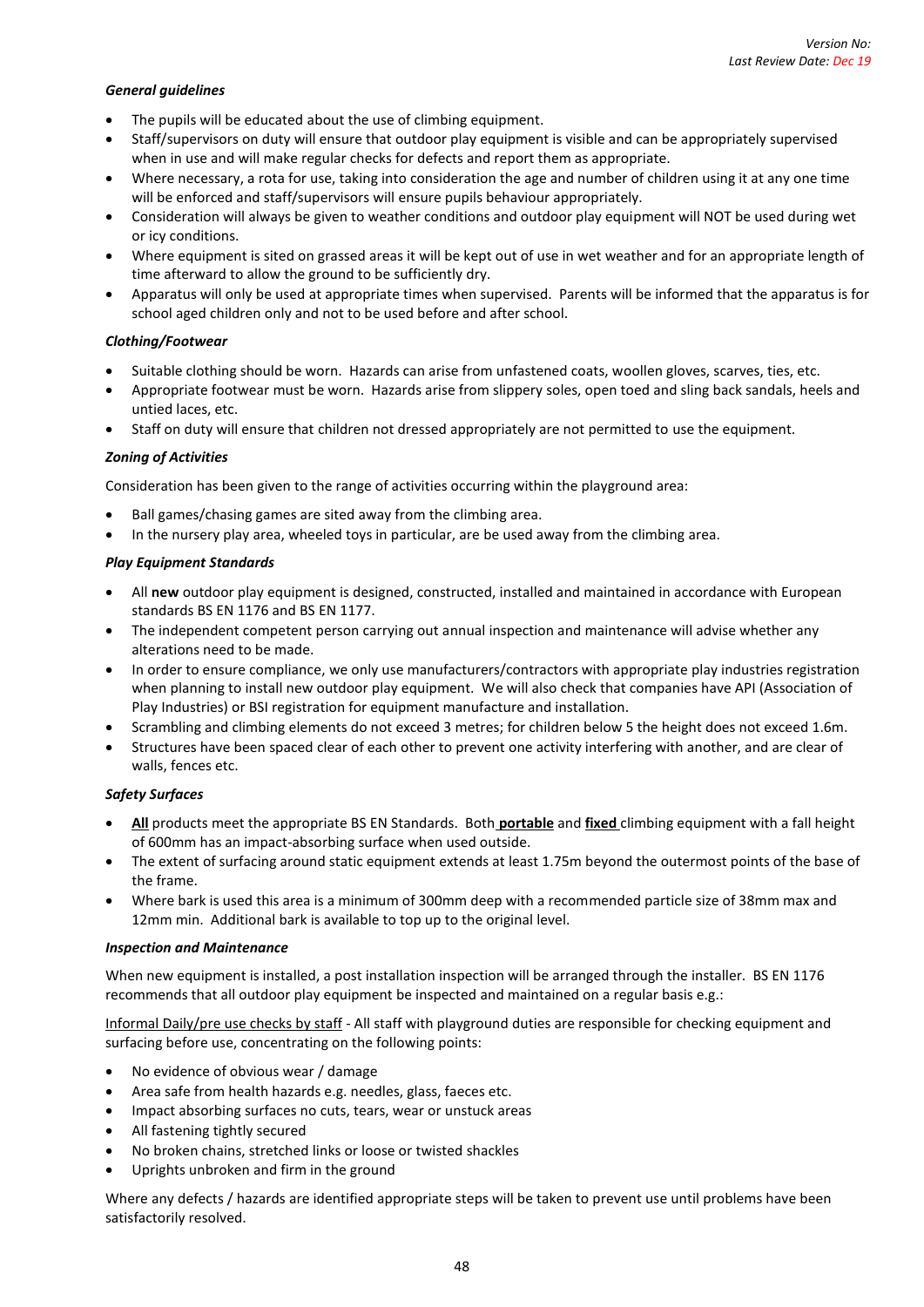Weekly Formal Inspection (in-house) - A more thorough check of the equipment will be conducted on a weekly basis and records will be held on the Weekly Outdoor Play Equipment Checklist. Completed records will be held in the Buildings Register.

Annual inspection - A detailed certified inspection by an independent competent person capable of inspecting to BS EN 1176 and 1177 will be conducted at least annually by a competent contractor. Such checks ensure safety and identifies any improvements required in terms of the European standards. Any recommended repairs are undertaken, or the equipment taken out of use until funds are available to carry out the repairs or improvements.

#### *References and Useful Links*

*BS EN 1176:2008 1-7 - Playground Equipment BS EN 1177:2008 - Impact Absorbing Playground Surfacing Safety Requirements and Test Methods DfEE – "Playground and Safety Guidelines" API – "Guide to Outdoor Play Area Installation" Institute of Leisure and Amenity Management – "Outdoor Play Areas for Children" National Playing Fields Association – "Towards a Safer Adventure Playground" ROSPA – "Children's Playgrounds" ROSPA – "A Guide to the New European Playground Equipment and Surfacing Standards" KAHSC General Safety Series G3[3 https://www.kymallanhsc.co.uk/Document/DownloadDocument/7635](https://www.kymallanhsc.co.uk/Document/DownloadDocument/7635) Compliance Monitoring in Council Building[s https://www.kymallanhsc.co.uk/Document/DownloadDocument/7994](https://www.kymallanhsc.co.uk/Document/DownloadDocument/7994)*

#### <span id="page-52-0"></span>**3.41 Supervision of Pupils**

Children will not be left unsupervised at break times. All staff, volunteers and pupils will be aware of any special site hazards an out of bounds areas. Within reason off sites break times should not be less than those for on-site breaktimes.

#### *Supervision of Pupils Before and After School*

Teachers can reasonably be asked to be available to supervise children at school up to 10 minutes before school starts and for the same period after school ends, and any such supervision time is included in teachers' directed time. The relevant section of the teachers' conditions of Employment requires teachers to supervise pupils "whether… before, during or after school sessions".

As far as the supervision issue is concerned, there is no statutory legislation which covers the supervision of pupils before and after school. Parents must ensure that their children arrive at, and are collected from, school at the appropriate time either by delivering to/collecting from the school themselves; permitting them to walk to and from school alone or ensuring that, for those entitled to home-to-school transport, the child arrives at a pre-determined pickup point and making arrangements for them to return home from the pre-determined drop off point. Having said that, pupils cannot be expected to arrive at school all at the same time when parents will themselves be leaving for work at different times. In addition, school transport arrangements mean that there are early arrivals in the morning and perhaps pupils waiting for buses after school. While the school's duty of care exists so long as the pupils are on the school premises with the school's consent, it is unreasonable for the school to have to take responsibility for children arriving at school before supervision could reasonably be expected. Similarly arrangements for collection of pupils at the end of the school day must also be reasonable.

In the case of pupils arriving/leaving on school transport, it is important that staff are available to supervise pupils as they arrive at school. Depending on the age and/or ability of the pupils, supervision may begin when they enter the school grounds. In some cases, however, circumstances may dictate that pupils are collected from the vehicle by a member of staff in person. Should it be felt that the transport is arriving at the school at an unreasonable time, we will contact the LA Integrated Transport Team where they will try to assist.

Communication with parents in these situations is particularly important. The school prospectus states when the school will take responsibility for children before school opens and at the end of the day and reminds parents that before/after then, there will be nobody to supervise pupils. If, for any reason, arrangements have to be changed, then the parents will be told well in advance. This is particularly important at schools where for many years, teachers and/or ancillary workers have arrived at school in time to supervise any early arrivals, i.e. prior to the 10-minute period before school starts.

Younger i.e. foundation age pupils should be kept in school and handed to parents/carers once they arrive. This may also be necessary for pupils in Key stage one but is not statutory. Any pupils with special educational needs will be considered separately when a risk assessment will be used to determine the supervision and handover procedure of the pupil concerned.

Children who arrive at school knowing that supervision arrangements are not in operation are there at their own risk, and parents will be informed that during this time, the responsibility for the safety of those pupils rests with the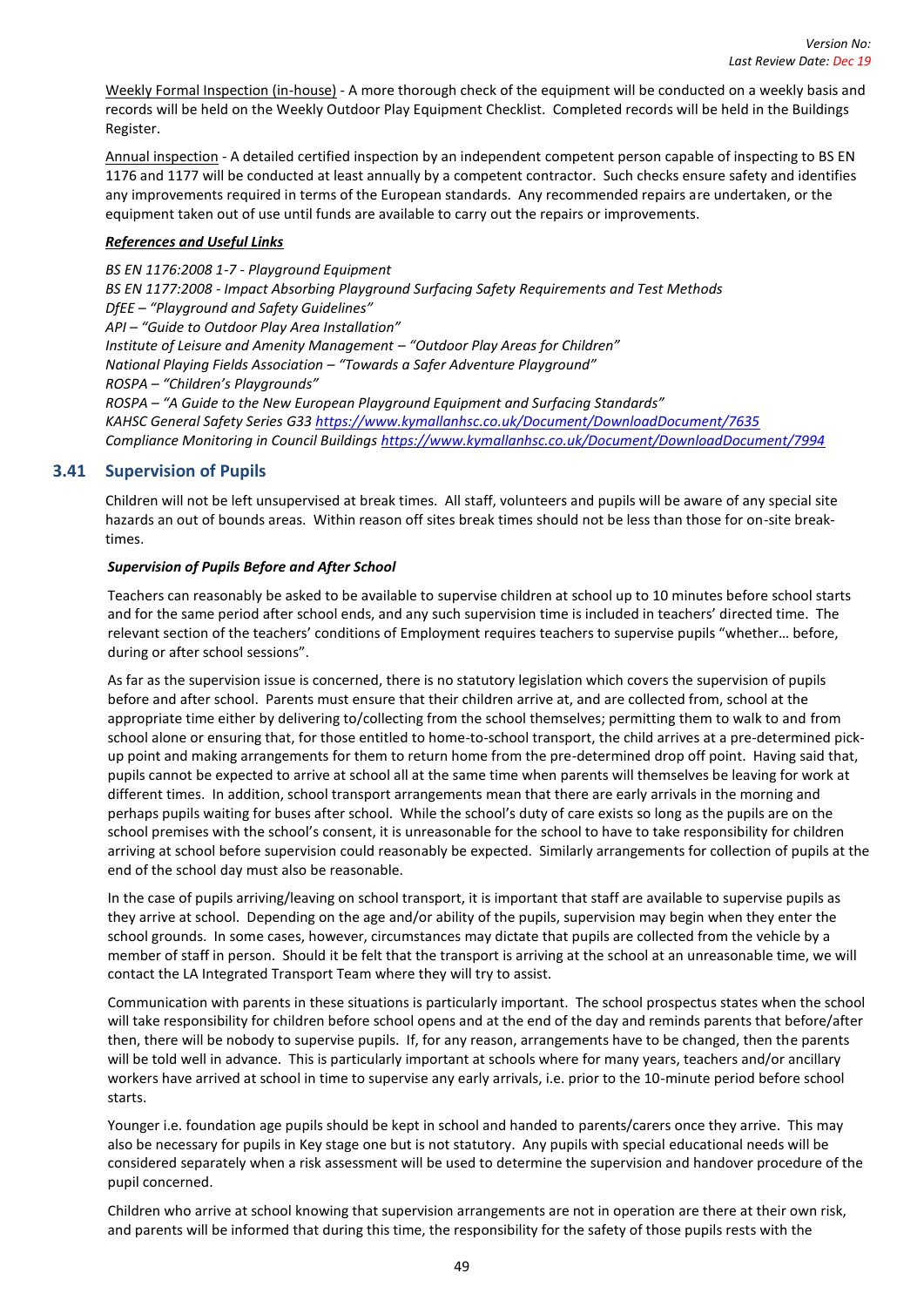parent/carer. However, should a member of staff be present and a dangerous situation develop, then legally as well as professionally and morally, the member of staff should attempt to intervene or to seek assistance, as the situation requires.

#### *Start of the School Day*

- The school should ensure parents are fully aware of the points at which responsibility for the care of their child passes from them to staff and vice versa;
- There are clear procedures for welcoming pupils into the School. The school doors are closed at 8:50am After this time, pupils must report to the main school office via the main entrance;
- Teachers are in their classrooms by 8:30
- Registration is taken at the beginning of the school day and immediately after the pupils' return from lunch in order to ensure that all are accounted for
- The main building only has a single access entrance via a reception desk. Signage directs all visitors to this entrance. Every visitor to the school is channelled through reception. Even when reception is not manned, reception remains the point to which all enquiries should be directed
- Reception is a secure area and visitors cannot gain access to other parts of the school without being challenged or at least seen by a member of staff;
- Main entrance doors are fitted with a remote access intercom and a camera so that visitors can be seen prior to being allowed entry. Only authorised visitors are allowed access.

#### *During Lesson Time*

- Staff mark registers promptly and accurately morning and afternoons and return them to the school office; [or insert your method of registration which may be different e.g. electronic for example]
- All staff must ensure that external gates to areas outside the school grounds are secured when children are learning outside and adequate supervision is maintained;
- If children leave their classroom to work in other parts of the school, the class teacher must ensure that adequate supervision is maintained at all times and pupils are accounted for on return to the classroom;
- Updated contact information for parents is sought regularly and maintained;
- Behaviour Management Plans are in place for pupils with challenging behaviour including those who may be 'flight risks';
- There is a conflict between fire and security in schools and security issues take precedent at our School as there are some children in school with challenging behaviour meaning they are a constant and real flight risk. It is acceptable to secure internal or external exit doors with very simple cabin hooks, sliding bolts or basic door chains at height in the event that a child tries to leave the building without permission or authorisation as the risk of a child escaping is far greater than the risk of a fire starting. It is also acceptable for Maglock buttons and break glass boxes to be sited at height for the same reason. Children are never left unsupervised so there is always an adult available to unhook bolts/hooks/chains and worse-case scenario, a child could easily use a chair to reach the hook/bolt/chain. Maglocks are hard wired to the fire alarm so disengage when the fire alarm sounds. Where this is the case, this is clearly stated in the school Fire Risk Assessment.

#### *During Break Times*

- Sufficient numbers of duty staff should be on the playground before children come out and for the duration of the break;
- All staff must ensure that external gates to areas outside the school grounds are secured when children are playing outside and adequate supervision is maintained;
- Staff patrol all areas of the playground throughout the session and are allocated specific 'sentry' points during break times.
- The use of two-way radios by duty staff will be considered to enable speedy responses/action.

#### *End of the School Day*

- Gates are opened at 3:15pm
- Children leave by assigned exits;
- Children in Foundation Stage and Years 1/2 are collected by their parent from playground. Staff call the children when they see the parent or nominated alternative adult and hand the child over
- In KS2, children are escorted to the playground

#### *After School Clubs*

- Thorough risk assessments will be carried out;
- A register of pupils will be taken;
- Consent will be obtained from parents with contact numbers and details of how the children are to get home and with whom.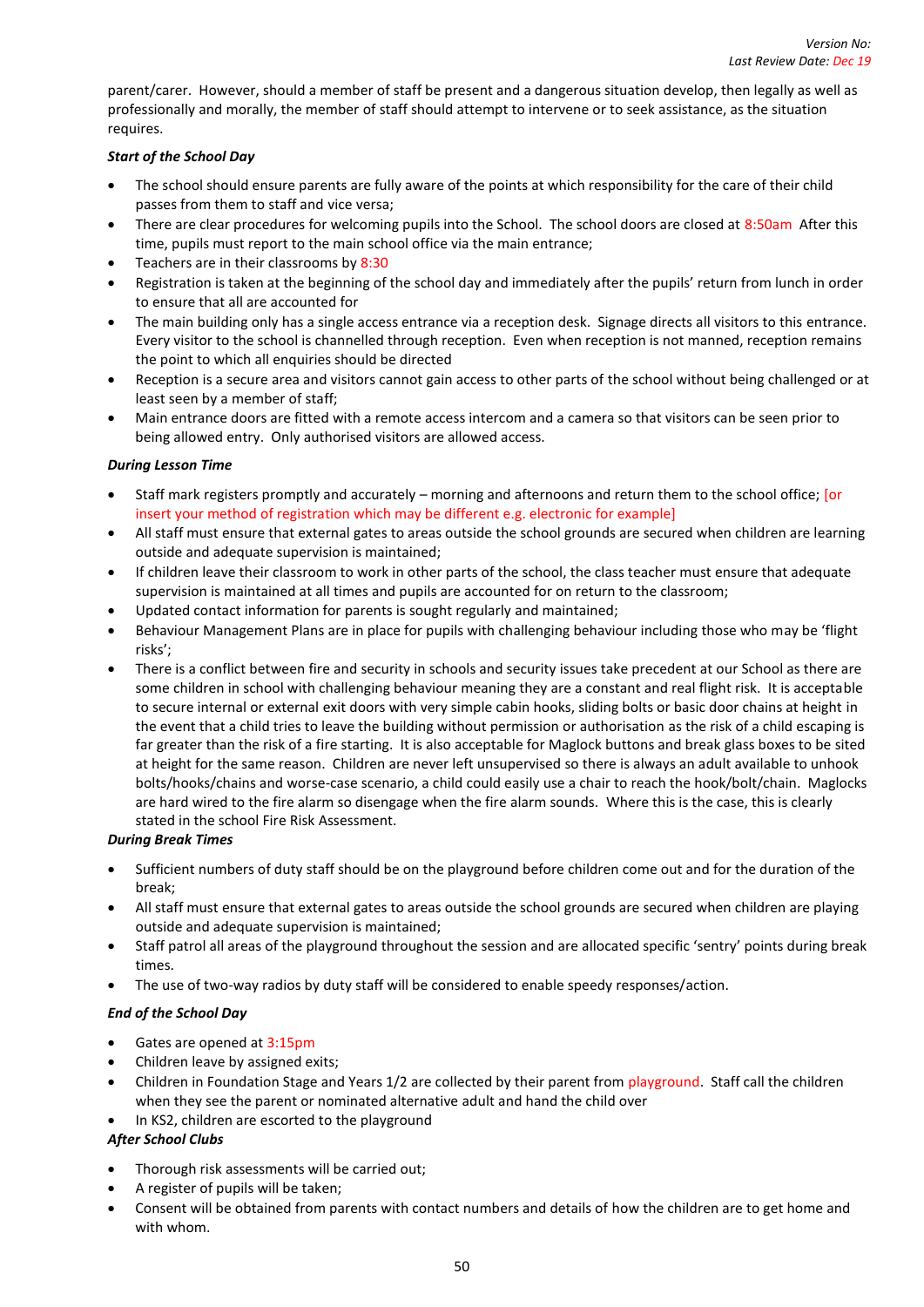#### *Non-Collection of Pupils*

| 15 minutes after non-collection at<br>the normal time | Call pupil's emergency contact numbers in hierarchical order.                                                                                                                                                                                                                                                                                                                    |
|-------------------------------------------------------|----------------------------------------------------------------------------------------------------------------------------------------------------------------------------------------------------------------------------------------------------------------------------------------------------------------------------------------------------------------------------------|
| 30 minutes after non-collection at                    | Continue to make repeated attempts to contact the normal emergency. child                                                                                                                                                                                                                                                                                                        |
| the normal time                                       | will be placed in First Class KIds                                                                                                                                                                                                                                                                                                                                               |
| 1 hour after non-collection at<br>normal time         | Telephone Cumbria Safeguarding Hub: 0333 2401727 OR Lancashire SCP:<br>0300 123 6720 or out of hours 0300 123 6722 (8pm - 8am) OR Derbyshire<br>SCP: 01629 533190 OR Northumberland SCP: 01670 356400 (Onecall) [delete<br>those that do not apply to your setting] and seek further advice, providing<br>the pupil's name, age and the details of all provided contact numbers. |

A full written report of the incident will be recorded and held. Ofsted will be made aware of any serious childcare incidents but usually only if the Police or Children's Services are involved and concerns remain for a child's welfare.

#### *Off-Site Visits*

The school will take all reasonable precautions to ensure that whilst children are on off-site visits, they are appropriately supervised by members of staff, parents, volunteers and others.

- Thorough risk assessments are conducted and adequate staff/pupil ratios are provided when pupils leave the school premises;
- Permission from parents is obtained generically when pupils first start their school career, for all residential trips, trips abroad and adventurous activities and parents are notified in advance of all off-site visits;
- Mobile telephones are taken on every visit and emergency contact numbers left at school (and on-line with Kym Allan Safeguarding, Health & Safety Consultants Ltd. for Level 2 trips);
- If the off-site visit involves coach travel or travel on public transport, the group will be counted on and off the vehicle with an additional head count before the vehicle moves off;
- At the venue, all children will be given details of where the meeting point is. Regular head counts will be taken when moving from place to place;
- In some circumstances, and where is it deemed appropriate, children will be provided with a card which indicates the school name and the name and telephone number of the accommodation at which they are staying;
- Where children are given 'free-time' they will be required to stay together in groups of not less than 3.

#### *References and Useful Links*

*Cumbria SCP: [https://www.cumbriasafeguardingchildren.co.uk/;](https://www.cumbriasafeguardingchildren.co.uk/) Lancashire SCP:*

*[http://www.lancashiresafeguarding.org.uk/;](http://www.lancashiresafeguarding.org.uk/) Derbyshire SCP: [https://www.derbyshirescb.org.uk/;](https://www.derbyshirescb.org.uk/) Northumberland SCP: <http://www.northumberland.gov.uk/Children/Safeguarding.aspx> [delete those that do not apply to your setting] Working Together to Safeguard Children July 2018* 

*[https://www.gov.uk/government/uploads/system/uploads/attachment\\_data/file/722305/Working\\_Together\\_to\\_Safegu](https://www.gov.uk/government/uploads/system/uploads/attachment_data/file/722305/Working_Together_to_Safeguard_Children_-_Guide.pdf) [ard\\_Children\\_-\\_Guide.pdf](https://www.gov.uk/government/uploads/system/uploads/attachment_data/file/722305/Working_Together_to_Safeguard_Children_-_Guide.pdf)*

*School's Child Protection Policy & procedures and Missing Child procedures*

#### <span id="page-54-0"></span>**3.42 Stage and School Performances/Events**

In the case of stage blocks/modular staging, the stage is put together following the manufacturer's instructions. Pupils are permitted to assist but are supervised at all times and given suitable safety instructions.

Fixed stages are maintained to a safe standard and regularly inspected to identify hazards and prevent accident and injury.

#### *Option 2:*

- All of our school performances are for the benefit of parents, grandparents and friends of the school only which would be deemed 'Private Entertainment'. No admission charge is ever made. Therefore, performances at our school are NOT Regulated Entertainment so are not Licensable as defined by the Licensing Act 2003. A Premises Licence is therefore NOT required.
- We develop a written evacuation procedure for performances/events (when larger than normal numbers of people would be present); ensure that all staff are aware of their responsibilities should an evacuation be required during a performance/event and ensure this is clearly displayed. The performance/event leader also ensures this is explained to audiences/participants at the beginning of any such performance/event.
- Calculated Hall Capacity for the hall is not exceeded unless suitable mitigating controls are introduced and included in the fire risk assessment.
- Seating, modular staging/stage blocks and trade stalls for example never obstruct fire escape routes/doors.
- Good housekeeping will be maintained to remove combustible items to minimise the risk of fire.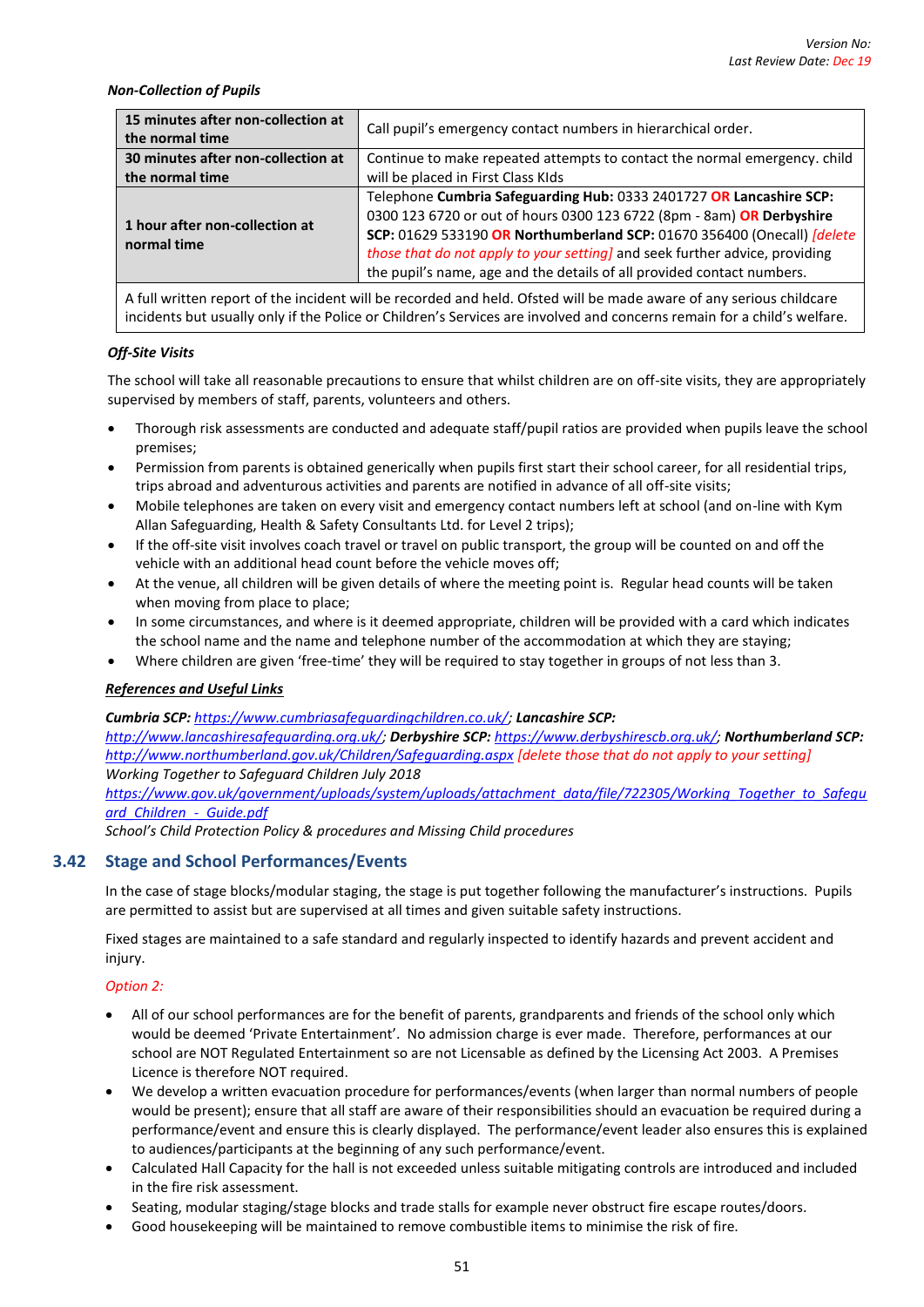Reference should also be made to the school Fire Risk Assessment held separately.

#### *General Precautions*

- Supervisors of performances and rehearsals are made aware of general emergency evacuation procedures and will ensure that suitable safety instructions are provided to audiences prior to the rehearsal or performance.
- Supervisors will ensure that the set-up for performances and rehearsals employs suitable safety measures, especially in relation to the physical safety and ability of persons involved, and to include manual handling tasks, work at height, lighting and special effects, e.g. use of dry ice and smoke machines.
- Where strobe lighting is employed this will be kept to a minimum, and clear signs will be displayed at all points of entry indicating that strobes will be used.
- Any specialist equipment will only be used by competent personnel.
- All electrical equipment will be used in accordance with the manufacturer's instructions and visual user checks will be made. RCD (Residual Circuit Devices) will be used where required.

#### *References and Useful Links*

*School's Evacuation Plans and Fire Risk Assessment <http://www.hse.gov.uk/electricity/index.htm> Provision and Use of Work Equipment Regulations 1998 (PUWER) Lifting Equipment and Lifting Operations Regulations 1998 (LOLER) Manual Handling Regulations 1992 KAHSC Code of Practice for Drama <https://www.kymallanhsc.co.uk/Document/DownloadDocument/8059> KAHSC General Safety Series 17, 19, 23, 28, 32, 35 and 37 School's 5 year Fixed Electrical Certificate School's Portable Appliance Testing Register COSHH 2002 (as amended) - (smoke machines, paints and solvents etc.) References and Useful Links*

*KAHSC General Safety Series G38a* <https://www.kymallanhsc.co.uk/Document/DownloadDocument/8161> *KAHSC Code of Practice for School Swimming Pools <https://www.kymallanhsc.co.uk/Document/DownloadDocument/8011> Amateur Swimming Association (ASA) - [www.swimming.org/asa](http://www.swimming.org/asa) Swimming Teachers Association (STA) - [www.sta.co.uk](http://www.sta.co.uk/) Royal Life Saving Society (RLSS) UK - [www.lifesavers.org.uk](http://www.lifesavers.org.uk/) or [http://rlssonline.com](http://rlssonline.com/) Association for Physical Education - <http://www.afpe.org.uk/> HSE – Managing Health and Safety in Swimming Pools - <http://www.hse.gov.uk/pubns/priced/hsg179.pdf> School's NOP and EOP*

#### <span id="page-55-0"></span>**3.43 Animals in School**

Animals can play an important role in the education of children who can learn about their needs and characteristics. Before animals are allowed in the school, suitable and sufficient risk assessment will be carried out, including any planning which needs to be considered for pupil or animal welfare. We will ensure that any animals kept by the school will be cared for in line with the appropriate welfare requirements.

Recognised publications and guidance e.g. CLEAPSS guides and the Public Health England guidance 'Health Protection in Schools and Other Childcare Settings' 2017 will be used to determine suitable animals, inform risk assessments, and will be available when keeping animals in school.

#### *References and Useful Links*

#### *<http://www.cleapss.org.uk/>*

*Public Health England guidance 'Health Protection in Schools and Other Childcare Settings' 2017: <https://www.gov.uk/government/publications/health-protection-in-schools-and-other-childcare-facilities> KAHSC Medical Safety Series M01<https://www.kymallanhsc.co.uk/Document/DownloadDocument/9225> KAHSC Medical Safety Series M06<https://www.kymallanhsc.co.uk/Document/DownloadDocument/7124>*

#### <span id="page-55-1"></span>**3.44 Sun Protection**

As a school we will:

- Develop staff awareness, i.e. through provision of information regarding sun safety and available resources to teachers. The SunSmart skin cancer prevention messages will be promoted by using the SMART code:
	- **S** tay in the shade 11am-3pm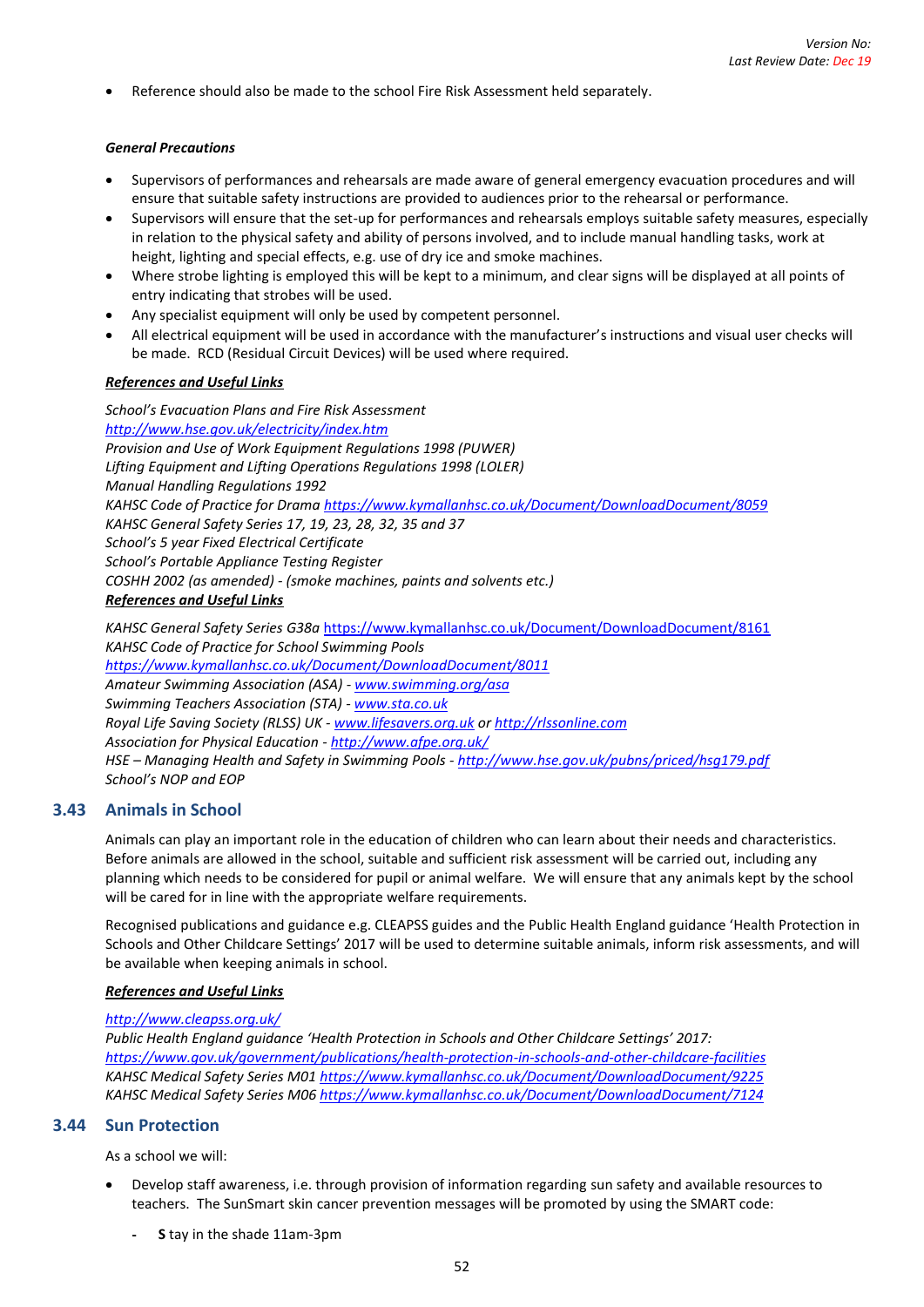- M ake sure you never burn
- A lways cover up with a t-shirt, hat and sunglasses
- R emember to take extra care with children
- **T** hen use at least factor 15+ sunscreen (30+ is considered best practice)
- and implementing the concepts of "Slip, Slop, Slap, Seek and Slide":
	- **SLIP** on clothing to cover your arms and legs
	- **SLOP** on sunscreen with factor 15+ (30+ is considered best practice)
	- **SLAP** on a wide-brimmed hat
	- **SEEK** shade or create your own shade
	- **SLIDE** on some UV protective sunglasses
- Other sun safety precautions include using lip balm with a SPF of 15+ and performing regular skin examinations.
- All pupils' sun cream/sticks/roll on must be clearly labelled. No child should share products belonging to other children.

#### **SUPPORTING STRATEGIES**

#### **Education**

These measures are in place:

- All pupils will have at least one SunSmart lesson per year or for Nurseries, have a SunSmart story time at the start of the summer term.
- We will talk about how to be SunSmart in assemblies at the start of the summer term and before summer break.
- The dangers of the sun will form part of the PSHE/science curriculum or for Nurseries, children will paint SunSmart pictures to reinforce the sun protection messages and we are adding a SunSmart song to those we normally sing around this time of year.
- We will provide parents with information on the type and recommended preventive strategies for sun safety through school newsletters and a letter home at the end of the spring term.
- We encourage and ensure through advance notice that parents, staff and students use a preventive approach on special, all-day activities such as PE days, educational visits and sports days.
- Teachers will attend a special SunSmart training workshop at the end of the spring term and information on sun safety will be provided in the staff room.

#### **Protection**

This is an ongoing process. We have developed a proactive supervision procedure during the lunch break (i.e. checking pupils for appropriate attire such as sunhats etc., encouraging the use of shade etc.). This particularly focuses on pupils whose parents have not provided them with either sunscreen or protective clothing.

#### **Shade**

- We provide a balance of indoor and outdoor activities during peak times and provide an indoor area to allow children to shelter from the sun. Supervisors will monitor pupil movement. When the sun is strong we will encourage pupils to sit/play in the shade where it is available.
- We utilise shaded areas for outdoor play. The Head teacher will organise a review of the outdoor areas around school with a focus on providing shade. The resulting action plan will be implemented and will be monitored by the governors responsible for Health and Safety and Buildings and Grounds. The action plan may result in:
	- Planting mature trees in play areas involving pupils in the planning and care of these.
	- Providing protective shade buildings, awnings etc.
	- Providing shaded seating under trees, parasols for picnic benches etc.
- Babies will always be kept out of direct sunlight.

#### **Timetabling**

- In the summer months we will aim to schedule outside activities, school trips and PE lessons before 11.00 am and after 3.00 pm if appropriate. If this is unavoidable we will ensure hats, clothing and sunscreen are all worn to prevent sunburn.
- Wherever possible, sports day will be held in the morning and finish before lunch to avoid the hottest part of the day.

#### **Clothing**

- Sunhats will be considered to be part of school uniform and children will be actively encouraged to wear them.
- When outside in sunny weather, children are required to wear hats that cover the ears, face and neck.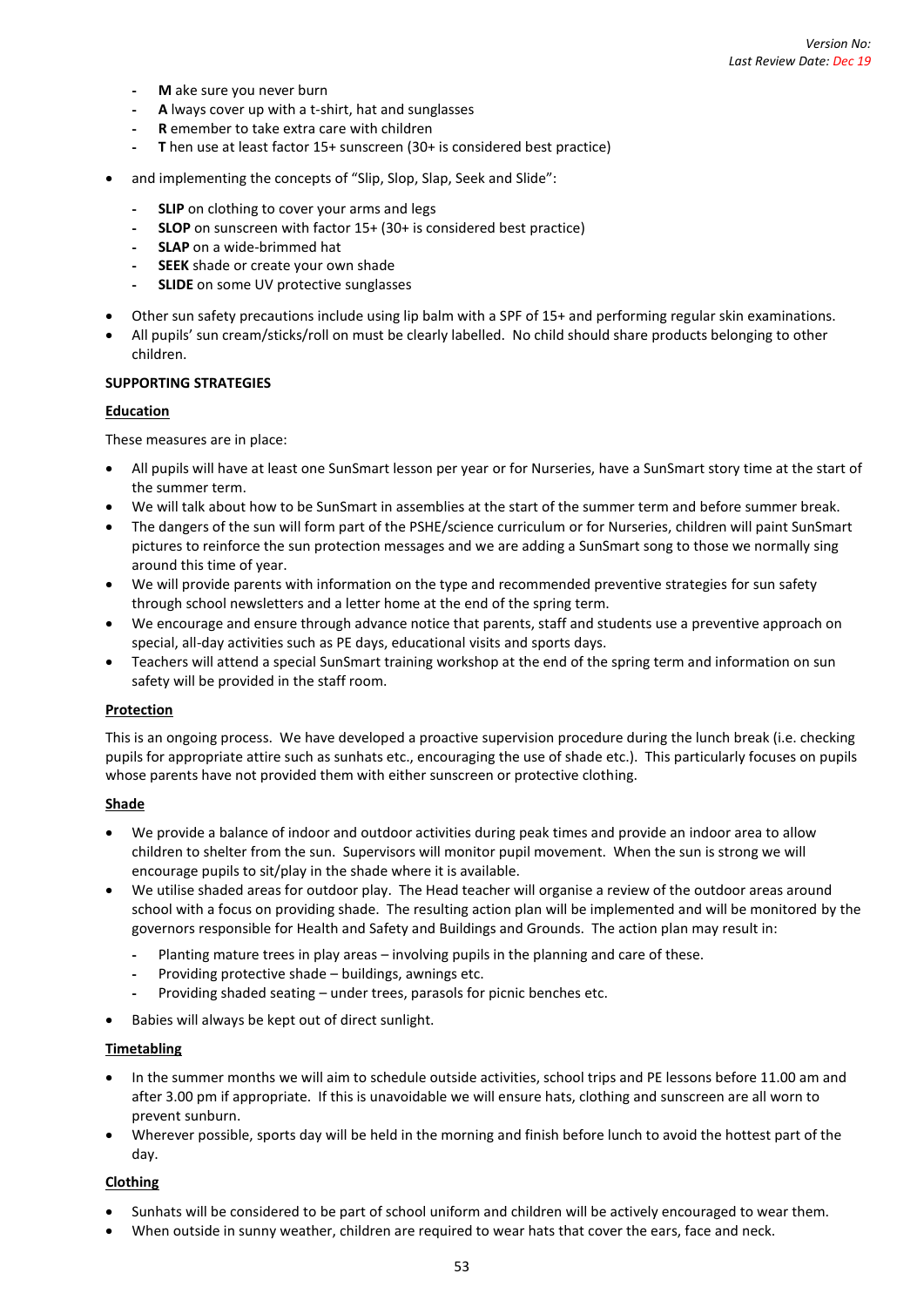- Children are encouraged to wear tops that cover their shoulders (vests and strappy tops are discouraged).
- Children are allowed to wear UV protective sunglasses when outside during sunny weather.
- All teachers have agreed to lead by example and be seen to adhere to sun safe practices e.g. wear hats when on playground duty and teaching outdoors on sunny days.

#### **Sunscreen**

- Sunscreen use will be encouraged on days when the sun is strong during summer at lunch breaks, during PE lessons and on school trips. Parents are encouraged to apply cream before the start of school. There are proprietary products on the market which only need to be applied once per day. Extra sunscreen will be made available in case children forget their own.
- Normally, pupils will be encouraged to apply their own cream (preferably a 'roll on' style) under the supervision of an adult.
- Adults may help children apply cream to face, neck and arms. Children should apply cream to their own legs. Adults may only apply cream where another adult is present.
- Staff will apply sun cream to pupils who cannot manage to apply it themselves appropriately. Generally these will be pupils with special educational/physical needs or very young pupils.

#### *References and Useful Links*

*[Cancer Research SunSmart website \(School Resources\)](http://www.sunsmart.org.uk/schools/schoolpolicyguidelines/) [Sunsmart Assembly Plan](http://www.cancerresearchuk.org/sites/default/files/assembly_plan.pdf) [Sunsmart Lesson Plans](http://www.cancerresearchuk.org/sites/default/files/lesson_plans.pdf) [National Cancer Intelligence Network \(NCIN\): Skin Cancer Hub](http://www.ncin.org.uk/cancer_type_and_topic_specific_work/cancer_type_specific_work/skin_cancer/skin_cancer_hub/) KAHSC General Safety Series G3[1 https://www.kymallanhsc.co.uk/Document/DownloadDocument/787](https://www.kymallanhsc.co.uk/Document/DownloadDocument/787)*

#### **SUPPORTING STRATEGIES**

We are fully aware of the dangers that over exposure to sunlight can have on skin and acknowledge the importance of sun protection and want staff and students to enjoy the sun safely. We will work with staff, students and parents to achieve this through:

#### **Education**

These measures are in place:

- It is important to raise awareness of why we need sun protection to encourage students to change the way they behave in the sun.
- Sun protection is incorporated into curriculum for all ages. All year 7-11 students will receive at least one PSHE sun protection lesson. We will discuss the importance of sun protection in assemblies at the start of the summer term and before summer break.
- We will provide parents with information on the type and recommended preventive strategies for sun safety through school newsletters and a letter home at the end of the spring term.
- We encourage and ensure through advance notice that parents, staff and students use a preventive approach on special, all-day activities such as PE days, educational visits and sports days.
- Teachers will attend a special SunSmart training workshop at the end of the spring term and information on sun safety will be provided in the staff room.

#### **Protection**

We consider sun protection when planning all outdoor activities from April to September (the sun is most dangerous at this time of year). This is more of an ongoing process.

#### **Shade**

- Trees have been planted to provide long-term shade.
- Shade structures provide long/short-term shade buildings, awnings etc.
- Seats and equipment are moved to shady areas under trees, parasols for picnic benches etc..
- Organised activities make use of the shade available.

#### **Timetabling**

We will aim to schedule outside activities, school trips and PE lessons before 11am and after 3pm if appropriate. If this is unavoidable we will ensure hats, clothing and sunscreen are all worn to prevent sunburn. In the summer term morning break is extended and lunch breaks shortened to avoid the midday sun.

#### **Clothing**

• Students are encouraged to wear wide-brimmed hats that cover the ears, face and neck when outside.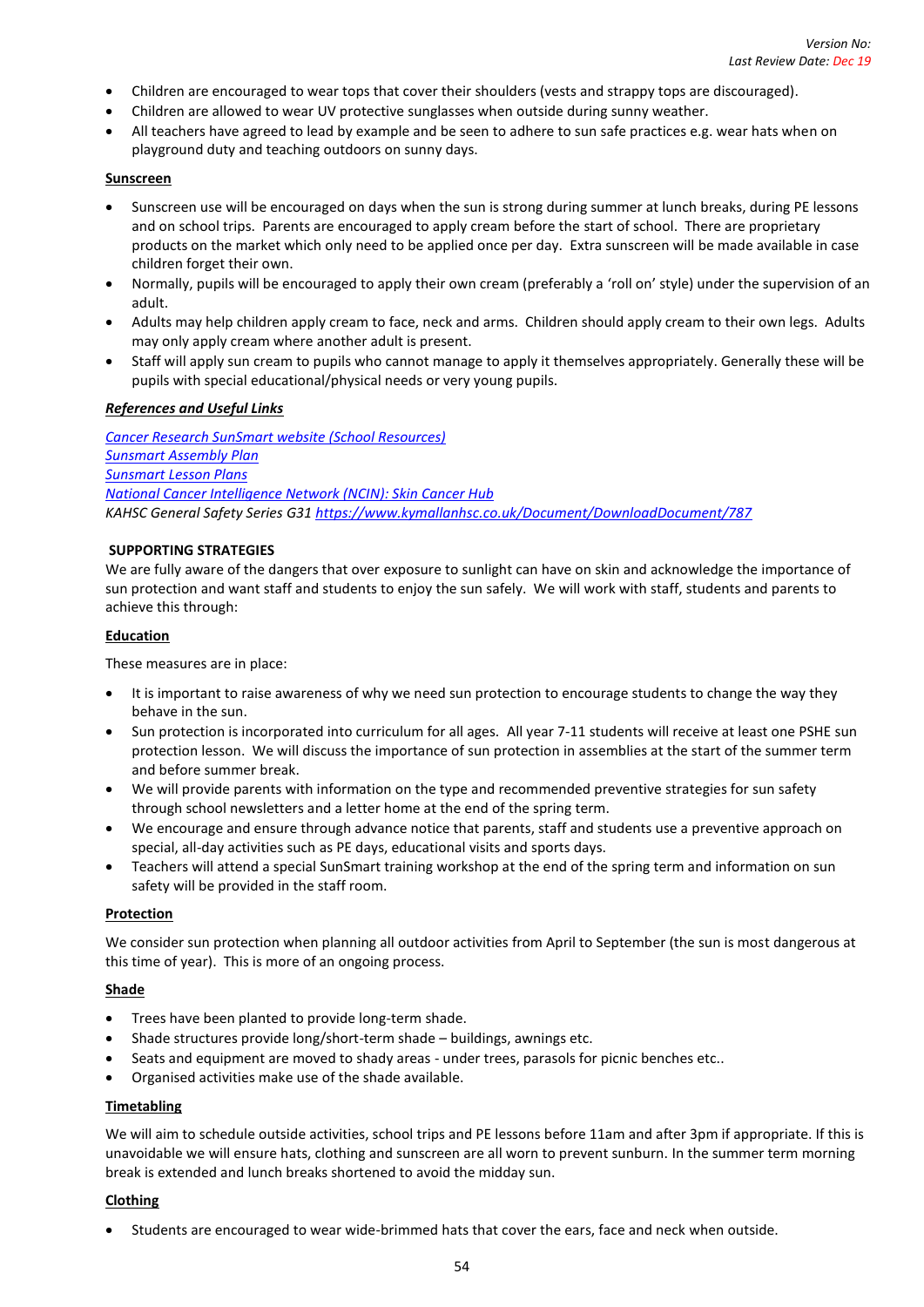- Students are encouraged to wear tops that cover their shoulders (vests and strappy tops are discouraged). We have changed our sports uniform from vests to t-shirts
- Students are allowed to wear UV protective sunglasses when outside during sunny weather.
- Teachers and assistants have agreed to lead by example and be seen to adhere to sun safe practices e.g. wear hats when on grounds duty and teaching outdoors on sunny days.

#### **Sunscreen**

- Students are allowed to bring in their own personal supply of sunscreen to school and on off-site visits.
- Students are encouraged to apply at least factor SPF 15 sunscreen in school and will be reminded to do so by teachers before lunch break.
- Sunscreen use will be encouraged on school trips and staff will be provided with extra sunscreen in case students forget their own.
- Only factor 15+ sunscreen is used in school (although 30+ is considered best practice). There is a school stock of sunscreen for pupils who forget/cannot afford their own.

#### *References and Useful Links*

*[Cancer Research SunSmart website \(School Resources\)](http://www.sunsmart.org.uk/schools/schoolpolicyguidelines/) Teenage Cancer Trust - [Shunburn: Stay Safe in the Sun](https://www.teenagecancertrust.org/support-us/spread-word/shunburn-stay-safe-sun) [National Cancer Intelligence Network \(NCIN\): Skin Cancer Hub](http://www.ncin.org.uk/cancer_type_and_topic_specific_work/cancer_type_specific_work/skin_cancer/skin_cancer_hub/) KAHSC General Safety Series G3[1 https://www.kymallanhsc.co.uk/Document/DownloadDocument/7872](https://www.kymallanhsc.co.uk/Document/DownloadDocument/7872)*

## <span id="page-58-0"></span>**3.45 Pond**

- The Pond has been designed so that the edges of the pond are shallow, with the deeper zone positioned away from the edges. The depth has been kept as shallow as possible but does not exceed one metre at its deepest point.
- Suitable provision has been made at the water's edge so that groups can work safely.
- The pond is fenced to prevent inadvertent approach. The fencing slats are vertical, not horizontal, with no gaps large enough for a child to pass through. The fence is at least 1.2m (4ft) in height.
- A lockable cover has been provided for access to the pond area and to deter unsupervised entry. The gate remains locked whenever the area is not in use with a padlock (not just a bolt).
- In addition to the provision of a fence, a permanently fixed, large-mesh cover at water level, (i.e. "weld-mesh" sheeting used to reinforce concrete) is in place – this enables pond-dipping activities to take place and vegetation to grow through whilst providing cover that would support the weight of a person falling on to it
- Consideration has been given to the likelihood of authorised users (extended schools attendees) and trespassers during the evening and school holidays or if the school grounds will be used as a shortcut to another place.
- Appropriate warning signs have been posted, warning of the presence of a pond detailing safety rules for use.
- Risk assessments in relation to the pond and activities involving the pond have been undertaken. All relevant information (i.e. the findings of the assessment and the control measures) has been relayed to staff and to others who may carry out activities involving the pond.
- Adequate instruction is given to pupils as to the risks, and how they should behave. This includes instruction not to drink the water. Following any sessions/activities in the pond area, staff and pupils follow normal hygiene procedures and hands are washed.
- All incidents involving falls into the pond will be reported under the normal accident/incident reporting procedures refer to our Accident reporting procedures for further details.

#### **Pond Emergency Procedures:**

As part of our risk assessment process, we have developed formal Pond Emergency Procedures which include:

- How to rescue a person who has fallen in;
- Resuscitation and first aid:
- How to call for assistance;
- What to do with other pupils during an emergency situation.

#### *References and Useful Links*

*KAHSC General Safety Series G2[8 https://www.kymallanhsc.co.uk/Document/DownloadDocument/7856](https://www.kymallanhsc.co.uk/Document/DownloadDocument/7856) RoSPA Pond Safety Advice - [http://www.rospa.com/leisurOnline Safety/water/advice/pond-garden-water/](http://www.rospa.com/leisure-safety/water/advice/pond-garden-water/) References and Useful Links*

*KAHSC Science Safety Series Sc01<https://www.kymallanhsc.co.uk/Document/DownloadDocument/7640> CLEAPSS Guidance - <http://www.cleapss.org.uk/>*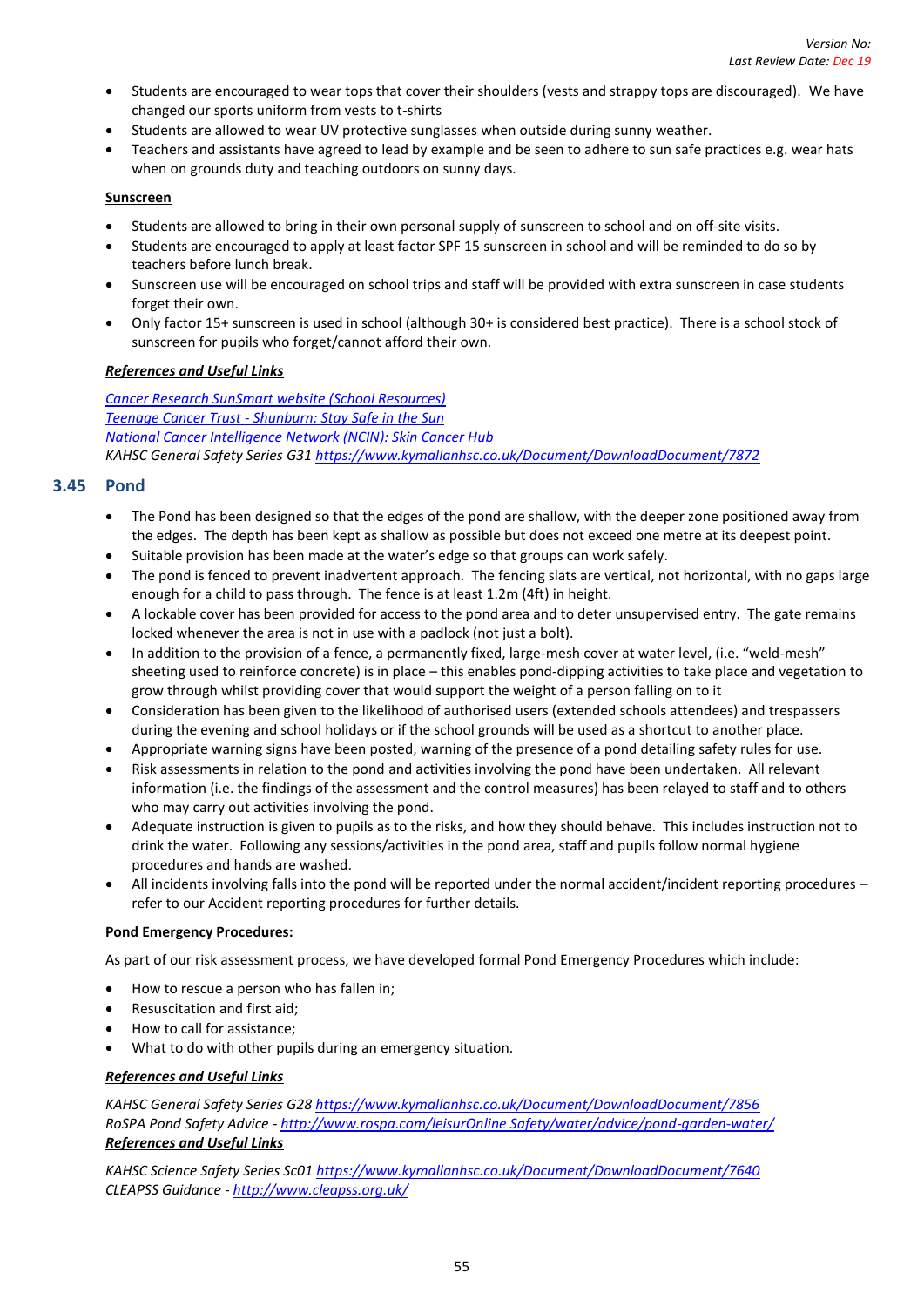*CLEAPSS Guide L93 - Managing Ionising Radiations & Radioactive Substances in Schools & Colleges <https://www.kymallanhsc.co.uk/Document/DownloadDocument/7494> References and Useful Links*

*KAHSC D&T Safety Series DT01<https://www.kymallanhsc.co.uk/Document/DownloadDocument/7619> British Standard BS4163:2014 – Health and Safety for Design Technology in Schools and similar Establishments DfES (now DfE) Building Bulletin 81 – Design and Technology Accommodation in Secondary Schools CLEAPSS Guidance - <http://www.cleapss.org.uk/>*

#### <span id="page-59-0"></span>**3.46 Trees**

Where we have trees in our grounds, tree surveys are undertaken at appropriate intervals by a competent person and a copy of the Tree Survey Report is held in school. All recommendations are appropriately actioned using a contractor who is a member of the ARB Approved Contractor Scheme (run by the member of the Arboricultural Association).

The condition of trees on site will be closely monitored (including after storms or strong winds); the trees managed and the site **re-surveyed periodically**, with recommendations acted upon on a risk priority basis. We contact our local district council before any SIGNIFICANT work is undertaken on our trees.

#### *References and Useful Links*

*<http://www.trees.org.uk/> HSE[: Managing the Risk from Falling Trees](http://www.hse.gov.uk/lau/lacs/23-22.htm) [Forestry Commission](http://www.forestry.gov.uk/)*

#### <span id="page-59-1"></span>**3.47 Behaviour**

The school considers the safety aspects which could arise in relation to behaviour. Reference should be made to the Whole School Behaviour Policy, Code of Conduct for Staff & Other Adults and Positive Handling, Support and Intervention Procedures held separately.

#### *References and Useful Links*

*KAHSC General Safety Series G0[1 https://www.kymallanhsc.co.uk/Document/DownloadDocument/7621](https://www.kymallanhsc.co.uk/Document/DownloadDocument/7621) KAHSC General Safety Series G2[2 https://www.kymallanhsc.co.uk/Document/DownloadDocument/7632](https://www.kymallanhsc.co.uk/Document/DownloadDocument/7632) School's Whole School Behaviour Policy, Code of Conduct for Staff & Other Adults, Peer on Peer Abuse Policy and Positive Handling Procedures*